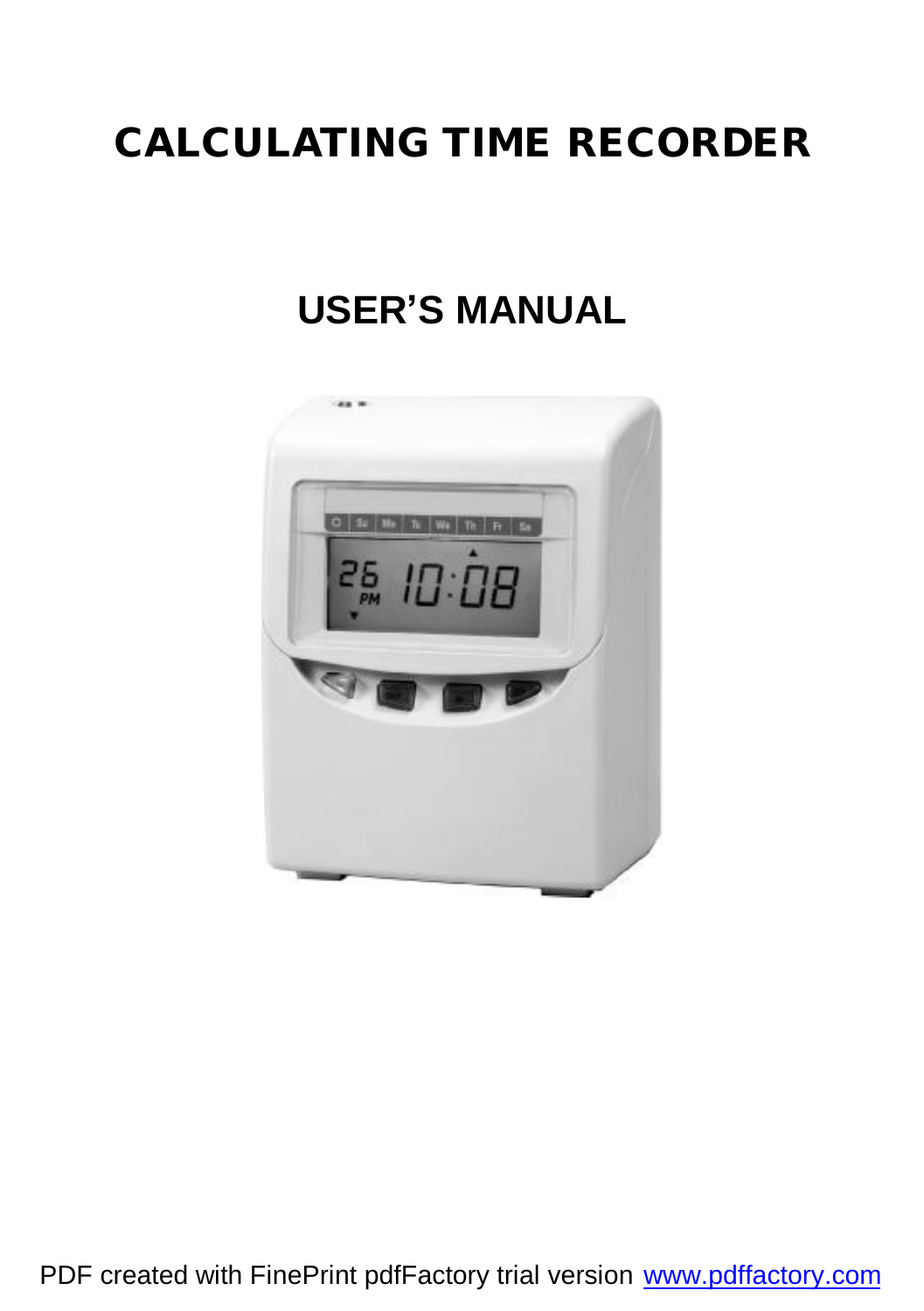## **TABLE OF CONTENTS**

|                                                    | 1              |
|----------------------------------------------------|----------------|
|                                                    | $\overline{2}$ |
|                                                    | 3              |
|                                                    | 3              |
|                                                    | $\overline{4}$ |
|                                                    | 5              |
|                                                    | 6              |
|                                                    | $\overline{7}$ |
|                                                    | 8              |
|                                                    | 9              |
|                                                    |                |
|                                                    |                |
| 11. SETTING THE COMMON SCHEDULE16~23               |                |
|                                                    |                |
|                                                    |                |
|                                                    |                |
|                                                    | 41             |
|                                                    | 42             |
|                                                    | 43             |
|                                                    | 44             |
|                                                    | 45             |
|                                                    |                |
|                                                    | 50             |
| 22. REPLACING THE RIBBON CARTRIDGE                 | 51             |
| 23. CONNECTING THE EXTERNAL TIME SIGNAL (OPTIONAL) | 52             |
| 24. INSTALLING THE BATTERY PACK (OPTIONAL)         | 53             |
|                                                    |                |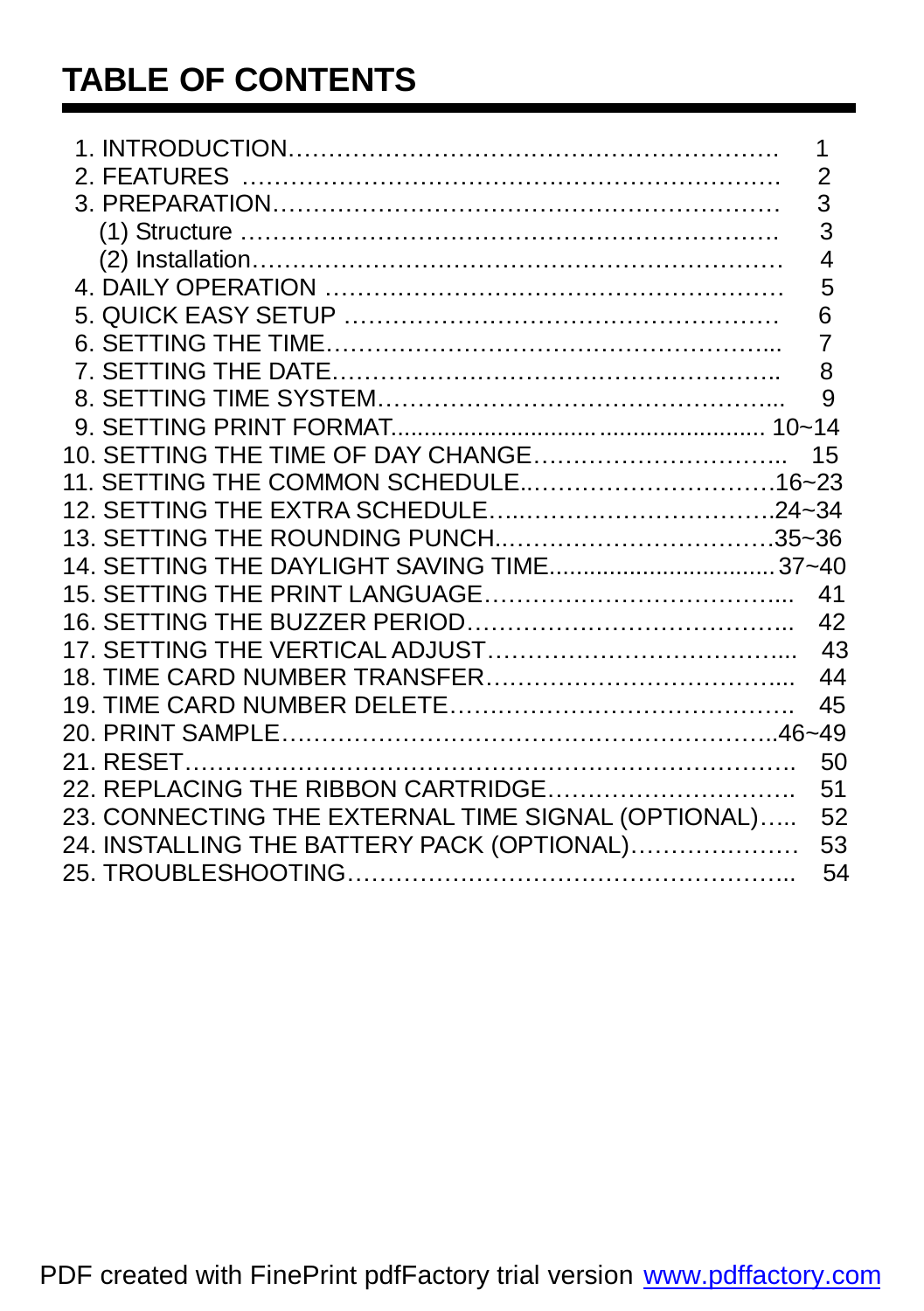# **1. INTRODUCTION**

- 1. The details of this User's Manual are subject to change without prior notification.
- 2. This User's Manual has been prepared with the utmost care to cover all aspects of the time recorder's use. However, if there are some explanations that are inadequate, unclear, or difficult to understand, please do not hesitate to contact the dealer or the store from which you have purchased your Time Recorder.
- 3.Be sure to use your Time Recorder after you have fully understood the hardware, software specifications and limits.

#### **SPECIFICTIONS**

- ●Power Supply: AC 100V~240V 50/60Hz
- ●Power Consumption: Normal 0.8W (Max.15W)
- ●Standard time signal: Quartz oscillation
- ●Clock accuracy: Monthly accuracy ± 15sec. (at ordinary temperatures)
- ●Printing system: Dot matrix.
- ●Power failure compensation: Three years of cumulative power failure hours after the date of shipment.
- ●Print at power failure: Optional battery pack, 200-time printing or 24 hours.
- ●Operating environment: Temperature: -5℃ to 45℃, 23℉ to 113℉.

Humidity: 20% to 80% (no condensation).

 The unit operates normally at temperatures of 5℃ or below, but the print density, reaction of the LCD display, and the numbers of prints are inferior to those at normal operation temperature.

●Dimensions: 7.91" (H) X 6.02" (W) X 4.64" (D)

201mm (H) X 153mm (W) X 118mm (D)

- ●Weight: Approx, 3.1 lbs. (1.4Kg)
- ●Accessories: Operation manual: 1 copy

Fuses: 1 pc. Keys: 2 pcs.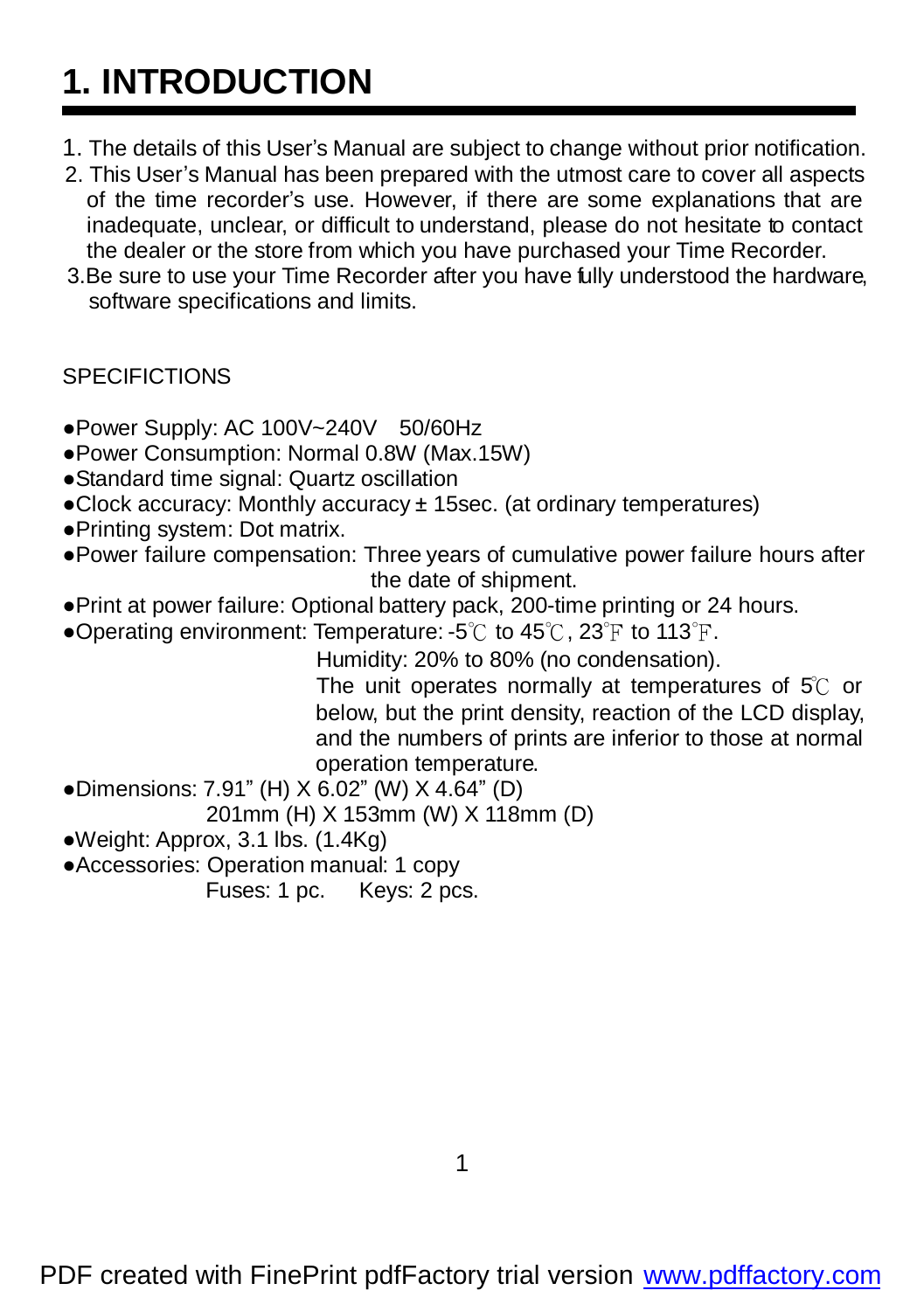# **2. FEATURES**

- **● This unit has two work type that can be selected (employee and part-time).**
- **This unit has the ability to calculate elapsed time between IN/OUT punches.**

**There are two calculation mode, (punch and hourly) that can be selected.**

- **In Employee mode, you can punch IN/OUT as many times as required per day.**
- **Automatic IN/OUT column shift when you punch.**
- **In Employee mode, you can select one of three pay period: Monthly/ Weekly/ Bi-Weekly.**
- **Two types of schedules can be programmed: Common schedule/ Extra schedule.**
- **A maximum of 50 cards can be automatically registered.**
- **● Special mark printing can be set to make it easy to trackemployee's, late in or early out.**
- **● The language of English, Spanish, Germany, French, Italian, Portuguese can be selected to print the day of the week.**

#### ● **Security for power failure**

- (1) Optional battery pack ensures full printing operation after power failure.
- (2) When the battery voltage drops too low for a print to be produced, the LCD display goes out. Both time and programs are retained by a lithium battery for approx. 36 months.
- (3) After power is restored, the time recorder will automatically advance to the present time.

#### **● Midnight button**

For nightshift workers, when punch time is over the printing line time, press the "**Midnight button**" then punch the time card. The time will be entered in the "OUT" column of the previous day.

**\* On pay ending day, the "Midnight button" will be of no use.**

#### ● **Time display**

Easy-to-read, back light L.C.D. It shows date, AM/PM (when set to 12-hour system), time, day of week and other codes.

#### ● **Automatic Day Light Saving Time**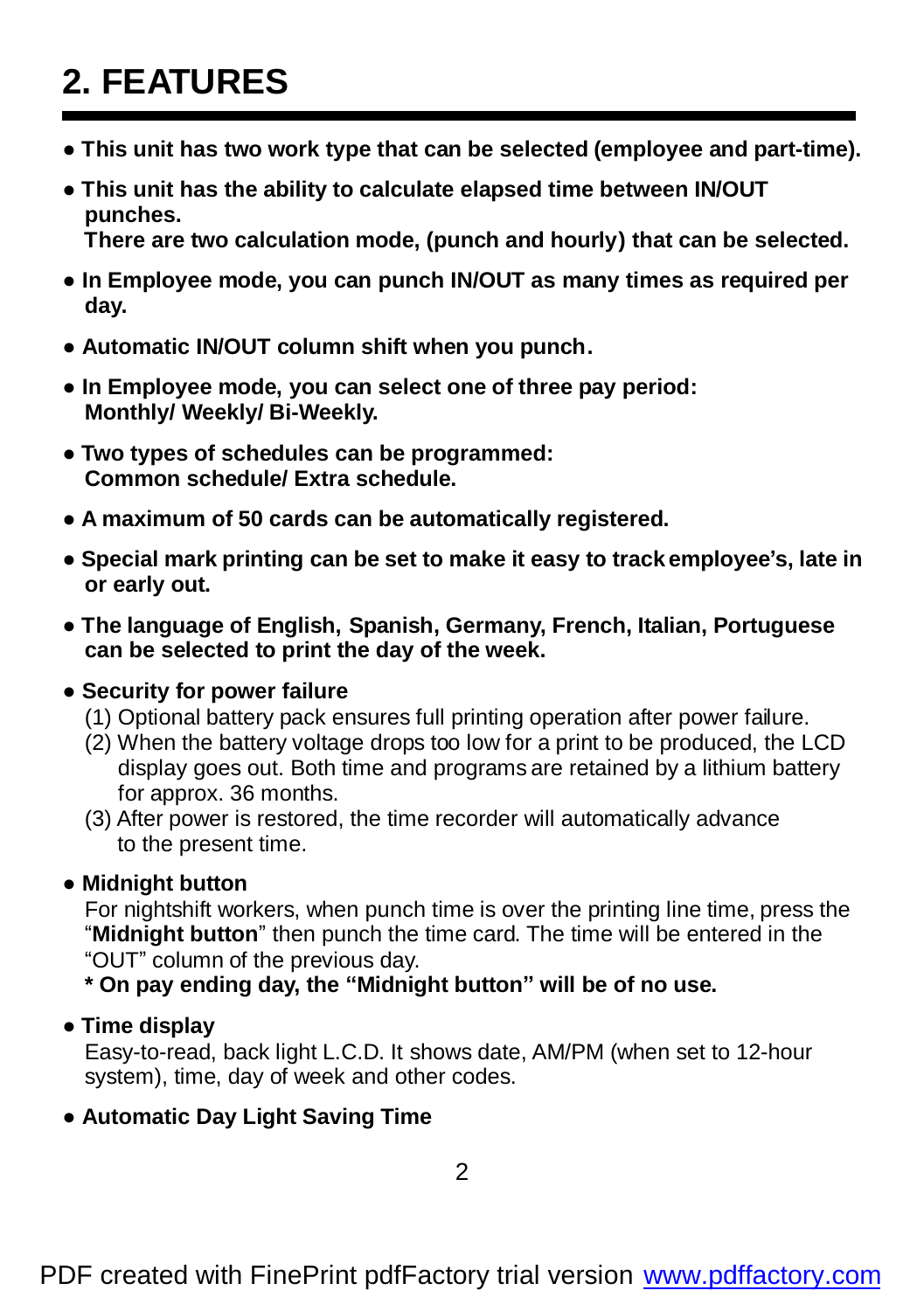## **3. PREPARATION**

## **(1) Structure**



3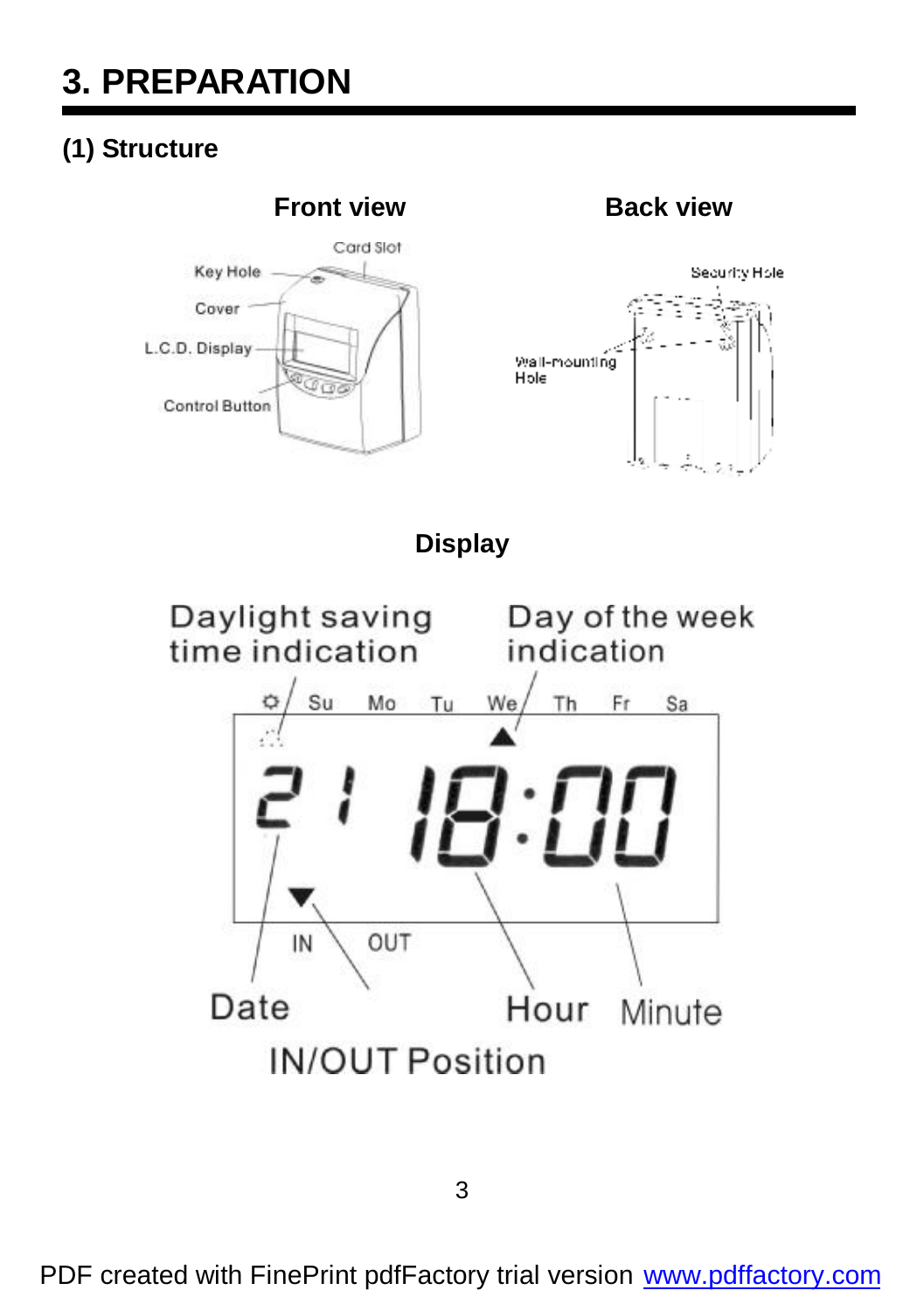### **(2) Installation**

#### ●**Power Source**

- 1) Use a power source with a stable voltage.
- 2) Use a power source which is independent from other equipment.

#### ●**Installation**

Avoiding installing the machine in any of the following places:

- 1) Subject to high humidity and dust.
- 2) Exposed to strong or continuous vibrations.
- 3) Exposed to direct sunlight.

### **"CAUTION": DISCONNECT POWER SUPPLY CORD BEFORE OPENING HOUSING. "WARNING": EXPLOSING HAZARD - DO NOT USE NON-RECHARGABLE BATTERIES.**

### **(3) Wall Mounting**

- 1) Place 2 screws into a wall 3.94 inches (10cm) apart. Be sure to keep approx. 0.12 inch (3mm) of the screw head protruding from the wall.
- 2) Hook the unit on to the screws through the holes of the back cover, as shown in the figure.

\* Please note position of security hole (located above the left fixing hole). **Installation:** Remove lid, mark position of hole onto the wall, remove machine, drill, fit wall plug, refit machine to wall, enter security screw into position and replace lid.

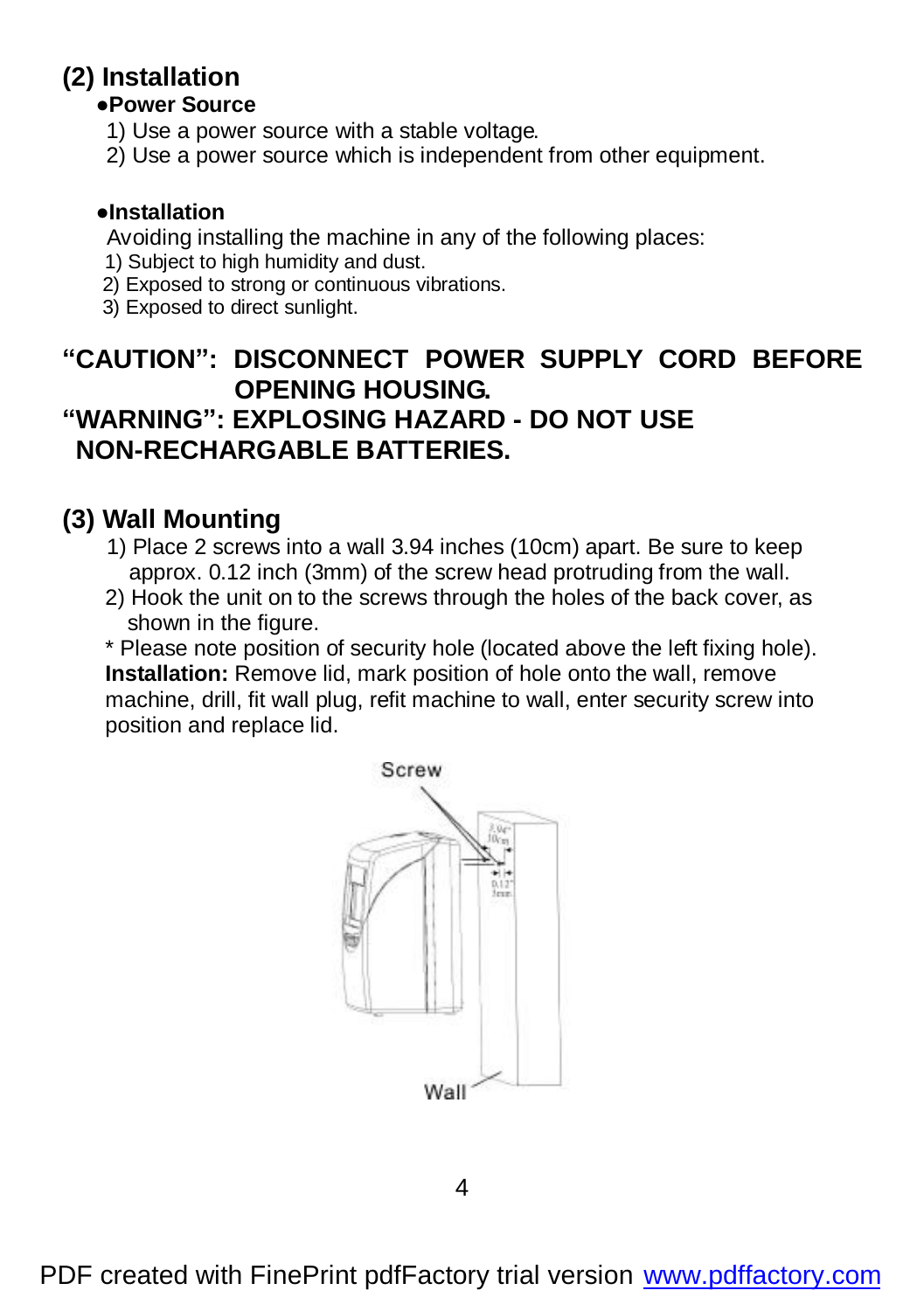# **4. DAILY OPERATIONS**

- When the power cord is plugged in, the time recorder can be used immediately with the basic functions. The basic functions include the work type (employee), pay period (monthly) and pay ending day (31).
- In employee mode, when a new time card is inserted to the time recorder, the time card will be registered automatically, and will print in "IN" position on the first line.
- In employee mode, you can punch "IN" and "OUT" as many times as you want per day, the time recorder will memorize the last punch, and automatically switch to "IN" or "OUT" position.
- You can change the "IN" or "OUT" position by pressing the "IN" or "OUT" button.
- If punched in "OUT" position when the work time is over the "printing line time", by pressing the "midnight button" and then making a punch, it will imprint "IN" and "OUT" on same printing line, otherwise the imprint will be in the "IN" position on the next printing line.

#### **\*On pay ending day, the "Midnight button" can not be used.**

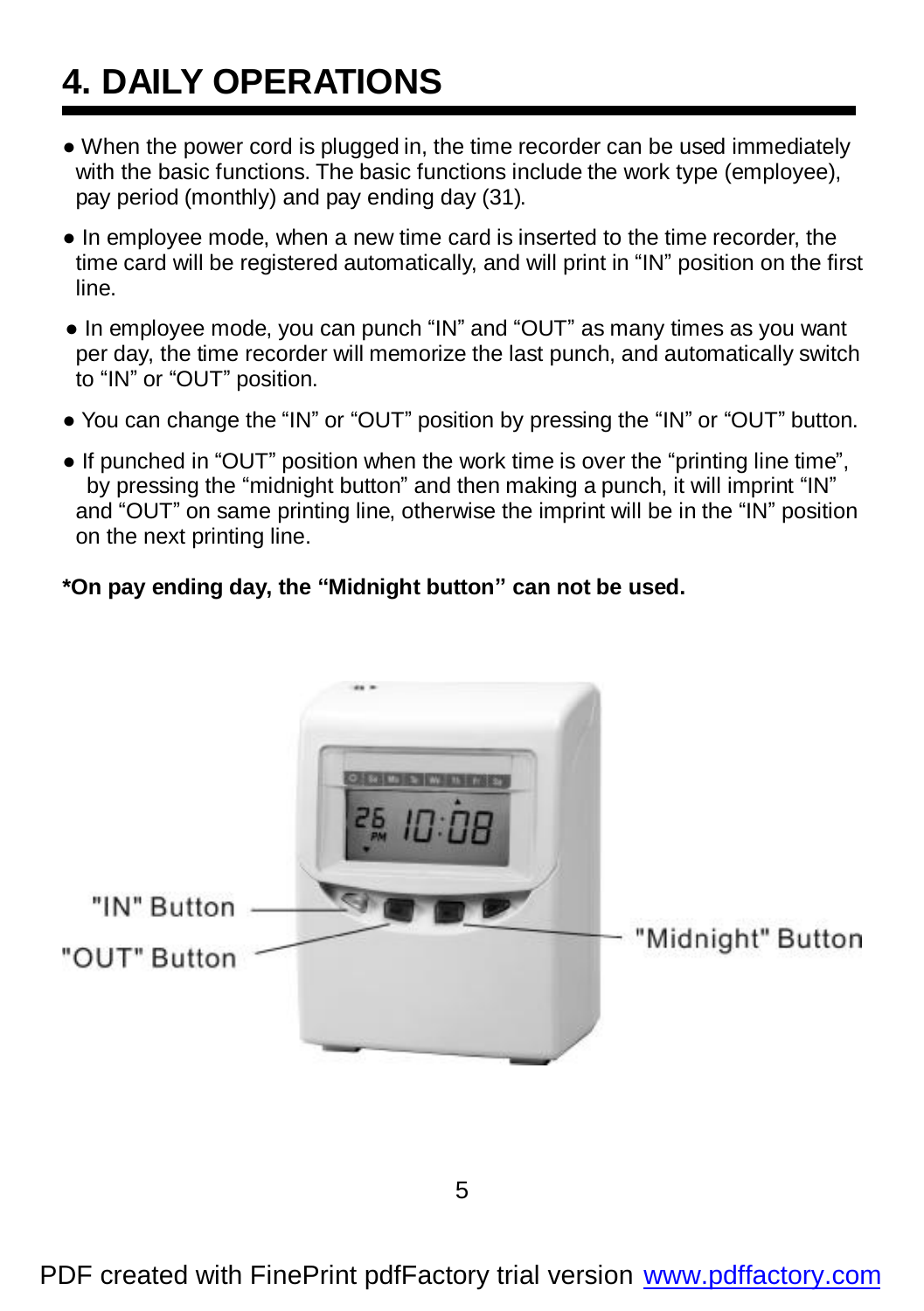# **5. QUICK EASY SETUP**

(1) Plug the Ac cord into the Ac outlet.

 \*The socket-outlet should be installed near the equipment and should be easily accessible.



(2) Remove the protection pad.



(3) Unlock with key and remove the top cover.



(4) When program settings are completed, replace the top cover and lock.

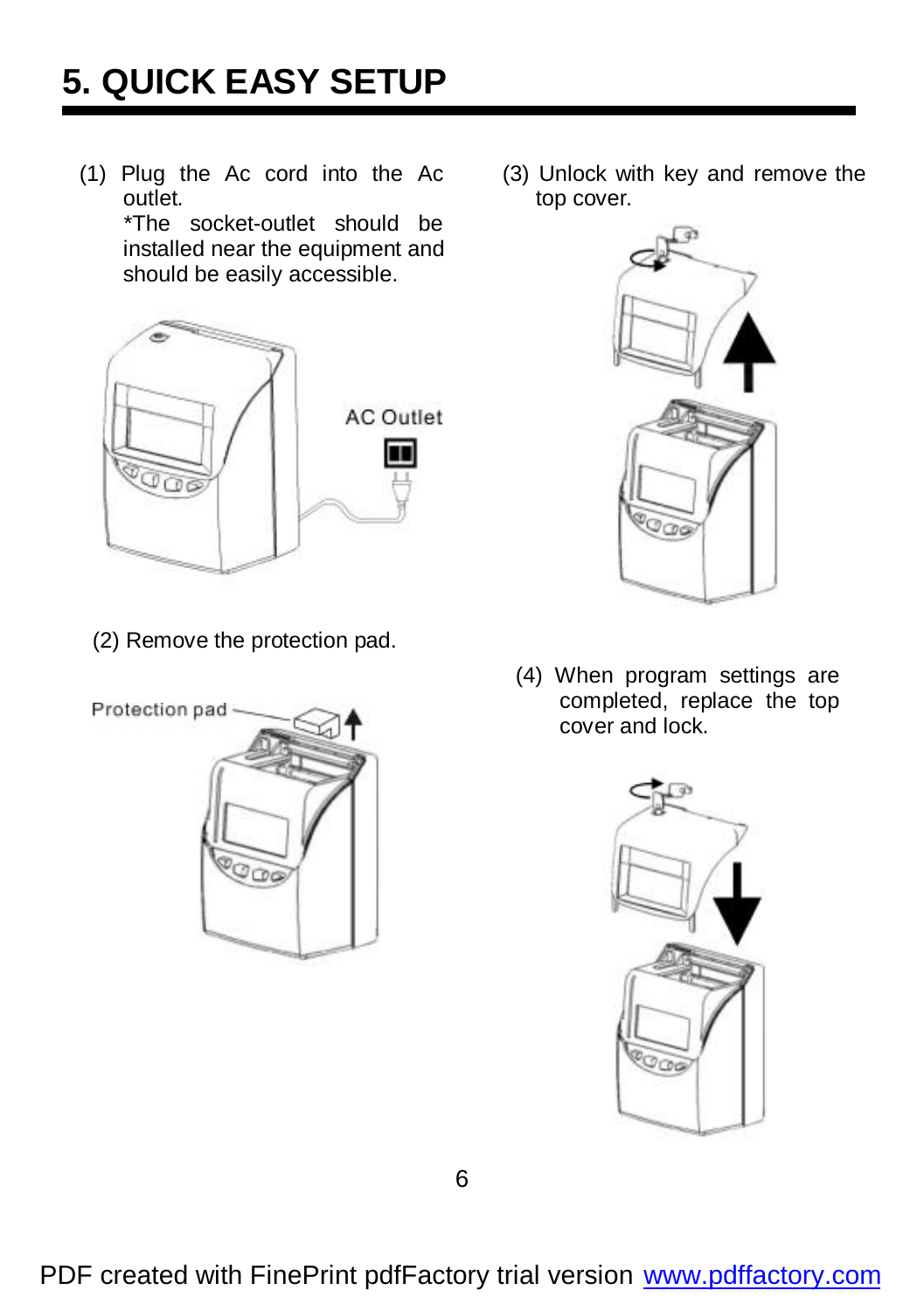# **6. SETTING THE TIME**

**Example:** Change the time from PM 10:20 to AM 11:30

(1) Press the [F] button, and position the "▲" under the "TIME" mark. The "Hour" flashes (The flashing means it can be changed).



### **Setting the "Hour"**

Press the [+] or [-] button to set at "AM 11" and press [E] button. At the same time, the flashing changes from "Hour" to "Minute".



(2) **Setting the "Minute"**

Press the [+] or [-] button to set at "30" and press [E] button.



At the same time, the "Second" starts to run from "00" and the LCD screen only display "▲" under the "TIME" mark.



(3) If you want to set another function, press the [F] button to continue setting. If you finished setting the functions, replace the cover and lock it.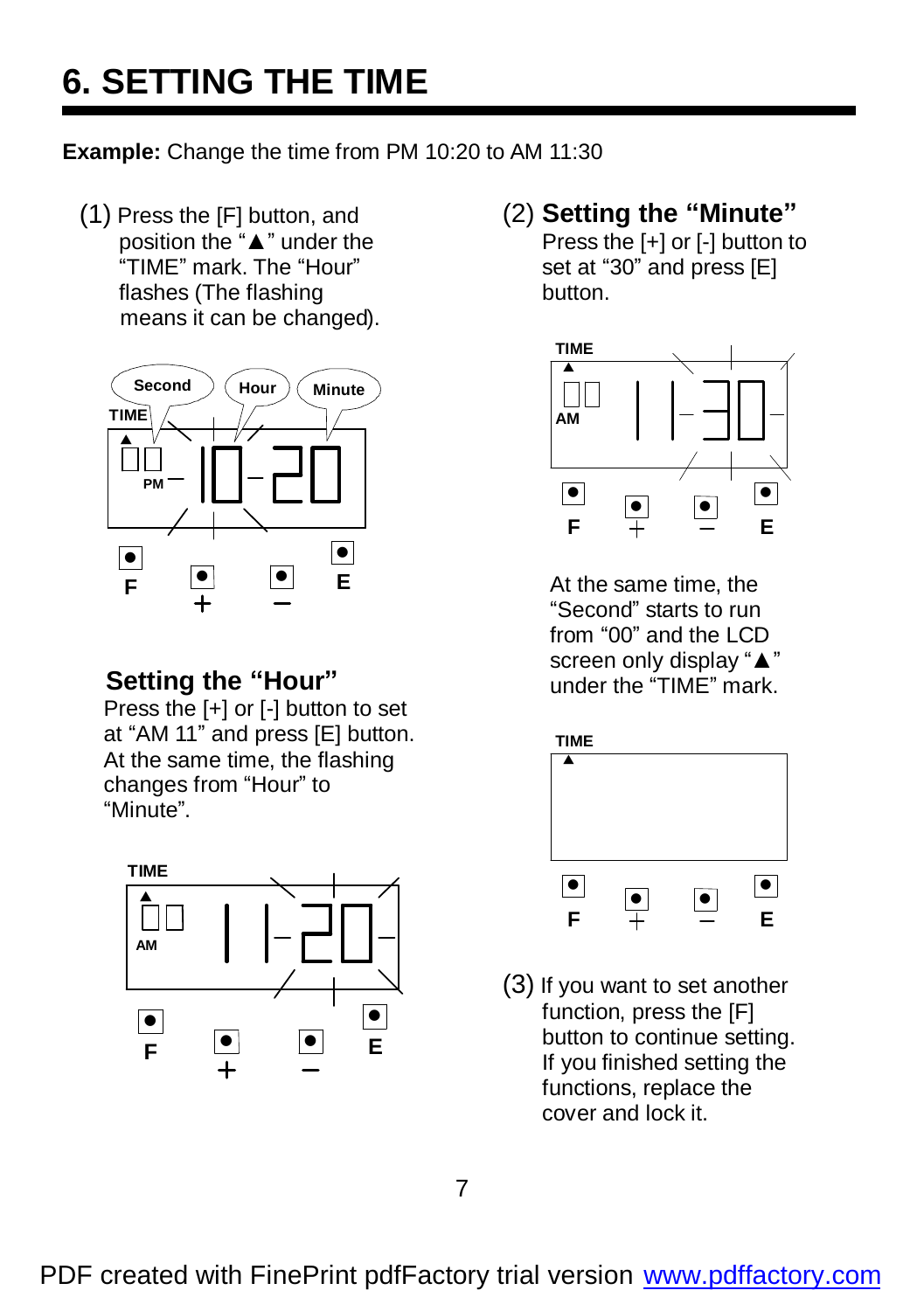# **7. SETTING THE DATE**

**Example:** Change the Date from January 1, 2006 to June 10, 2006.

(1) Press the [F] button, and position the "▲" under the "DATE" mark. The "Year" flashes (The flashing means it can be changed).



### **Setting the year**

Such as example, press the [E] button because the year 2006 is not to be changed. At the same time, the flashing changes from "Year" to "Month".



## **(2) Setting the "Month"**

Press the [+] or [-] button to set at "06" and press [E] button. At the same time, the flashing changes from "Month" to "Date".



### **(3) Setting the "Date"**

Press the [+] or [-] button to set at "10" and press the [E] button.



At the same time, the LCD screen only display "▲" under the "Date" mark.



(4) If you want to set another function, press the [F] button to continue setting. If you finished setting the functions, replace the cover and lock it.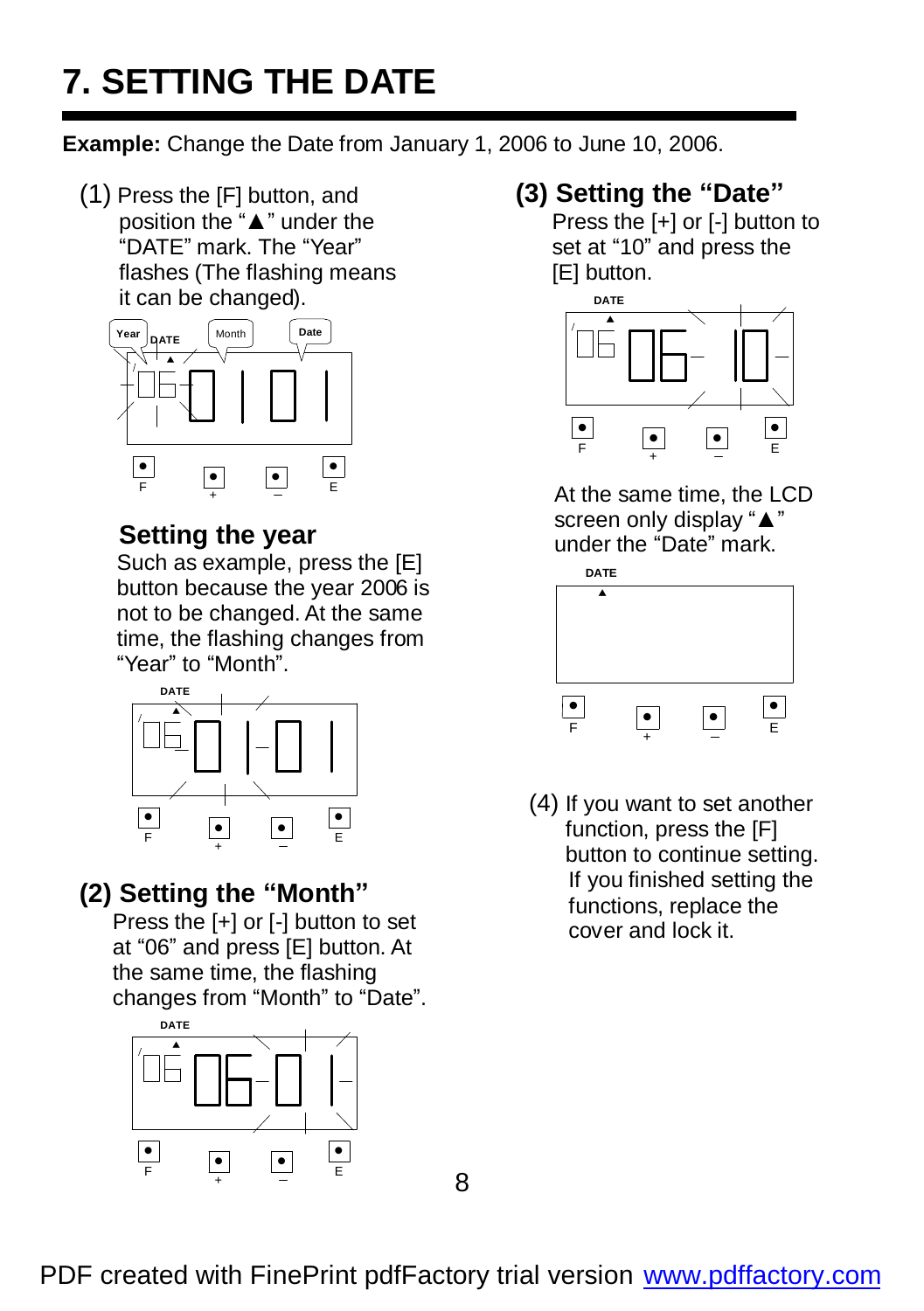## **8. SETTING TIME SYSTEM**

Time system can be select from 01~02 (see chart below).

| <b>Time System</b> | <b>LCD Display</b> |
|--------------------|--------------------|
| 01 12 hour         | PM 6:00            |
| 02 24 hour         | 18:00              |

If you select 12 hour, for example PM 6:00: It will print 06:00P.

**Example:** Setting the Time system to 24 hour.

(1) Press the [F] button, and position the "▲" under the "TIME SYSTEM" mark. The "Time system" flashes (The flashing means it can be changed).



### **(2) Setting the "Time System"**

Press the [+] or [-] button to set at "02" and press [E] button.



(3) At the same time, the LCD screen only display "▲" under the "TIME SYSTEM" mark.



(4) If you want to set another function, press the [F] button to continue setting. If you finished setting the functions, replace the cover and lock it.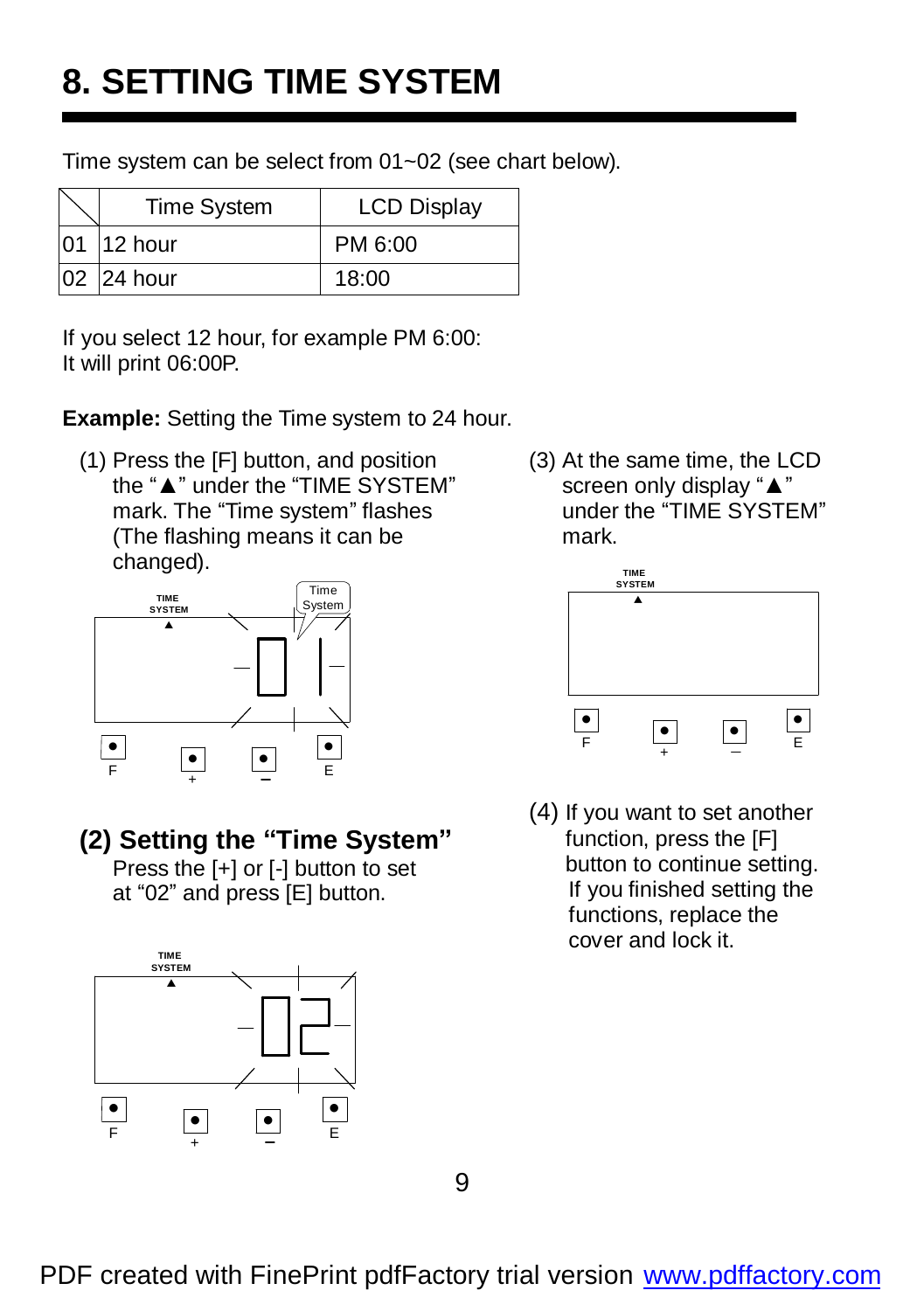# **9. SETTING PRINT FORMAT**

This function allows you to set, **type of work**, **pay periods** and **pay ending day**. \*If you try to change the setting, make sure the time recorder has no punch recorded, otherwise the error code "E-49" will appeared. You must make all card resetting or reset all (Please refer card resetting and reset).

**Type of work** has two modes. You can select employee mode or part-time mode. ●Employee mode: calculate the elapse time between IN/OUT punches and prints a running total of accumulated time.

●Part-time mode: Pay period only for monthly, prints daily working hours.

**Pay periods and pay ending: 3 different formats to suit Monthly, Weekly and Bi-weekly pay. The initial value is on the following table below.**

| Pay period  | Pay ending |
|-------------|------------|
| Monthly     | 31         |
| 2 Weekly    | 5          |
| 3 Bi-weekly | 1')        |



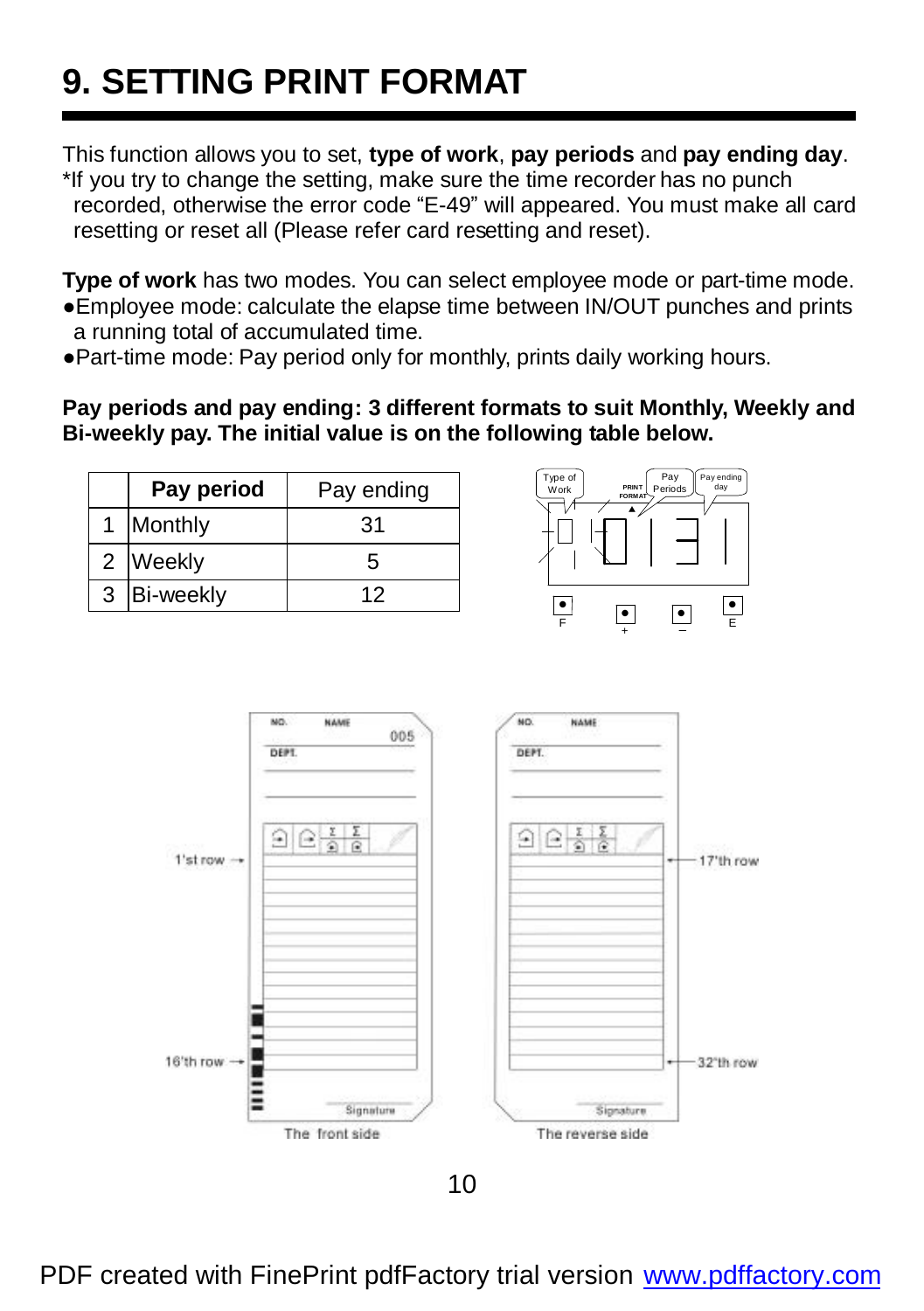(1) **Example:** Setting Type of Work is employee, pay period is Monthly, Pay ending day is 20.

 After the pay ending day, the first punch will on the front side of the time card in the 1'st row. You can punch IN/OUT as many times as required per day.

**a. Setting "Type of Work"** Press the [F] button, and position the "▲" under the "PRINT FORMAT" mark. The "Type of work" flashes (The flashing means it can be changed).



Such as example, press the [E] button because the type of work is not to be changed. At the same time, the flashing changes from "Type of Work" to "Pay Period".

### **b. Setting "Pay Periods"**

Such as example, press the [E] button because the Pay period is not to be changed. At the same time, the flashing changes from "Pay Period" to "Pay ending day".



### **c. Setting the "Pay ending day"**

Press the [+] or [-] button to Set at "20" and press [E] button.



At the same time, the LCD screen only display "▲" under the "PRINT FORMAT" mark.

d. If you want to set another function, press the [F] button to continue setting. If you finished setting the functions, replace the cover and lock it.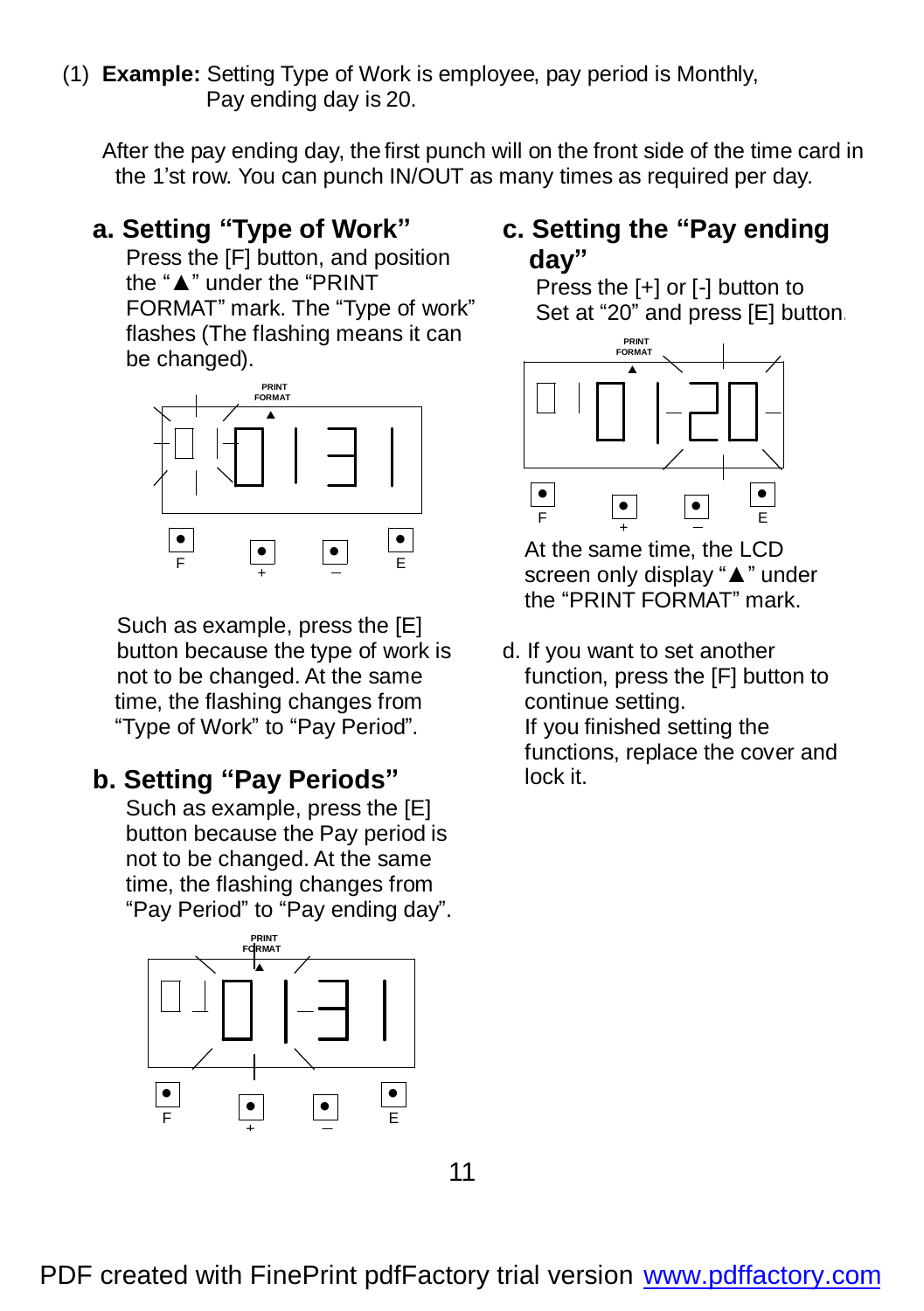(2) **Example:** Setting Type of Work is employee, pay period is Weekly, Pay ending day is Friday.

|             | Todav |      |      |                                               |      |      |      |
|-------------|-------|------|------|-----------------------------------------------|------|------|------|
| Date        | Mav 2 |      |      | May 3   May 4   May 5   May 6   May 7   May 8 |      |      |      |
| Day of week | Wed.  | Thu. | Fri. | Sat.                                          | Sun. | Mon. | Tue. |
| Code        | 00    | 01   | 02   | 03                                            | 04   | 05   | 06   |

After the pay ending day, your first punch will on the front side of the time card in the 1'st row; you can punch IN/OUT as many times as required per day.

### **a. Setting "Type of Work"**

Press the [F] button, and position the "▲" under the "PRINT FORMAT" mark. The "Type of work" flashes (The flashing means it can be changed).



Such as example, press the [E] button because the type of work is not to be changed. At the same time, the flashing changes from "Type of Work" to "Pay Period".

### **b. Setting "Pay Period"**

Press the [+] or [-] button to Set at "2" and press [E] button. At the same time, the flashing changes from "Pay Period" to "Pay ending day".



### **c. Setting the "Pay ending day"**

Press the [+] or [-] button to set at "02" and press [E] button.



At the same time, the LCD screen only display "▲" under the "PRINT FORMAT" mark.

d. If you want to set another function, press the [F] button to continue setting. If you finished setting the functions, replace the cover and lock it.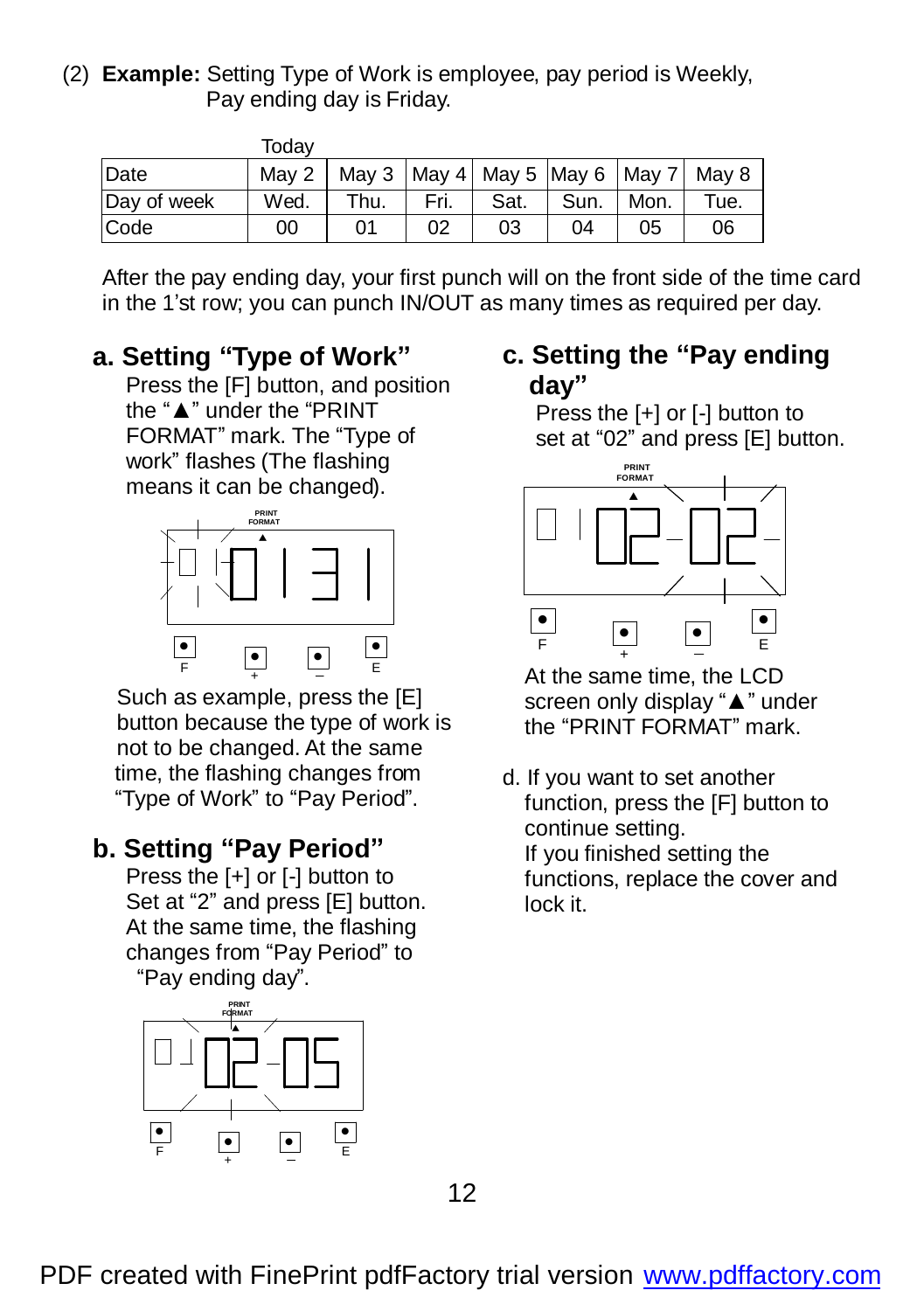**(3) Example:** Setting Type of Work is employee, pay period is Bi- Weekly, Pay ending day is following Friday.

|             | Today |       |                       |        |        |                       |        |        |
|-------------|-------|-------|-----------------------|--------|--------|-----------------------|--------|--------|
| Date        | Mav 2 | May 3 | $\tilde{}$            | May 11 | May 12 | $\sim$                | May 14 | May 15 |
| Day of week | Wed.  | Thu.  | $\tilde{\phantom{a}}$ | Fri.   | Sat.   | $\tilde{\phantom{a}}$ | Mon.   | Tue.   |
| Code        | 00    |       | $\tilde{\phantom{a}}$ | 09     | 10     | $\tilde{\phantom{a}}$ | 12     | 13     |

After the pay ending day, your first punch will on the front side of the time card in the 1'st row; you can punch IN/OUT as many times as required per day.

### **a. Setting "Type of Work"**

Press the [F] button, and position the "▲" under the "PRINT FORMAT" mark. The "Type of work" flashes (The flashing means it can be changed).



Such as example, press the [E] button because the type of work is not to be changed. At the same time, the flashing changes from "Type of Work" to "Pay Period".

### **b. Setting "Pay Period"**

Press the [+] or [-] button to Set at "3" and press [E] button. At the same time, the flashing changes from "Pay Period" to "Pay ending day".



### **c. Setting the "Pay ending day"**

Press the [+] or [-] button to Set at "09" and press [E] button.



At the same time, the LCD screen only display "▲" under the "PRINT FORMAT" mark.

d. If you want to set another function, press the [F] button to continue setting. If you finished setting the functions, replace the cover and lock it.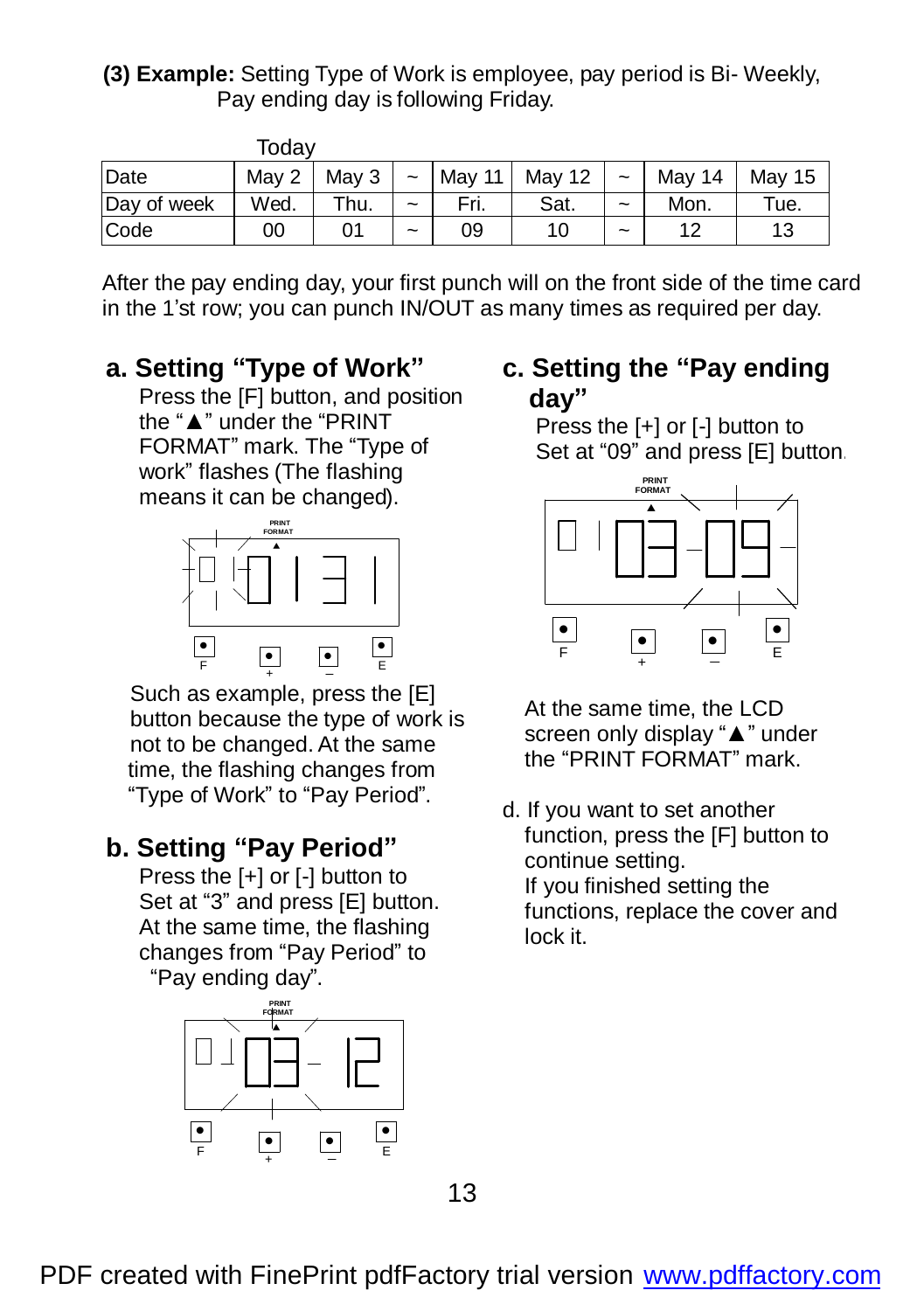**(4) Example:** Setting Type of Work is part-time, Pay ending day is 20.

\*Pay ending day will printed on time card's 32'th row. After the Pay ending day, the first day imprint will be on the time card's 2'nd row.

**a. Setting "Type of Work"**

Press the [F] button, and position the "▲" under the "PRINT FORMAT" mark. The "Type of work" flashes (The flashing means it can be changed).



Press the [+] or [-] button to Set at "2" and press [E] button. At the same time, the flashing changes from "Type of Work" to "Pay ending day".



### **b. Setting the "Pay ending day"**

Press the [+] or [-] button to Set at "20" and press [E] button.



At the same time, the LCD screen only display "▲" under the "PRINT FORMAT" mark.

c. If you want to set another function, press the [F] button to continue setting. If you finished setting the functions, replace the cover and lock it.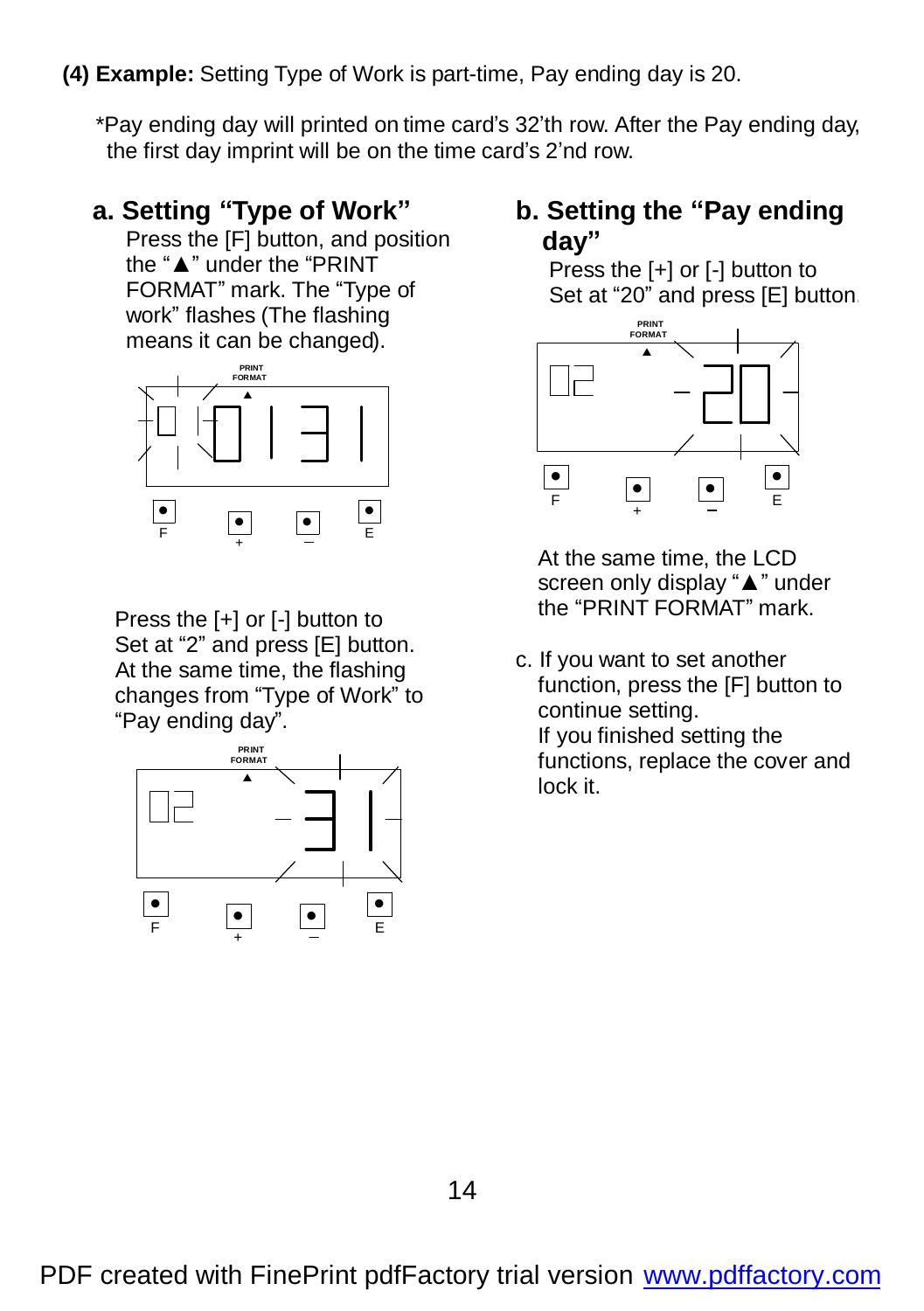# **10. SETTING THE TIME OF DAY CHANGE**

The time of day change refers to the time when the print shift to the next line on a time card for the next day. This function allows the time recorder to imprint the punch out time on the same line of previous working day, even if leaving time is after midnight.

**\*If you try to change the setting, make sure the time recorder has no punch recorded, otherwise the error code "E-49" will appeared. You must make all card resetting or reset all (Please refer card resetting and reset).**

- **Example:** The time of day change is pre-set on 05:00. Proceed to change the time of day change to be 02:00.
	- (1) Press the [F] button, and position the "▲" under the "DAY CHANGE" mark. The "Hour" flashes. (The flashing means it can be changed).



#### **(2) SETTING THE "HOUR"**

Press the [+] or [-] button to set at "02" and press [E] button. At the same time, the flashing changes from "Hour" to "Minute".



### **(3) SETTING THE 'MINUTE"**

Such as example, press the [E] button because the "Minute" 00 is not to be changed. At the same time, the LCD screen only display "▲" under the "DAY CHANGE" mark.



(4) If you want to set another function, press the [F] button to continue setting.

If you finished setting the functions, replace the cover and lock it.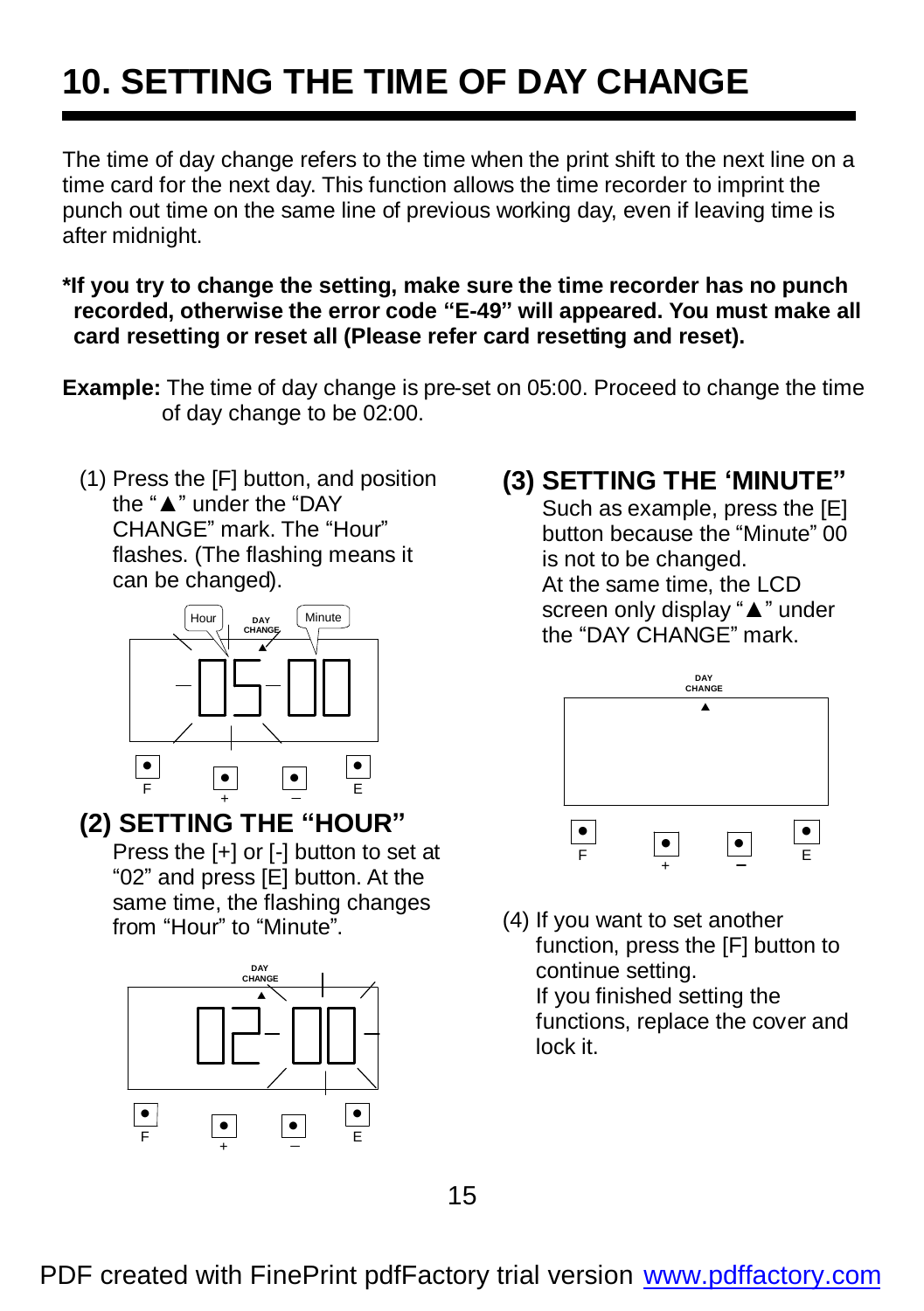# **11. SETTING THE COMMON SCHEDULE**

This function has 11 items that can be programmed. You may not necessary have to program all of them.

(1) Item define:

Item1 (start): The daily work time start counting.

Item2 (\* start): Setting time to start printing special mark (\*) for late in or early out.

Item3 (\* end): Setting time to cancel printing special mark (\*) for late in or early out. Item4 (end): End time for counting daily work.

Item5 (Max. in value): If you have not set a schedule, you can set the daily work maximum counting hour.

Item6 (Break1 Start): Setting the break1 start time.

Item7 (Break1 End): Setting the break1 end time.

Item8 (Break2 Start): Setting the break2 start time.

Item9 (Break2 End): Setting the break2 end time.

Item10 (Break3 Start): Setting the break3 start time.

Item11 (Break3 End): Setting the break3 end time.

**\*If you have set a break time(s), the break time(s) will be deducted from the daily work time.**

**\*If you have set Item5, the setting data of Item1 and Item4 will be deleted.**

**\*If you have set Item1 or Item4, the setting data of Item5 will be deleted.**

(2) **Example:** Setting the schedule as the following fig. :

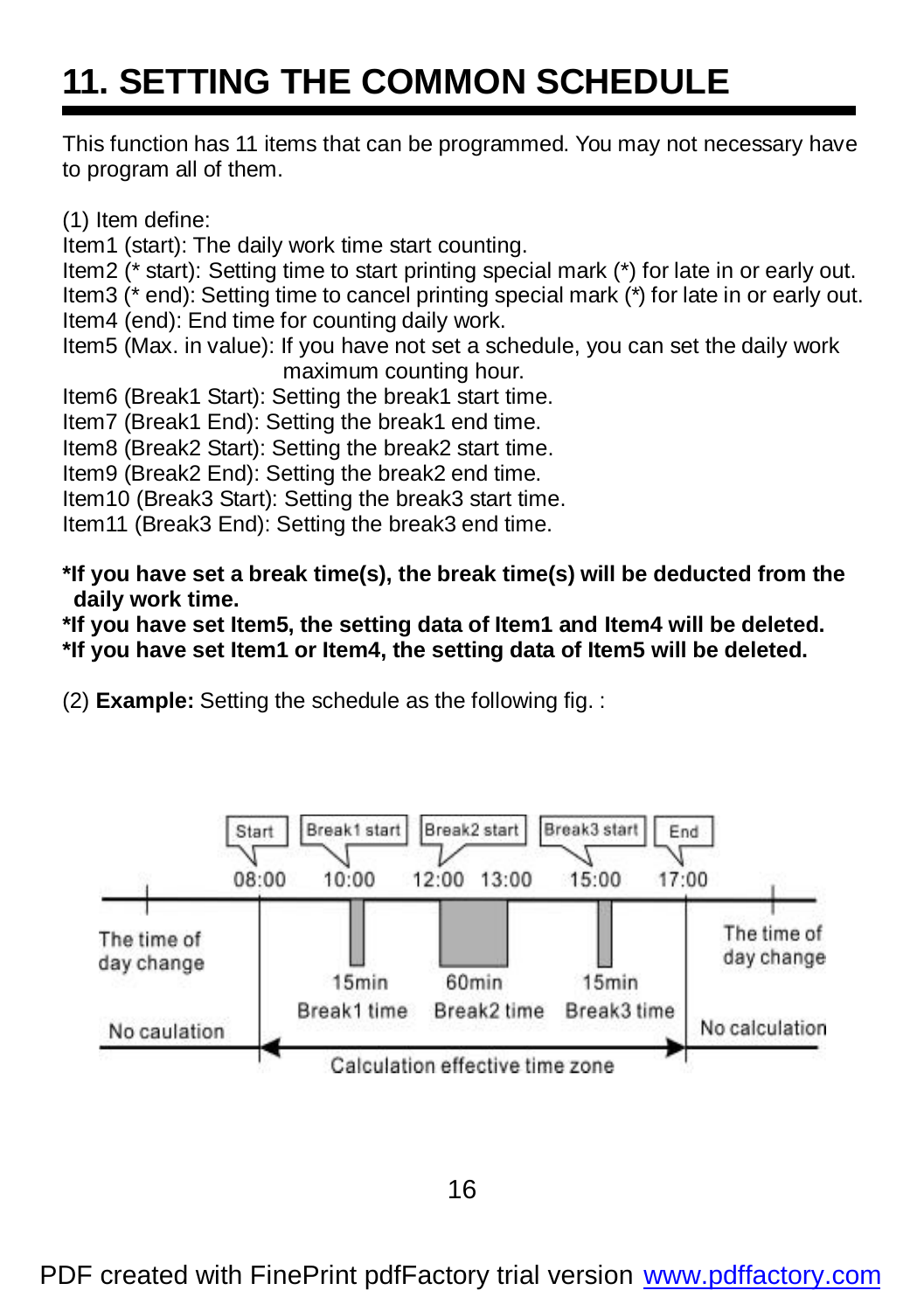- a. Setting the item1 (Start): **Example:** the start time is set at 08:00.
- **(a) Setting the "Item"** Press the [F] button, and position the "▲" under the "COMMON SCHEDULE" mark. The "Item1" flashes (The flashing means it can be changed).



Such as example, press the [E] button because the item is not to be changed. At the same time, the flashing changes from "Item1" to "Hour".

#### **(b) Setting the "Hour"**

Press the [+] or [-] button to set at "08" and press [E] button. At the same time, the flashing changes from "Hour" to "Minute".



## **(c) Setting the "Minute"**

Press the [+] or [-] button to set at "00" and press [E] button.



 Such as example, the flashing changes from "Minute" to "Item2".

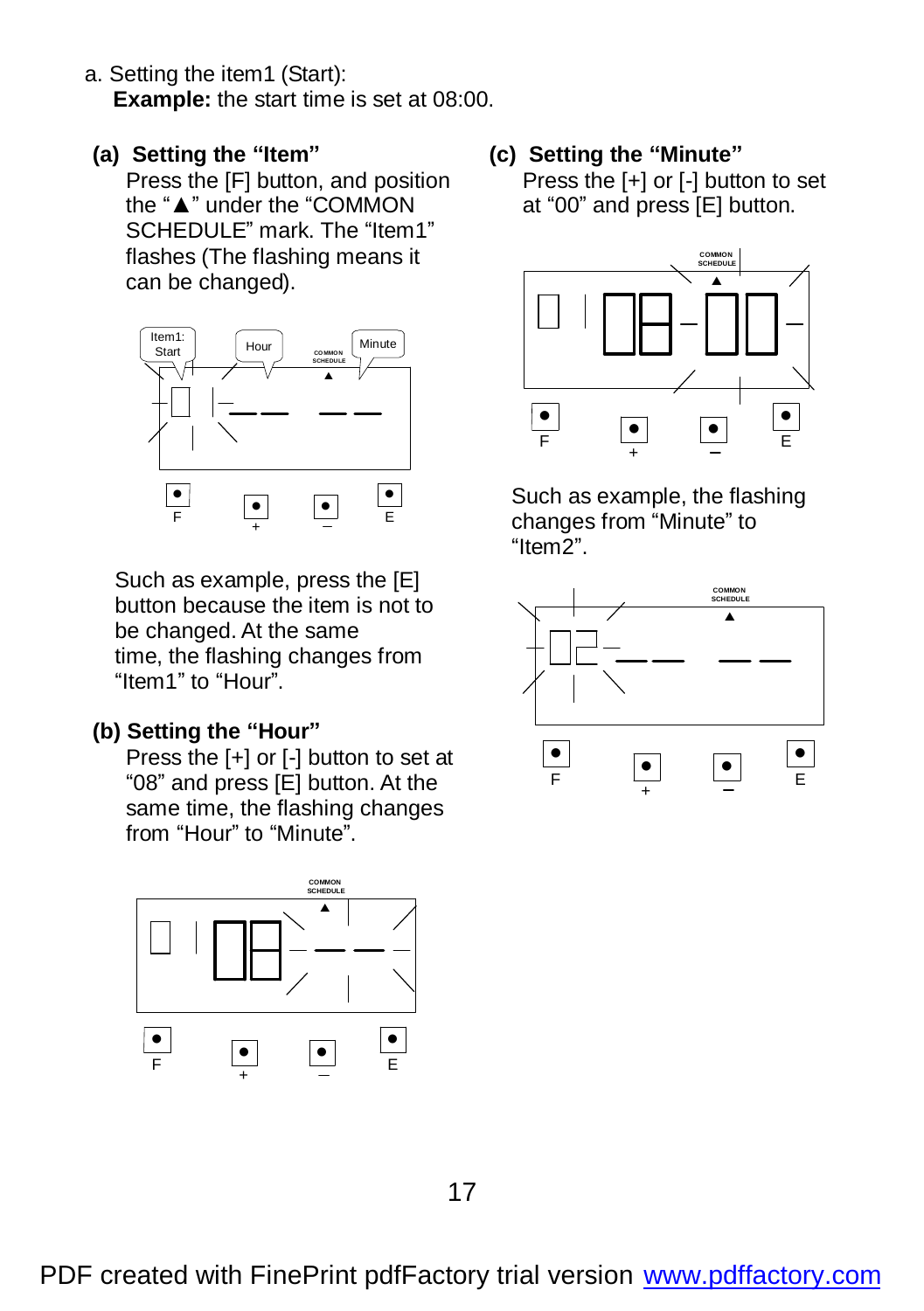- b. Setting the item2 (\* Start): **Example:** print \* start time is set at 08:01.
	- **(a) Setting the "Item"**

Press the [F] button, and position the "▲" under the "COMMON SCHEDULE" mark. The "Item" flashes (The flashing means it can be changed).



Press the [+] or [-] button to set at "02" and press [E] button. At the same time, the flashing changes from "Item2" to "Hour".

### **(b) Setting the "Hour"**

Press the [+] or [-] button to set at "08" and press [E] button. At the same time, the flashing changes from "Hour" to "Minute".



**(c) Setting the "Minute"** Press the [+] or [-] button to set at "01" and press [E] button.



 Such as example, the flashing changes from "Minute" to "Item3".

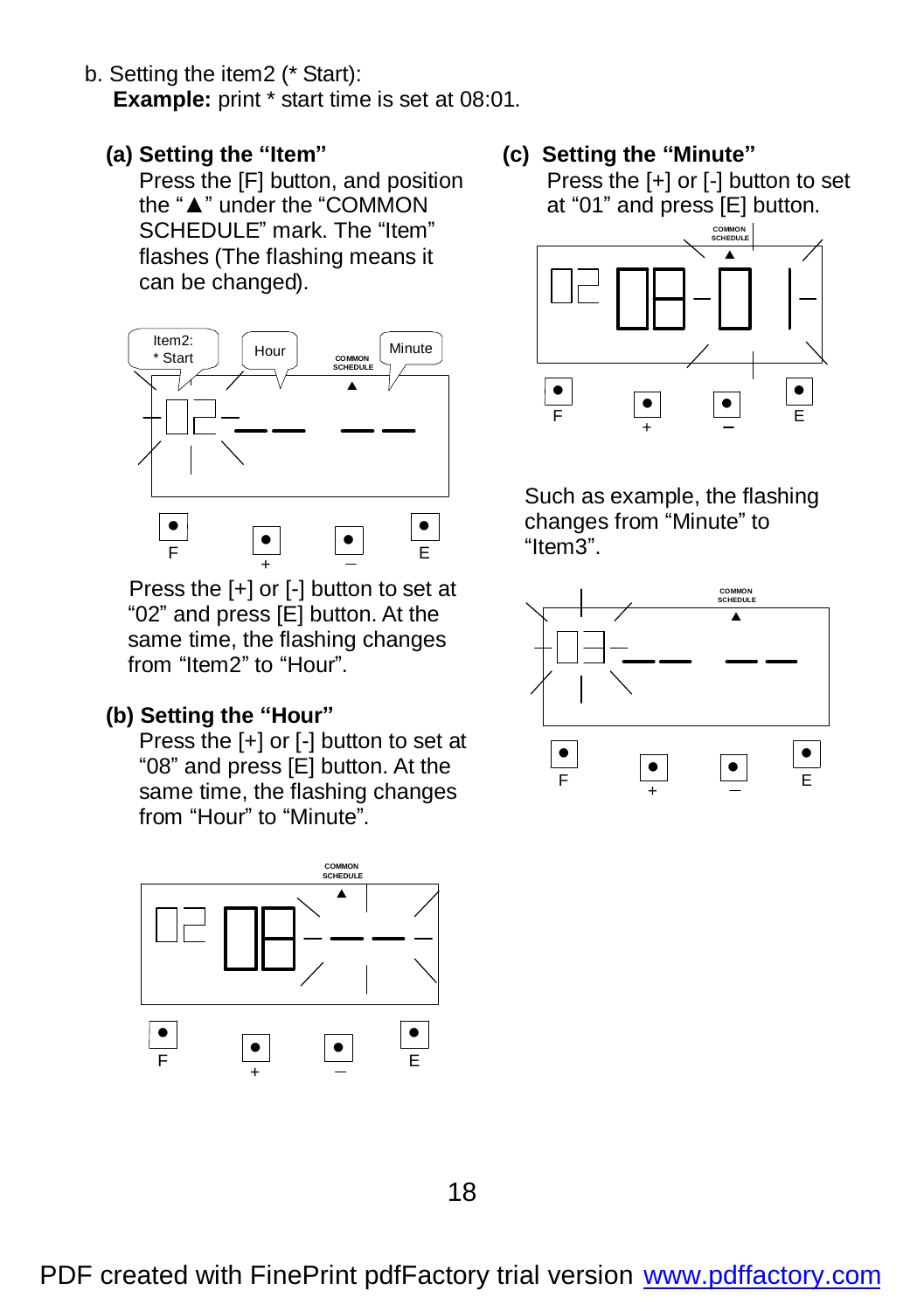- c. Setting the item3 (\* End): **Example:** print \* end time is set at 17:00
	- **(a) Setting the "Item"** Press the [F] button, and position the "▲" under the "COMMON SCHEDULE" mark. The "Item" flashes (The flashing means it can be changed).



Press the [+] or [-] button to set at "03" and press [E] button. At the same time, the flashing changes from "Item3" to "Hour".

#### **(b) Setting the "Hour"**

Press the [+] or [-] button to set at "17" and press [E] button. At the same time, the flashing changes from "Hour" to "Minute".



**(c) Setting the "Minute"** Press the [+] or [-] button to set at "00" and press [E] button.



 Such as example, the flashing changes from "Minute" to "Item4".

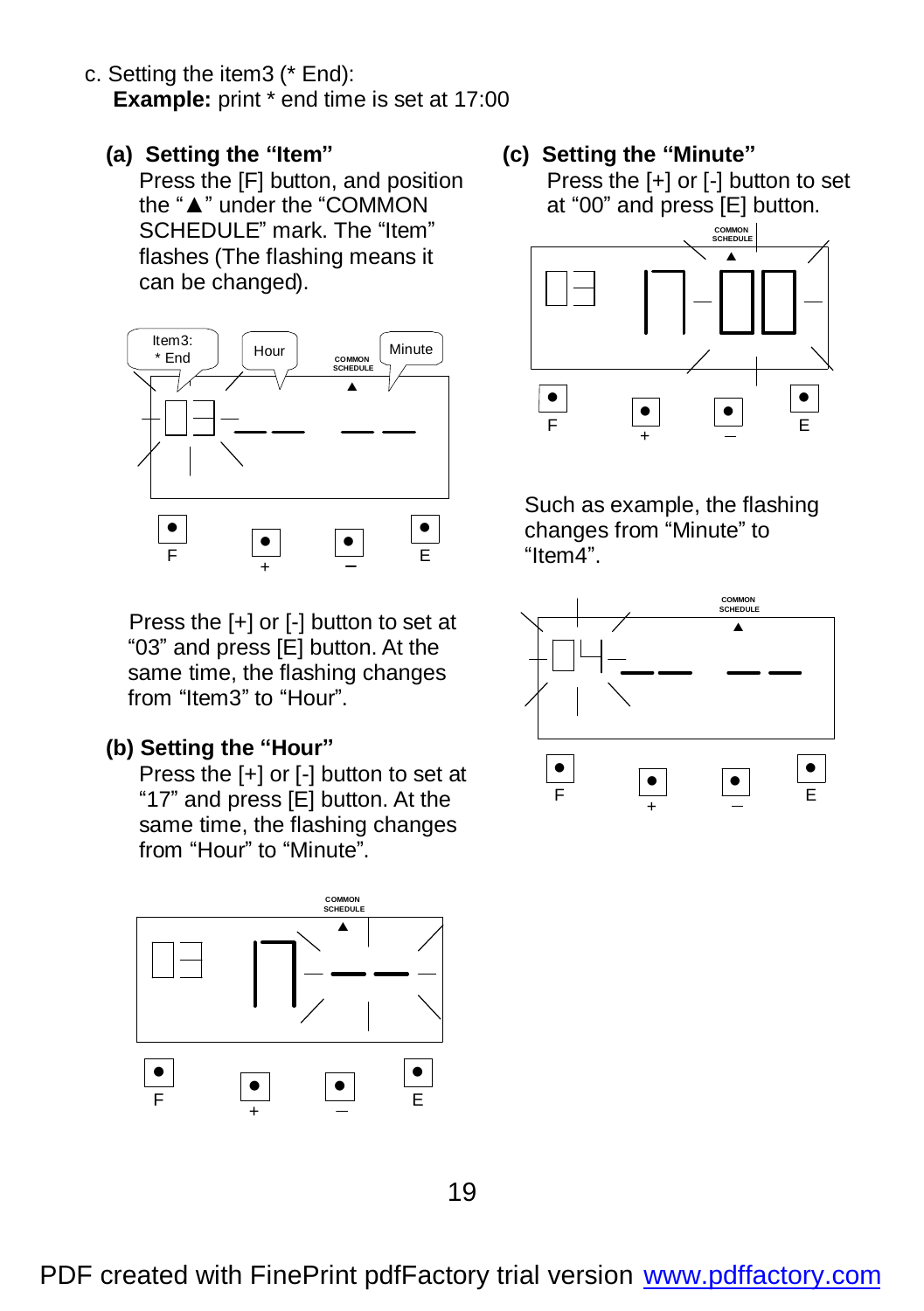- d. Setting the item4 (End): **Example:** the end time is set at 17:00.
	- **(a) Setting the "Item"** Press the [F] button, and position the "▲" under the "COMMON SCHEDULE" mark. The "Item" flashes (The flashing means it can be changed).



Press the [+] or [-] button to set at "04" and press [E] button. At the same time, the flashing changes from "Item4" to "Hour".

#### **(b) Setting the "Hour"**

Press the [+] or [-] button to set at "17" and press [E] button. At the same time, the flashing changes from "Hour" to "Minute".



**(c) Setting the "Minute"** Press the [+] or [-] button to set at "00" and press [E] button.



 Such as example, the flashing changes from "Minute" to "Item5".

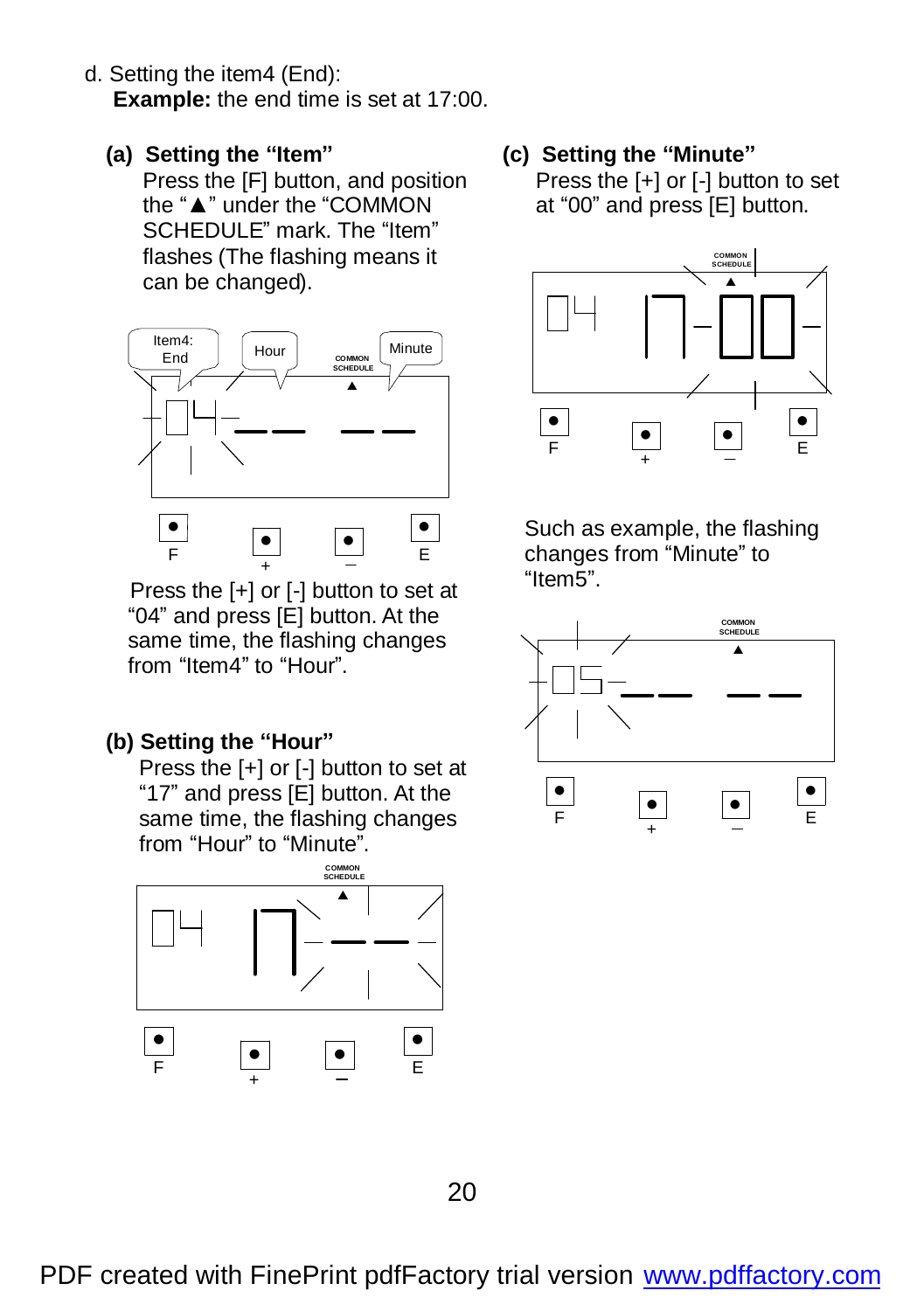e. Setting the item5 (Max. in value): **Example:** maximum in value is set at 12 hours.



**No calculation**

#### **(a) Setting the "Item"**

Press the [F] button, and position the "▲" under the "COMMON SCHEDULE" mark. The "Item" flashes (The flashing means it can be changed).





Press the [+] or [-] button to set at "05" and press [E] button. At the same time, the flashing changes from "Item5" to "Hour".



#### **(b) Setting the "Hour"**

Press the [+] or [-] button to set at "12" and press [E] button.



 Such as example, the flashing changes from "Hour" to "Item6".

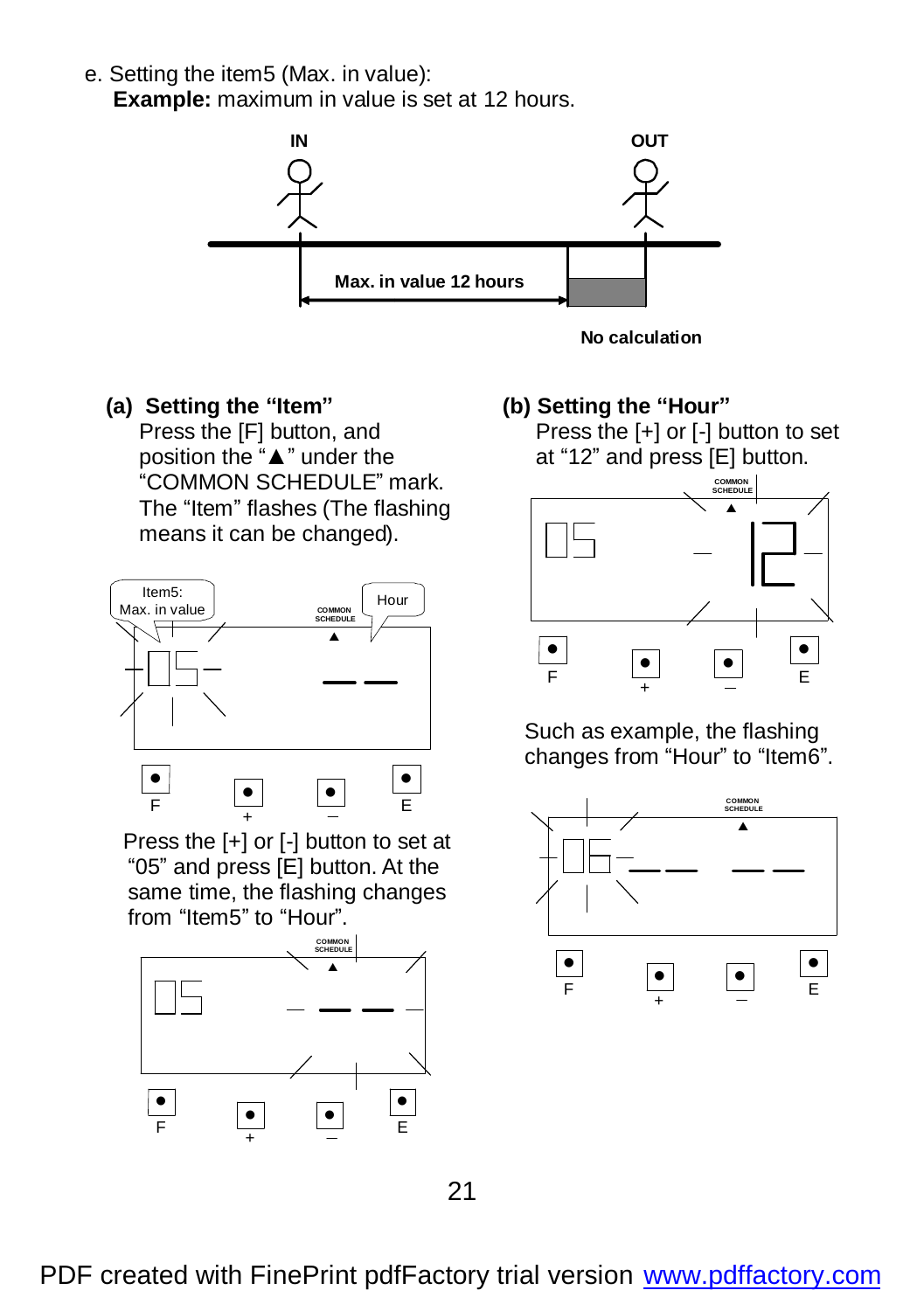- f. Setting the item6 (Break1 start): **Example:** break1 start time is set at 10:00.
	- **(a) Setting the "Item"** Press the [F] button, and position the "▲" under the "COMMON SCHEDULE" mark. The "Item" flashes (The flashing means it can be changed).



Press the [+] or [-] button to set at "06" and press [E] button. At the same time, the flashing changes from "Item6" to "Hour".

#### **(b) Setting the "Hour"**

Press the [+] or [-] button to set at "10" and press [E] button. At the same time, the flashing changes from "Hour" to "Minute".



**(c) Setting the "Minute"** Press the [+] or [-] button to set at "00" and press [E] button.



 Such as example, the flashing changes from "Minute" to "Item7".

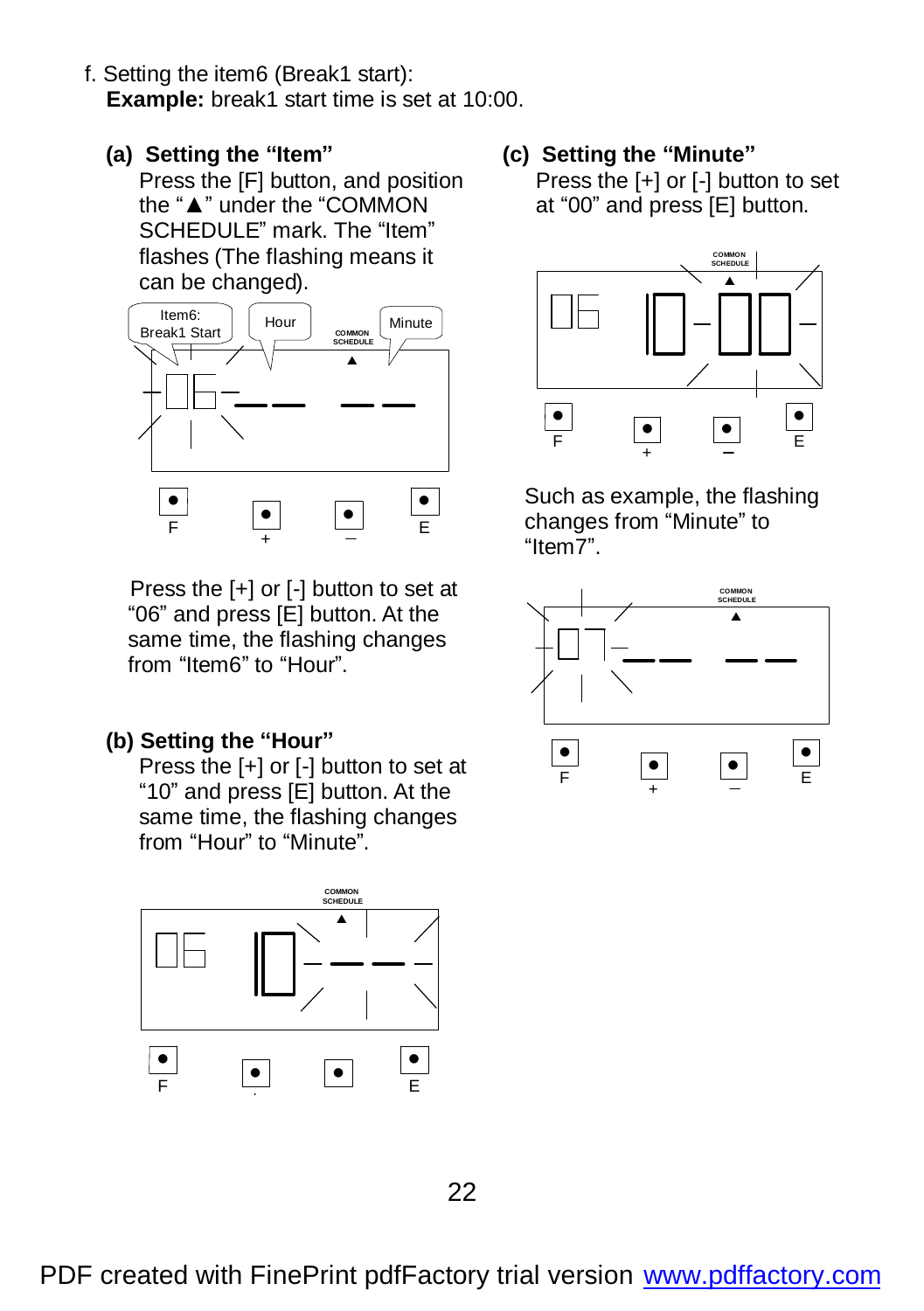- g. Setting the Item7 (Break1 End) **Example:** end time for break1 is set at 10:15.
- **(a) Setting the "Item"**

Press the [F] button, and position the "▲" under the "COMMON SCHEDULE" mark. The "Item" flashes (The flashing means it can be changed).



Press the [+] or [-] button to set at "07" and press [E] button. At the same time, the flashing changes from "Item7" to "Hour".

#### **(b) Setting the "Hour"**

Press the [+] or [-] button to set at "10" and press [E] button. At the same time, the flashing changes from "Hour" to "Minute".



#### **(c) Setting the "Minute"**

Press the [+] or [-] button to set at "15" and press [E] button.



 Such as example, the flashing changes from "Hour" to "Item8".



**\*The settings for break2 start time, break2 end time, break3 start time and break3 end time are the same as break1 start time and break1 end times settings.**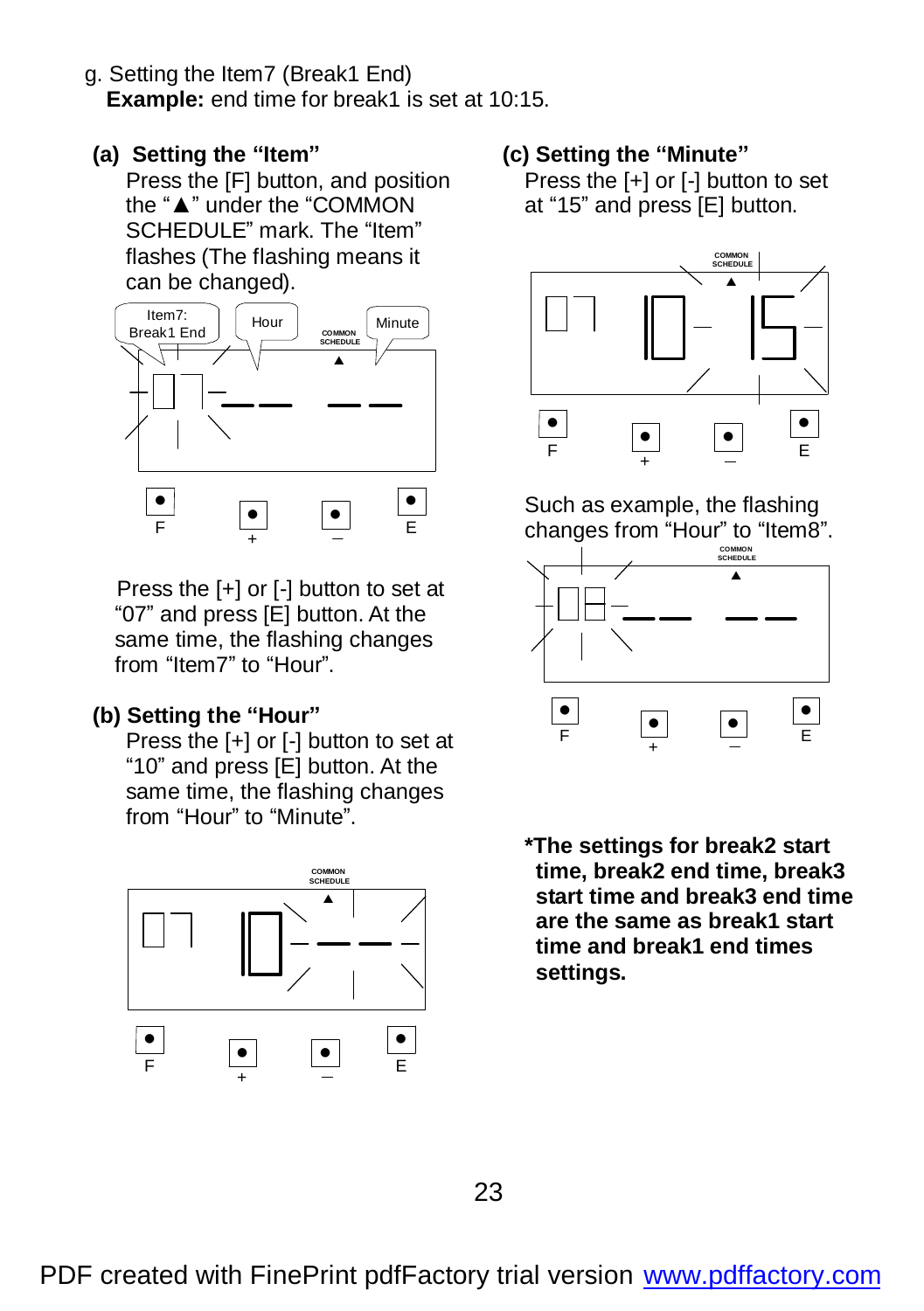# **12. SETTING THE EXTRA SCHEDULE**

- (1) Under the employee mode, you can set up a flexible work schedule time for one particular working day of the week.
	- a. Item define:

item1 (Day of the week): One day of the week's schedule to set differently. Item2 (Start): Extra schedule, start of counting time.

- Item3 (\* Start): Set time to start printing special mark (\*) for late in or early out.
- Item4 (\* End): Set time to cancel printing special mark (\*) for late in or early out.

Item5 (End): Extra schedule, end of counting time.

Item6 (Max. in value): If you have not set a schedule, you can set the extra schedule maximum counting hour.

Item7 (Break1 Start): Setting the break1 start time.

Item8 (Break1 End): Setting the break1 end time.

Item9 (Break2 Start): Setting the break2 start time.

Item10 (Break2 End): Setting the break2 end time.

Item11 (Break3 Start): Setting the break3 start time.

Item12 (Break3 End): Setting the break3 end time.

**\*If you have set break time(s), the break time(s) will be deducted from the daily work time.**

**\*If you have set Item6, the setting data of Item2 and Item5 will be deleted. \*If you have set Item2 or Item5, the setting data of Item6 will be deleted.**

(2) **Example:** Setting the extra schedule as the following fig.: The extra schedule is on Friday.

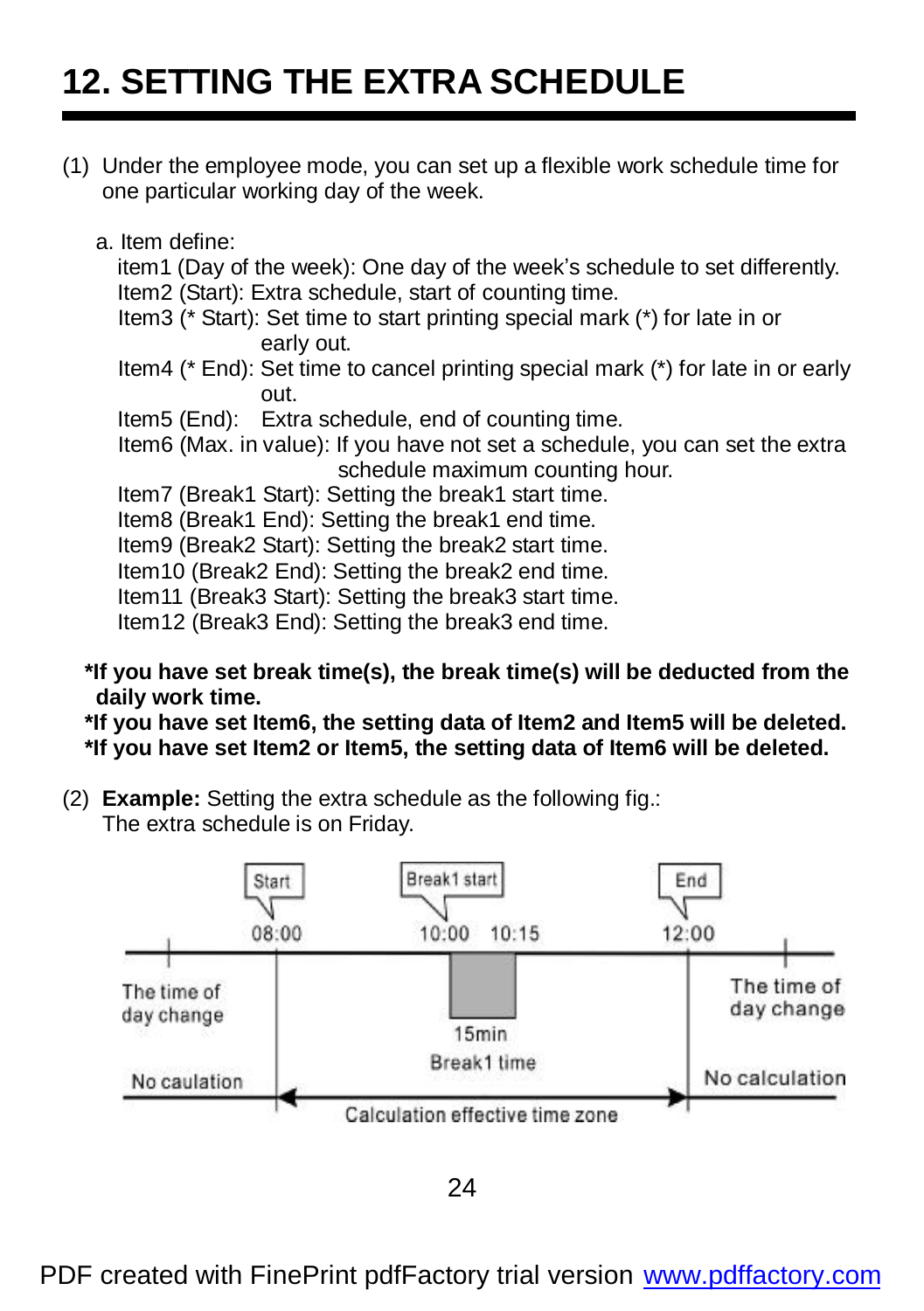a. Setting item1 (select a day of the week):

| Day of week   Mon   Tue   Wed   Thu   Fri   Sat |  |  |  | ∣ Sun |
|-------------------------------------------------|--|--|--|-------|
| <b>Code</b>                                     |  |  |  |       |

#### **(a) Setting the "Item"**

Press the [F] button, and position the "▲" under the "EXTRA SCHEDULE" mark. The "Item1" flashes (The flashing means it can be changed).



Such as example, press the [E] button because the item is not to be changed. At the same time, the flashing changes from "Item1" to "The number of the day of the week".



### **(b) Setting "The day of the week"**

Press the [+] or [-] button to set at "05" and press [E] button.



At the same time, the flashing changes from "The number of a day of the week" to "item2".

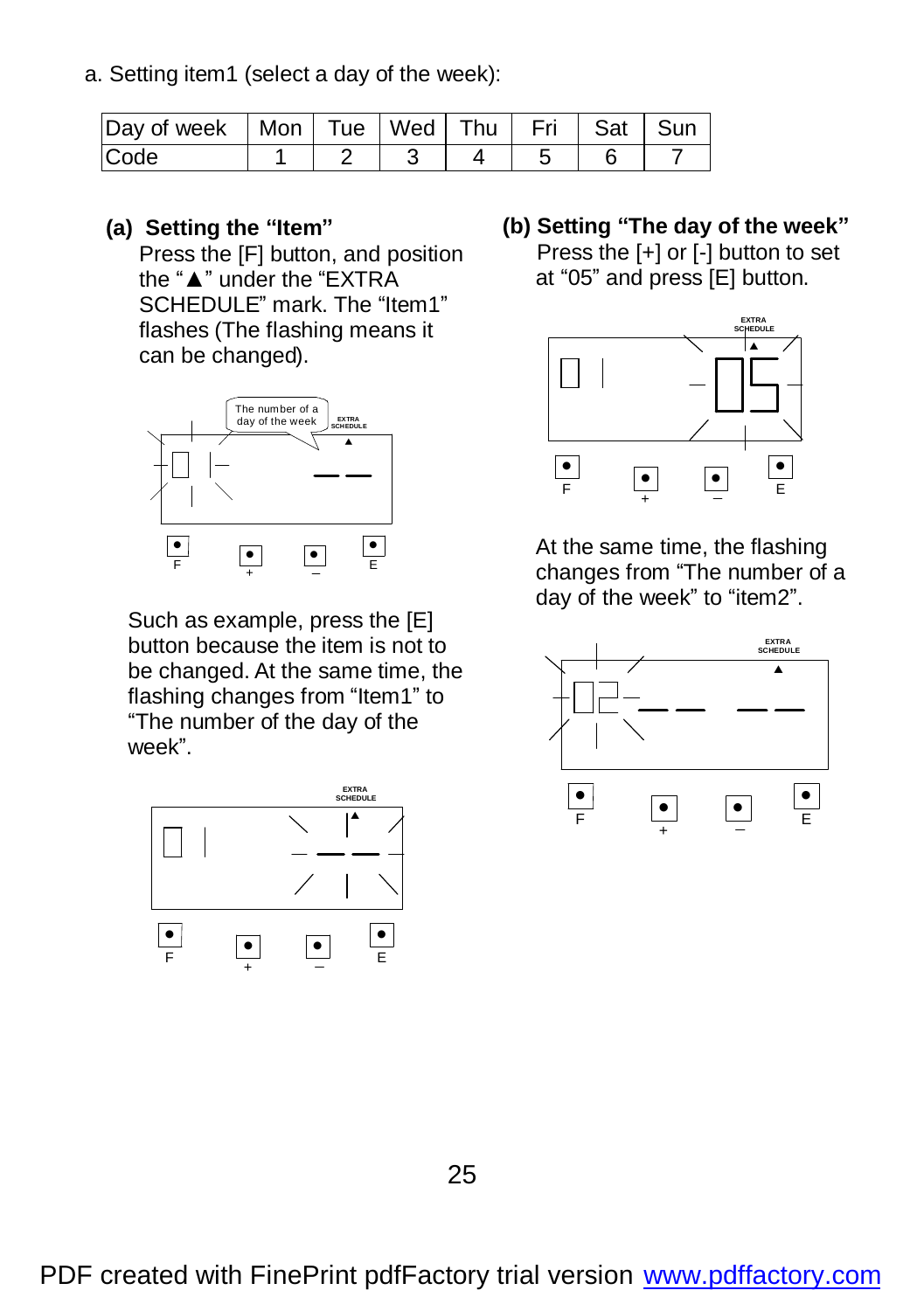- b. Setting the item2 (Start): **Example:** the start time is set at 08:00.
- **(a) Setting the "Item"** Press the [F] button, and position the "▲" under the "EXTRA SCHEDULE" mark. The "Item2" flashes (The flashing means it can be changed).



Press the [+] or [-] button to set at "02" and press [E] button. At the same time, the flashing changes from "Item2" to "Hour".

#### **(b) Setting the "Hour"**

Press the [+] or [-] button to set at "08" and press [E] button. At the same time, the flashing changes from "Hour" to "Minute".



**(c) Setting the "Minute"** Press the [+] or [-] button to set at "00" and press [E] button.



 Such as example, the flashing changes from "Minute" to "Item3".

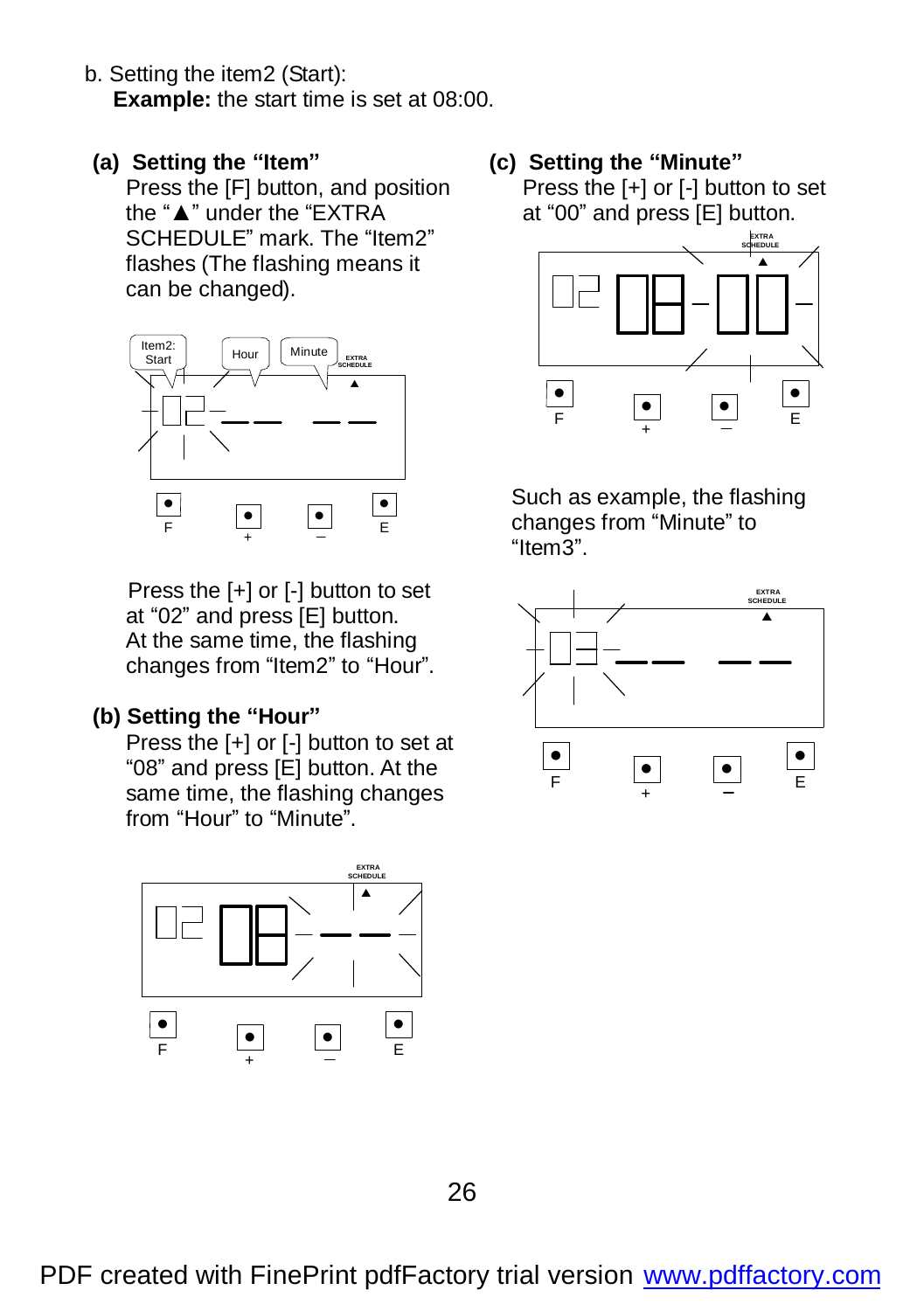- c. Setting the item3 (\* Start): **Example:** print \* start time is set at 08:01.
	- **(a) Setting the "Item"** Press the [F] button, and position the "▲" under the "EXTRA SCHEDULE" mark. The "Item" flashes (The flashing means it can be changed).



Press the [+] or [-] button to set at "03" and press [E] button. At the same time, the flashing changes from "Item3" to "Hour".

### **(b) Setting the "Hour"**

Press the [+] or [-] button to set at "08" and press [E] button. At the same time, the flashing changes from "Hour" to "Minute".



**(c) Setting the "Minute"** Press the [+] or [-] button to set at "01" and press [E] button.



 Such as example, the flashing changes from "Minute" to "Item4".

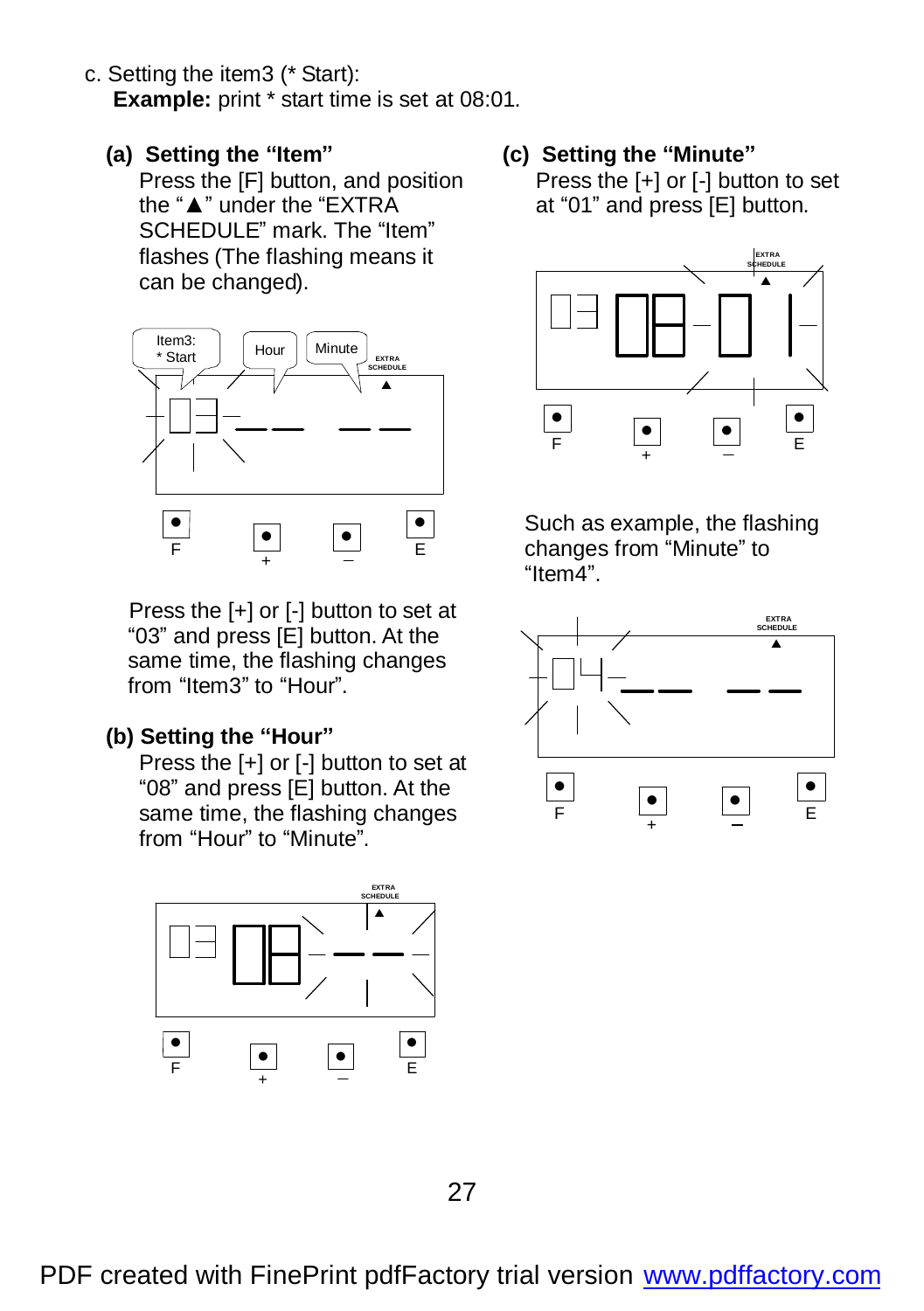- d. Setting the item4 (\* End): **Example:** print \* end time is set at 12:00.
	- **(a) Setting the "Item"** Press the [F] button, and position the "▲" under the "EXTRA SCHEDULE" mark. The "Item" flashes (The flashing means it can be changed).



Press the [+] or [-] button to set at "04" and press [E] button. At the same time, the flashing changes from "Item4" to "Hour".

#### **(b) Setting the "Hour"**

Press the [+] or [-] button to set at "17" and press [E] button. At the same time, the flashing changes from "Hour" to "Minute".



**(c) Setting the "Minute"** Press the [+] or [-] button to set at "00" and press [E] button.



 Such as example, the flashing changes from "Minute" to "Item5".

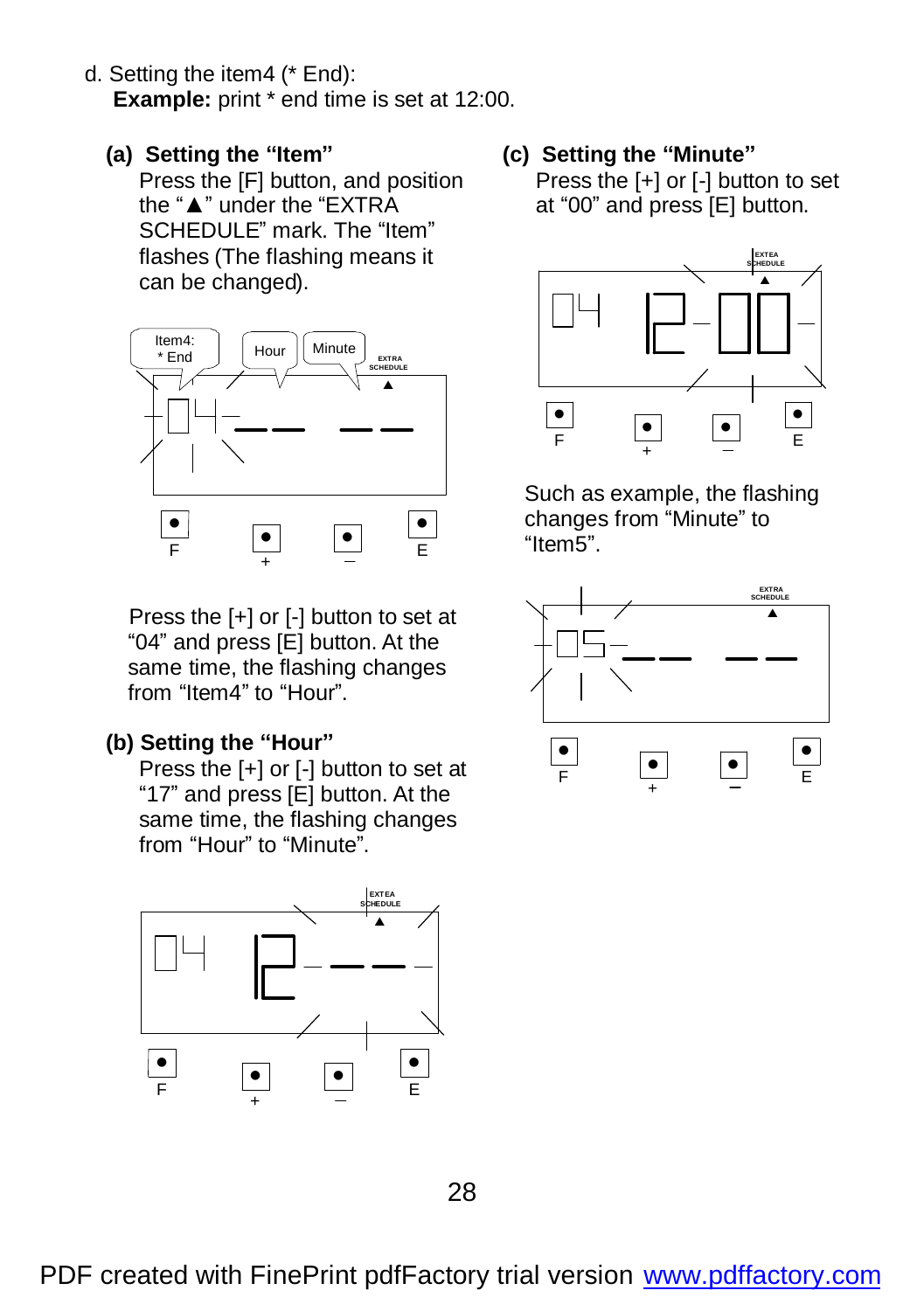- e. Setting the item5 (End): **Example:** the end time is set at 12:00.
	- **(a) Setting the "Item"** Press the [F] button, and position the "▲" under the "EXTRA SCHEDULE" mark. The "Item" flashes (The flashing means it can be changed).



Press the [+] or [-] button to set at "05" and press [E] button. At the same time, the flashing changes from "Item5" to "Hour".

#### **(b) Setting the "Hour"**

Press the [+] or [-] button to set at "17" and press [E] button. At the same time, the flashing changes from "Hour" to "Minute".



**(c) Setting the "Minute"** Press the [+] or [-] button to set at "00" and press [E] button.



 Such as example, the flashing changes from "Minute" to "Item6".

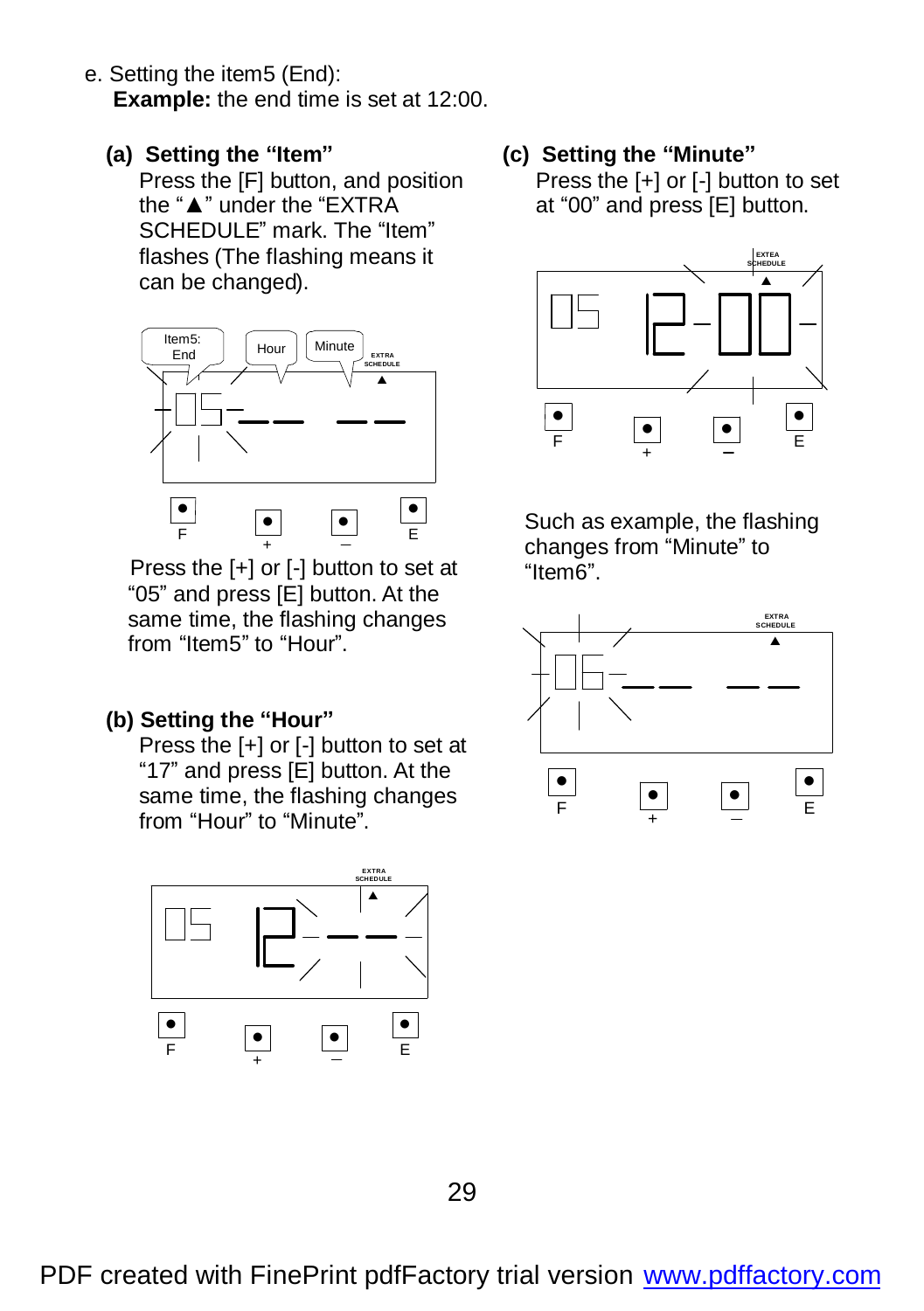f. Setting the item6 (Max. in value):

**Example:** maximum in value is set at 6 hours.



### **(a) Setting the "Item"**

Press the [F] button, and position the "▲" under the "EXTRA SCHEDULE" mark. The "Item" flashes (The flashing means it can be changed).



Press the [+] or [-] button to set at "06" and press [E] button. At the same time, the flashing changes from "Item6" to "Hour".



#### **(b) Setting the "Hour"**

Press the [+] or [-] button to set at "06" and press [E] button.



 Such as example, the flashing changes from "Hour" to "Item7".

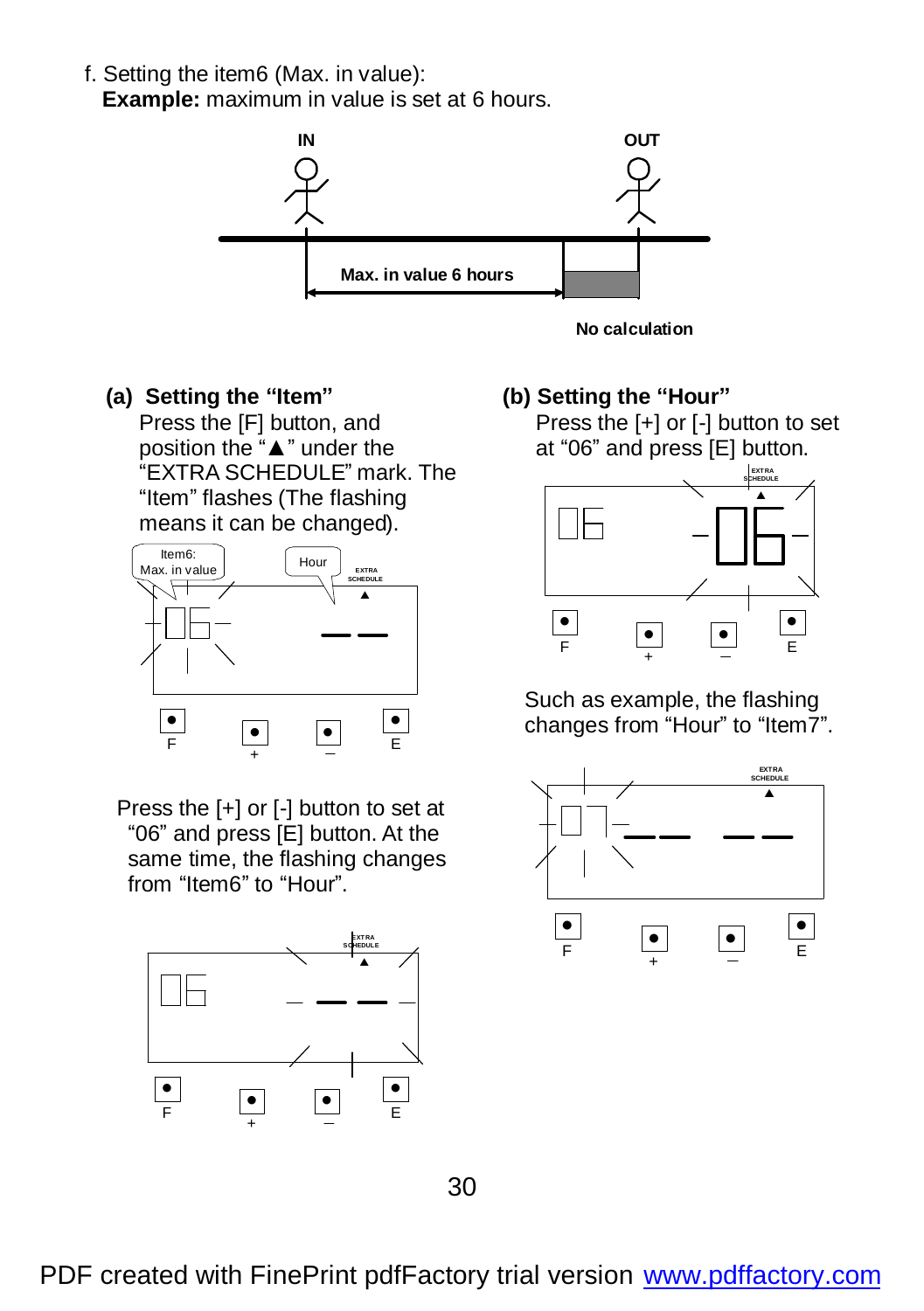- g. Setting the item7 (Break1 Start): **Example:** break1 start time is set at 10:00.
	- **(a) Setting the "Item"** Press the [F] button, and position the "▲" under the "EXTRA SCHEDULE" mark. The "Item" flashes (The flashing means it can be changed).



Press the [+] or [-] button to set at "07" and press [E] button. At the same time, the flashing changes from "Item6" to "Hour"

#### **(b) Setting the "Hour"**

Press the [+] or [-] button to set at "10" and press [E] button. At the same time, the flashing changes from "Hour" to "Minute".



**(c) Setting the "Minute"** Press the [+] or [-] button to set at "00" and press [E] button.



 Such as example, the flashing changes from "Minute" to "Item8".

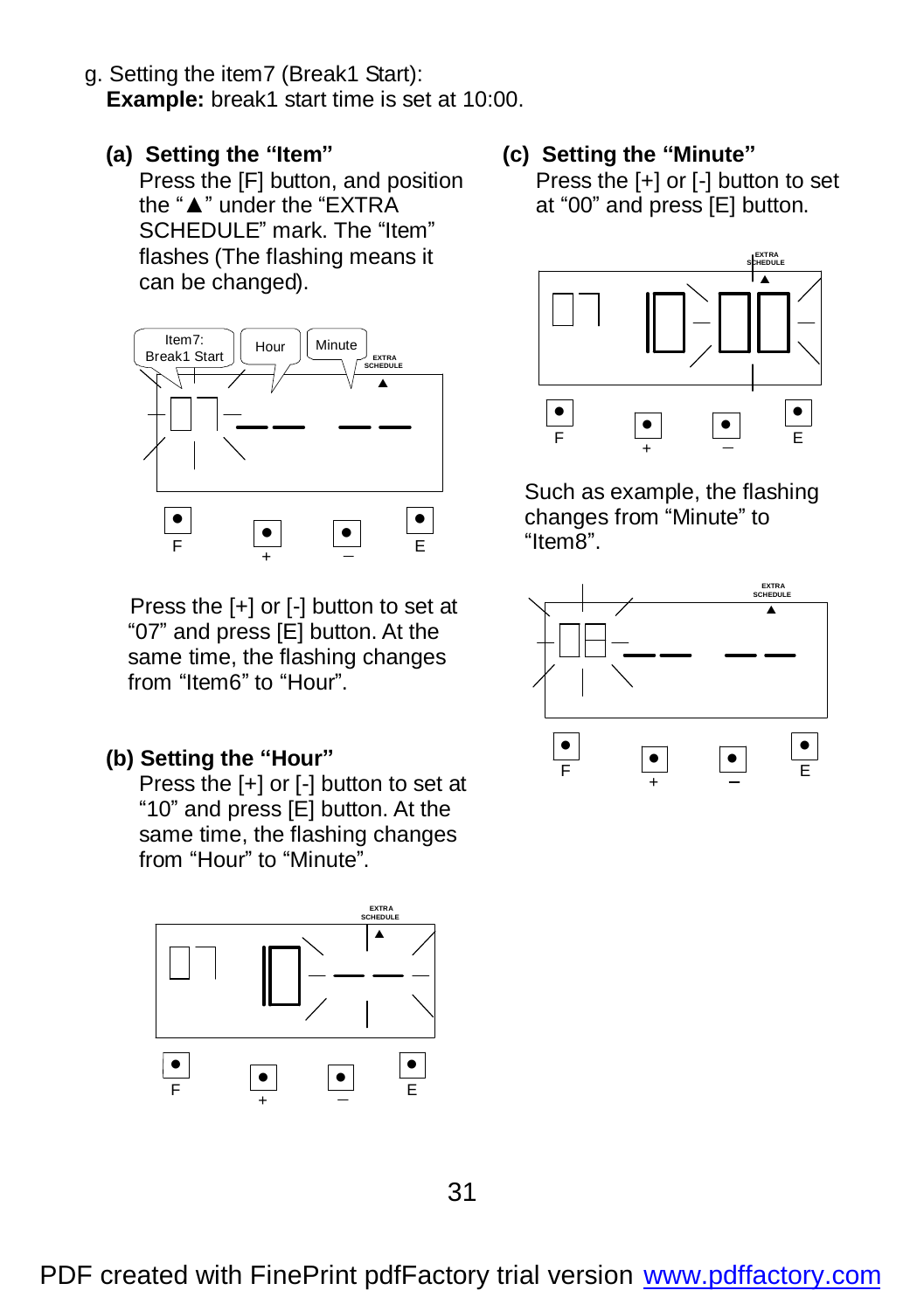- h. Setting the Item8 (Break1 End) **Example:** break1 end time is set at 10:15.
- **(a) Setting the "Item"** Press the [F] button, and position the "▲" under the "EXTRA SCHEDULE" mark. The "Item" flashes (The flashing means it can be changed).



Press the [+] or [-] button to set at "08" and press [E] button. At the same time, the flashing changes from "Item7" to "Hour".

#### **(b) Setting the "Hour"**

Press the [+] or [-] button to set at "10" and press [E] button. At the same time, the flashing changes from "Hour" to "Minute".



#### **(c) Setting the "Minute"**

Press the [+] or [-] button to set at "15" and press [E] button.



 Such as example, the flashing changes from "Hour" to "Item9".



**\*The settings for break2 start time, break2 end time, break3 start time and break3 end time are the same as break1 start time and break1 end time settings.**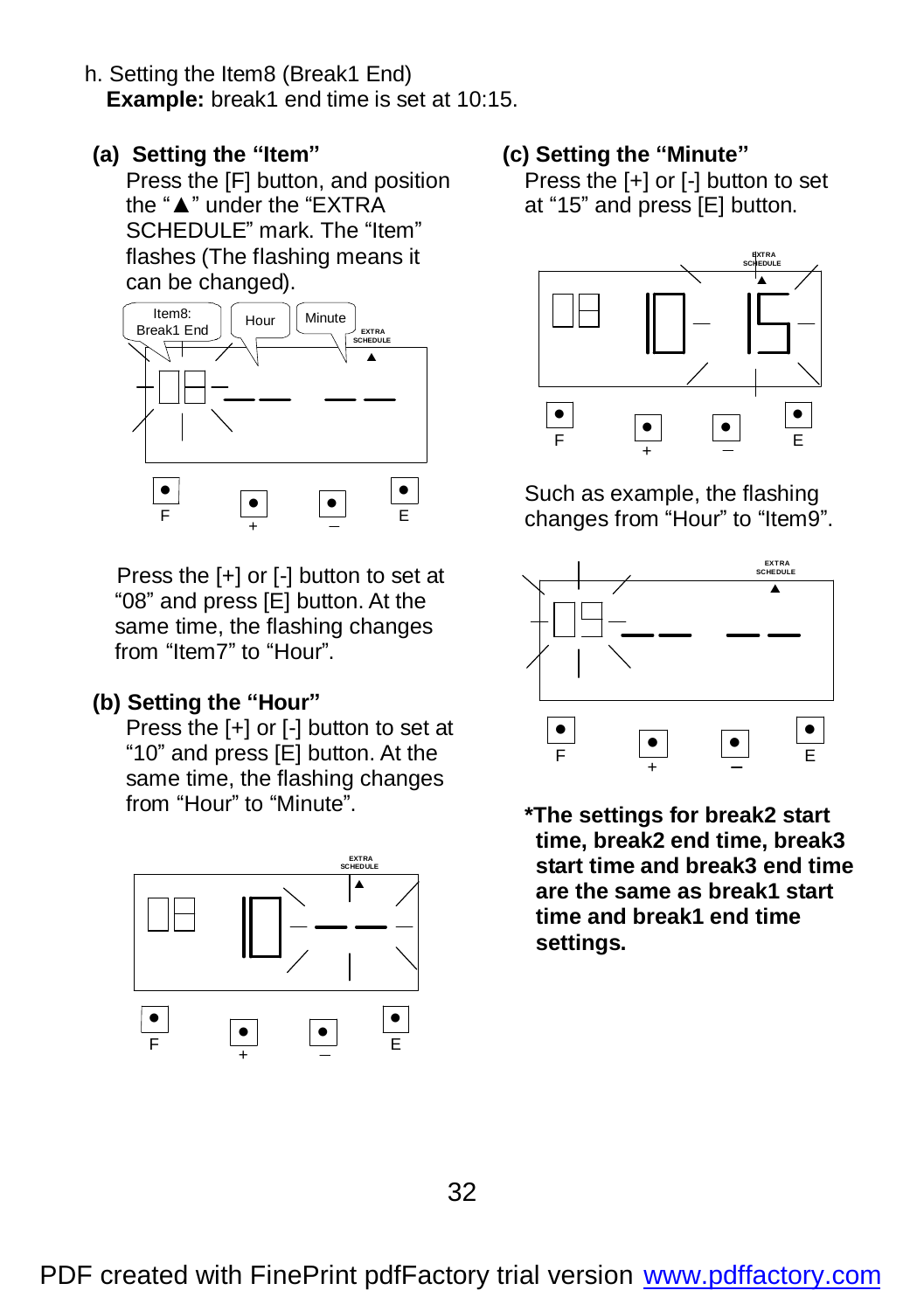#### **(3) Under the part-time mode**

a. Item define:

item1: Setting the working hours and requiring a break time. Item2: Setting the break time deduction hours. **Example:** Setting the working hours 7:30 with a break time of 30 minutes.

- b. Setting the item1 (working hours)
	- **(a) Setting the "Item"**

Press the [F] button, and position the "▲" under the "EXTRA SCHEDULE" mark. The "Item1" flashes (The flashing means it can be changed).



Such as example, press the [E] button because the item is not to be changed. At the same time, the flashing changes from "Item1" to "Hour".

### **(b) Setting the "Hour"**

Press the [+] or [-] button to set at "07" and press [E] button. At the same time, the flashing changes from "Hour" to "Minute".



#### **(c) Setting the "Minute"**

Press the [+] or [-] button to set at "30" and press [E] button.



 Such as example, the flashing changes from "Hour" to "Item2".

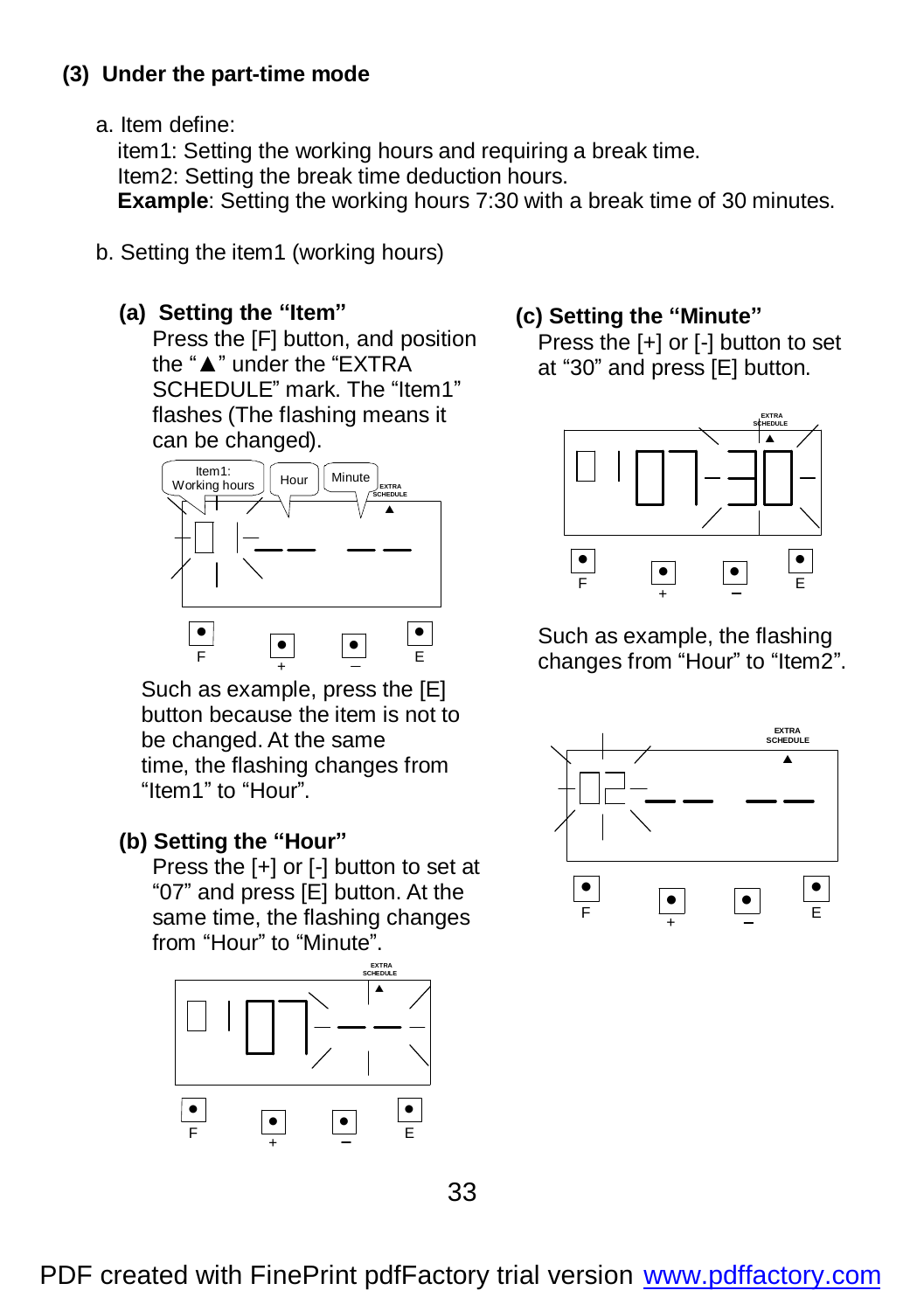- b. Setting the item2 (break time)
	- **(a) Setting the "Item"**

Press the [F] button, and position the "▲" under the "EXTRA SCHEDULE" mark. The "Item2" flashes (The flashing means it can be changed).



Press the [+] or [-] button to set at "02" and press [E] button. At the same time, the flashing changes from "Item2" to "Hour".

### **(b) Setting the "Hour"**

Press the [+] or [-] button to set at "00" and press [E] button. At the same time, the flashing changes from "Hour" to "Minute".



#### **(c) Setting the "Minute"**

Press the [+] or [-] button to set at "30" and press [E] button.



At the same time, the LCD screen only display "▲" under the "EXTRA SCHEDULE" mark.

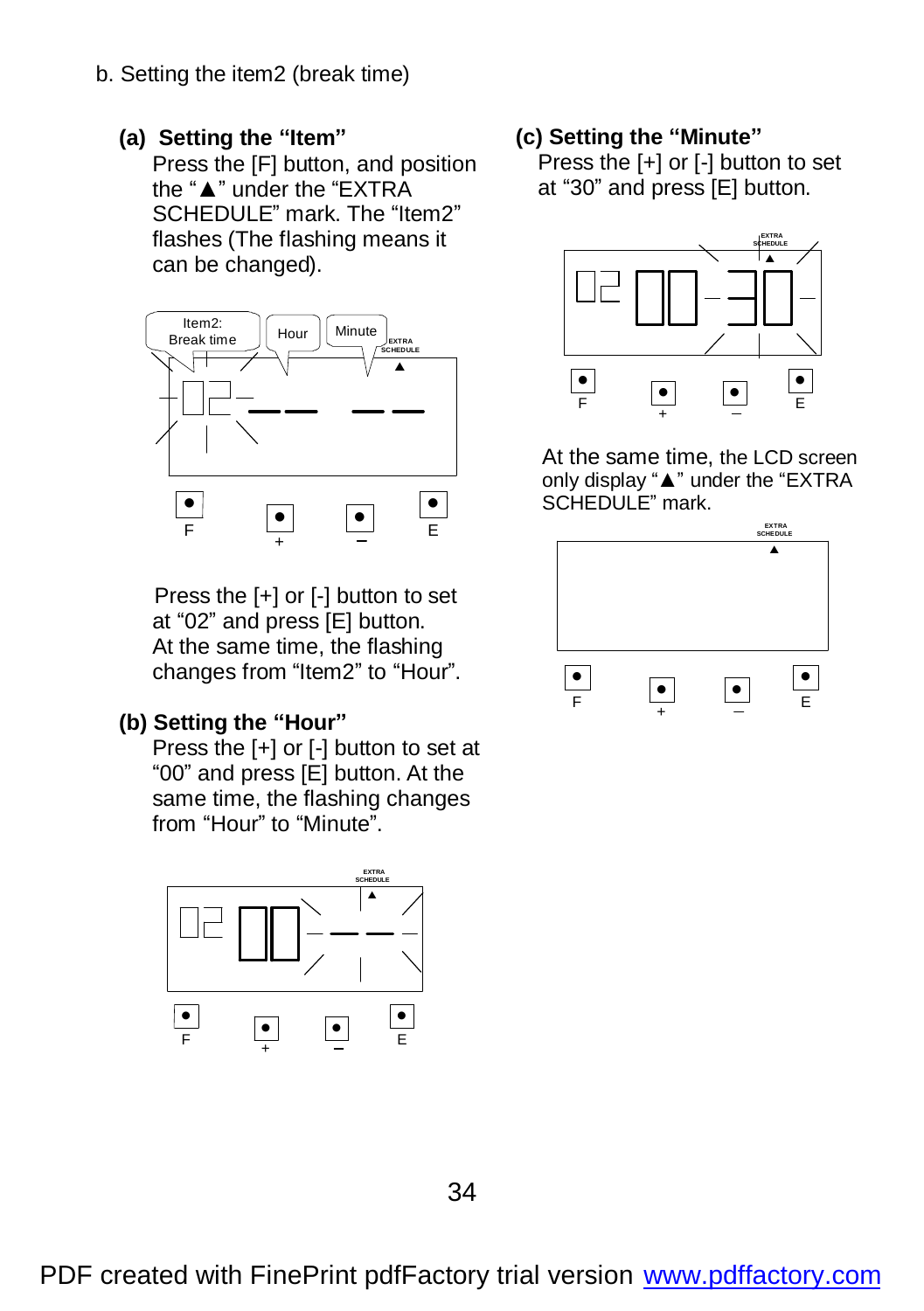# **13. SETTING THE ROUNDING PUNCH**

In this function, you can select the types of rounding and set the rounding unit.

\*If you need to change the setting, make sure the time recorder has no punch recorded, otherwise the error code "E-49" will appeared. You must make all card resetting or reset all (Please refer card resetting and reset).

Types of rounding:

| Types of rounding | Punch | Hours |
|-------------------|-------|-------|
| Code              |       |       |

Rounding unit:

| Rounding unit |  |  |  |                                                                                     |  |  |  |  |  |
|---------------|--|--|--|-------------------------------------------------------------------------------------|--|--|--|--|--|
|               |  |  |  | 1min.   3min.   5min.   6min.   10min.   12min.   15min.   20min.   30min.   60min. |  |  |  |  |  |

Types of rounding: "Punch" and "Rounding unit" is 20 minutes.



**Start counting Off counting**

Types of rounding: "Hours" and "Rounding unit" is 20 minutes.

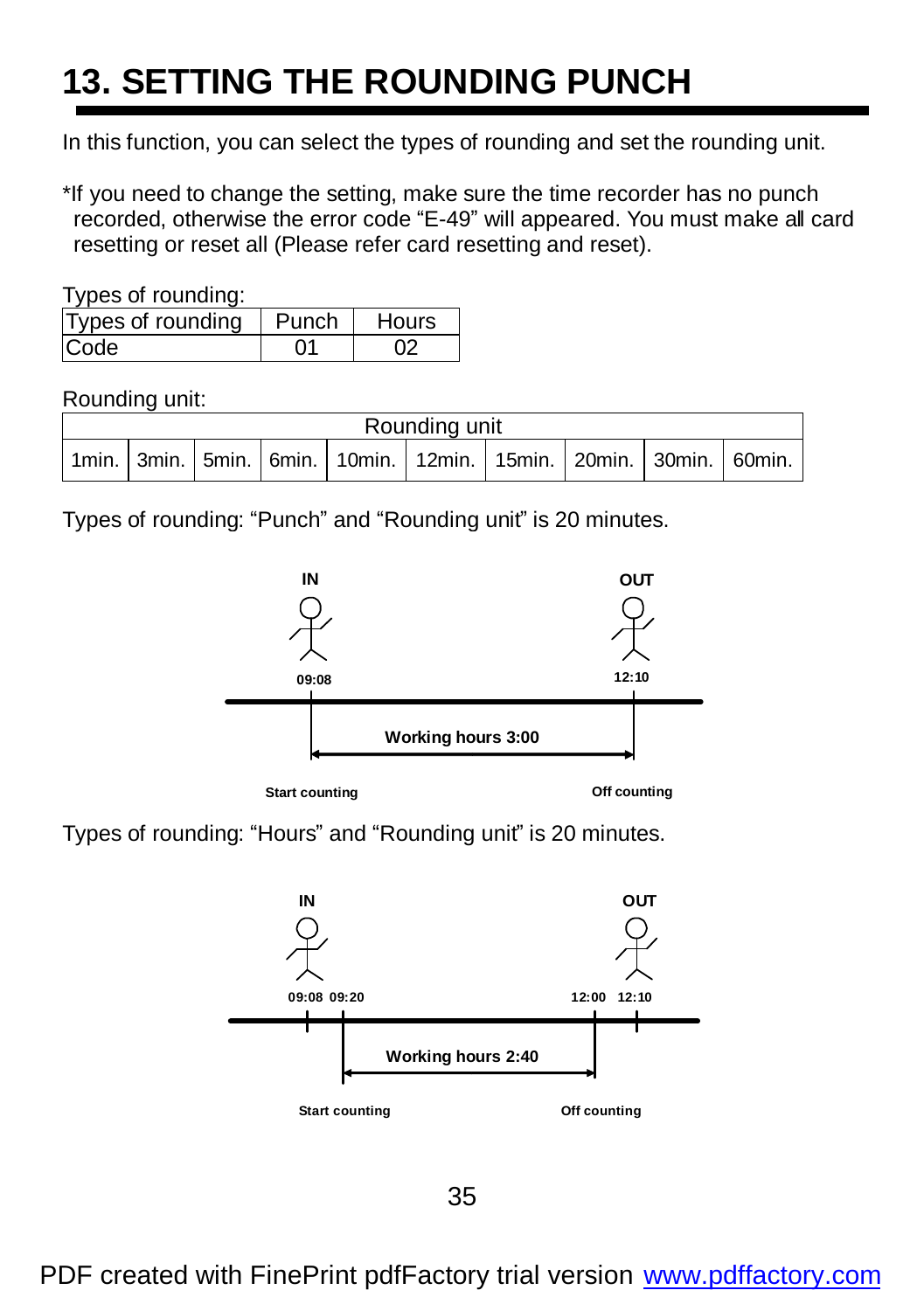**Example:** Types of rounding: "Punch" and "Rounding unit" is 20 minutes.

(1) Press the [F] button, and position the "▲" next the "ROUNDING PUNCH" mark. The flashing digit indicates "Types of rounding" (The flashing means it can be changed).



**(2) Setting the "Types of rounding"**

 Such as example, Press the [+] or [-] button to set at "02", and then press the [E] button. At the same time, the flashing changes from the "Types of rounding " to "Rounding unit".



**(3) Setting the "Rounding unit"** Such as example, Press the [+] or [-] button to set at "20", and then press the [E] button.



At the same time, the LCD screen only display "▲" next the "ROUNDING PUNCH" mark.



(4) If you want to set another function, press the [F] button to continue setting. If you finished setting the functions, replace the cover and lock it.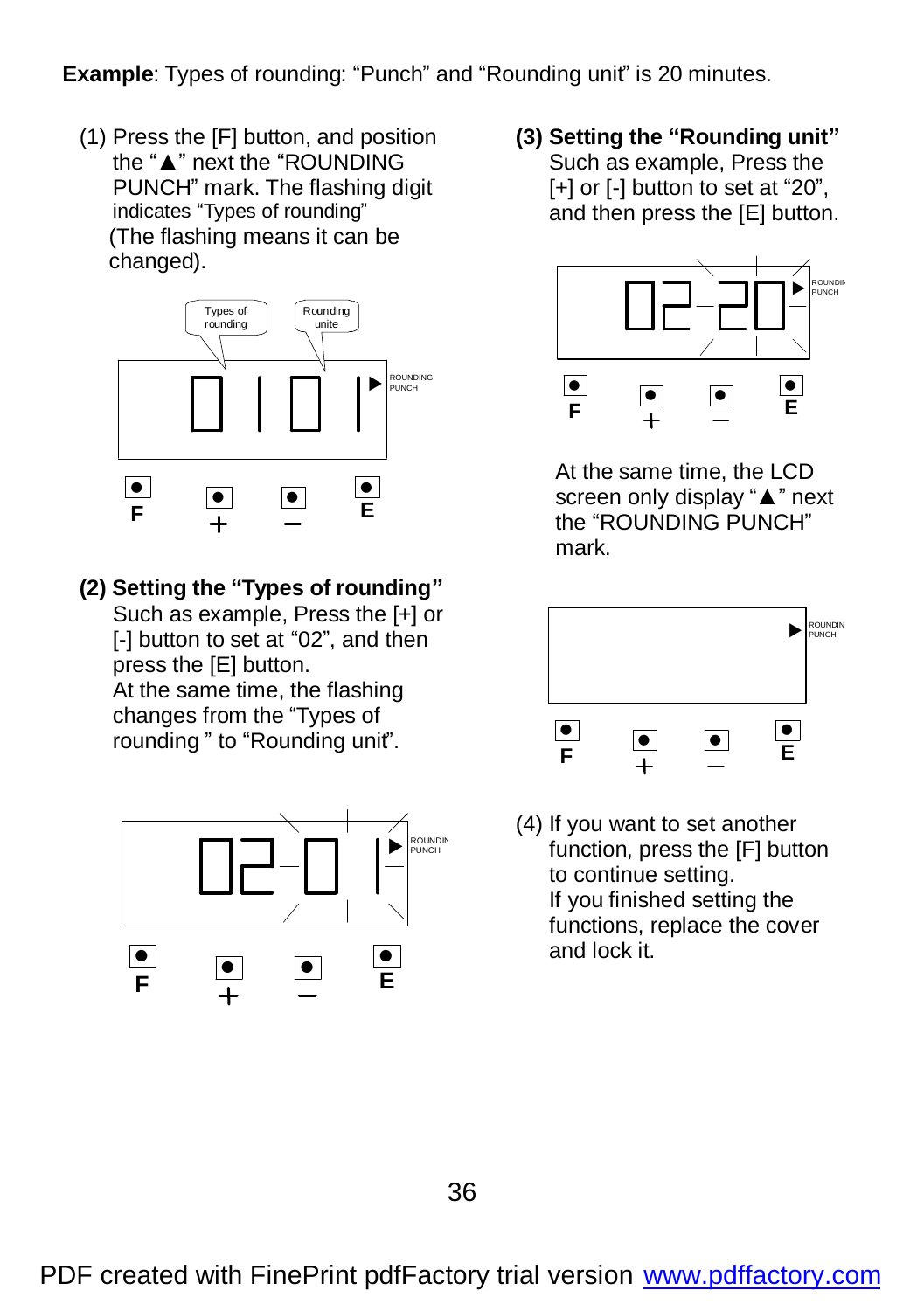## **14. SETTING THE DAYLIGHT SAVING TIME**

\* At 2:00 AM on the first day of summer time, the clock automatically gains one hour to show 3:00 AM.

At 3:00 AM on the last day of summer time, the clock automatically loses one hour to show 2:00 Am.

### **SETTING THE DAYLIGHT SAVING TIME**

#### **Example:**

The first day of summer time: Sunday, March 25, 2007.

The last day of summer time: Sunday, September 30, 2007.

If set as the above, the unit remembers the start date as the last Sunday of March and the end date as the last Sunday of October.

Once set, the unit automatically updates the setting every year thereafter. No further manual setting is necessary.

#### **Note: Two programs (starting and ending day) that must be set.**

(1) Press the [F] button and position the "▲" next to the "DAYLIGHT SAVING TIME" mark. (The flashing means it can be changed.)

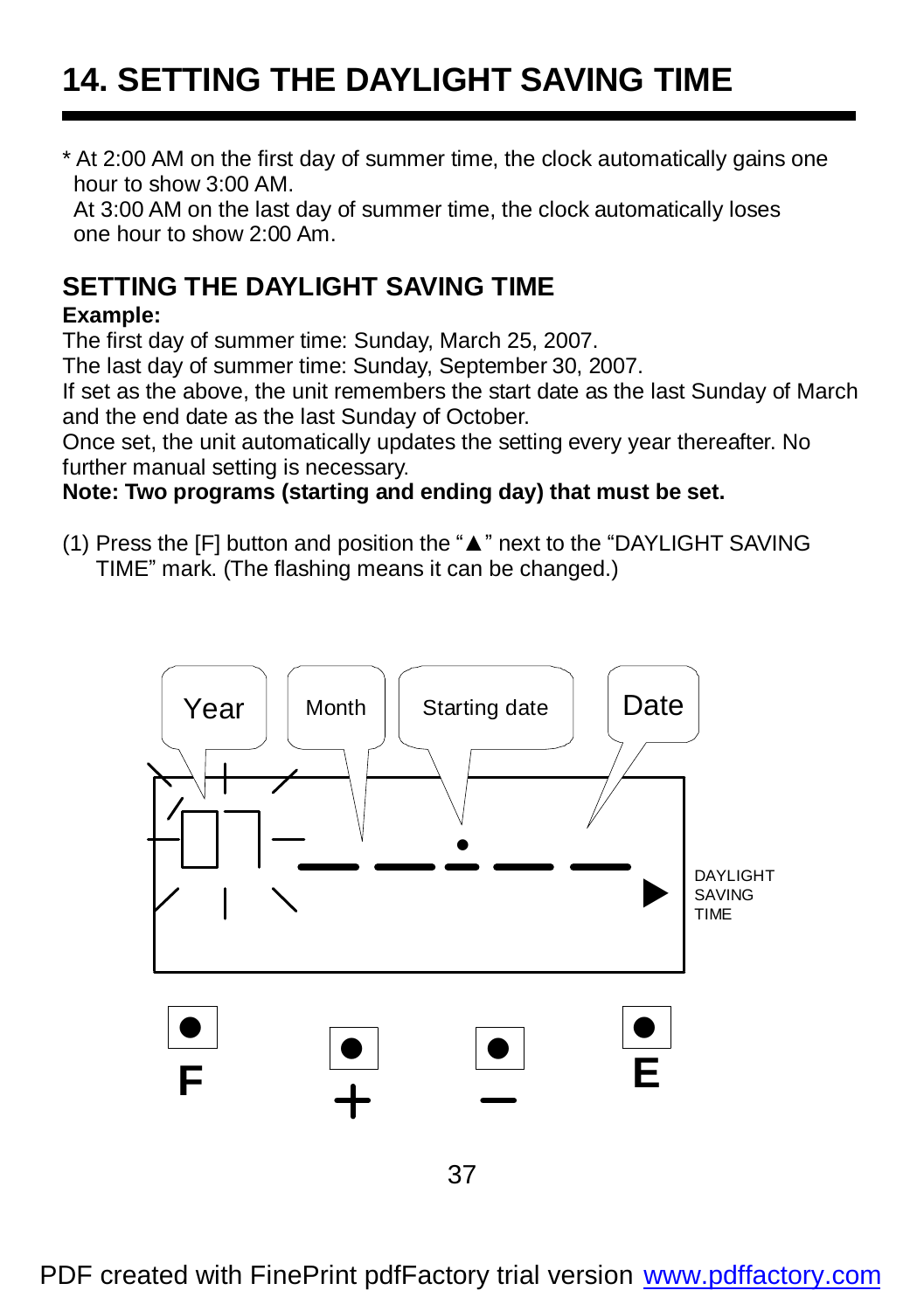**(2) Setting the "Year"**

Such as example, press the [E] button because the year 2007 is not to be changed.



At the same time, the flashing<br>changes from "Year" to changes from "Year" to "Month"

#### **(3) Setting the "Month"**

Press the [+] or [-] button to set at "03", and press the [E] button.



At the same time, the flashing changes from "Month" to "Date"



#### **(4) Setting the "Date"**

Press the [+] or [-] button to set at "25", and press the [E] button.



After a few seconds, go on to set "the ending date"

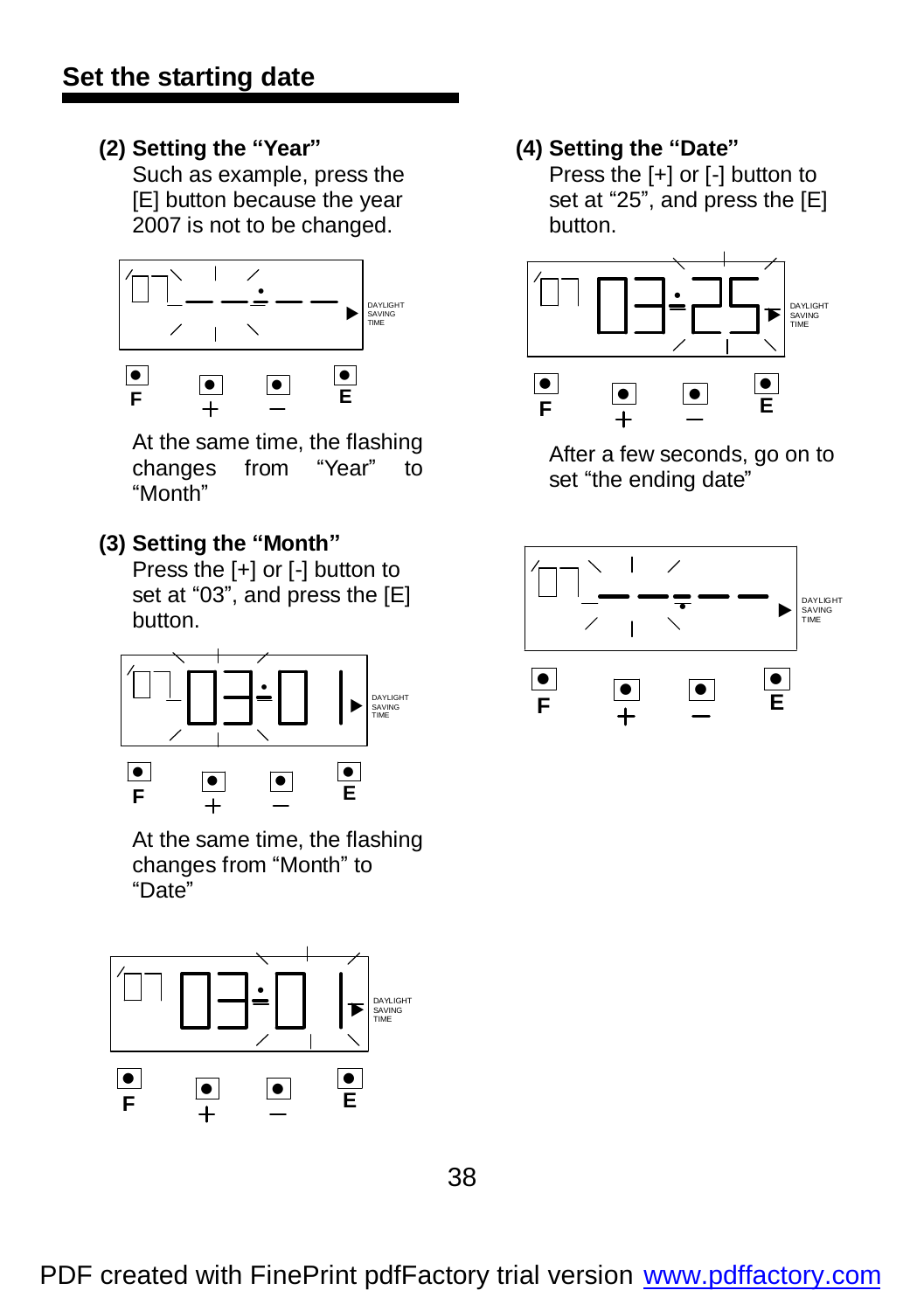#### **(5) Setting the "Year"**

Such as example, press the [E] button because the year 2007 is not to be changed.



At the same time, the flashing changes from "Year" to "Month"



#### $\overline{a}$ **(6) Setting the "Month"**

Press the [+] or [-] button to set at "09", and press the [E] button.



At the same time, the flashing changes from "Month" to "Date"



#### **(7) Setting the "Date"**

Press the [+] or [-] button to set at "30", and press the [E] button.



At the same time, the LCD screen only display "▲" next to "DAYLIGHT SAVING TIME" mark.



(8) If you want to set another function, press the [F] button to continue setting. If you finished setting the functions, replace the cover and lock it.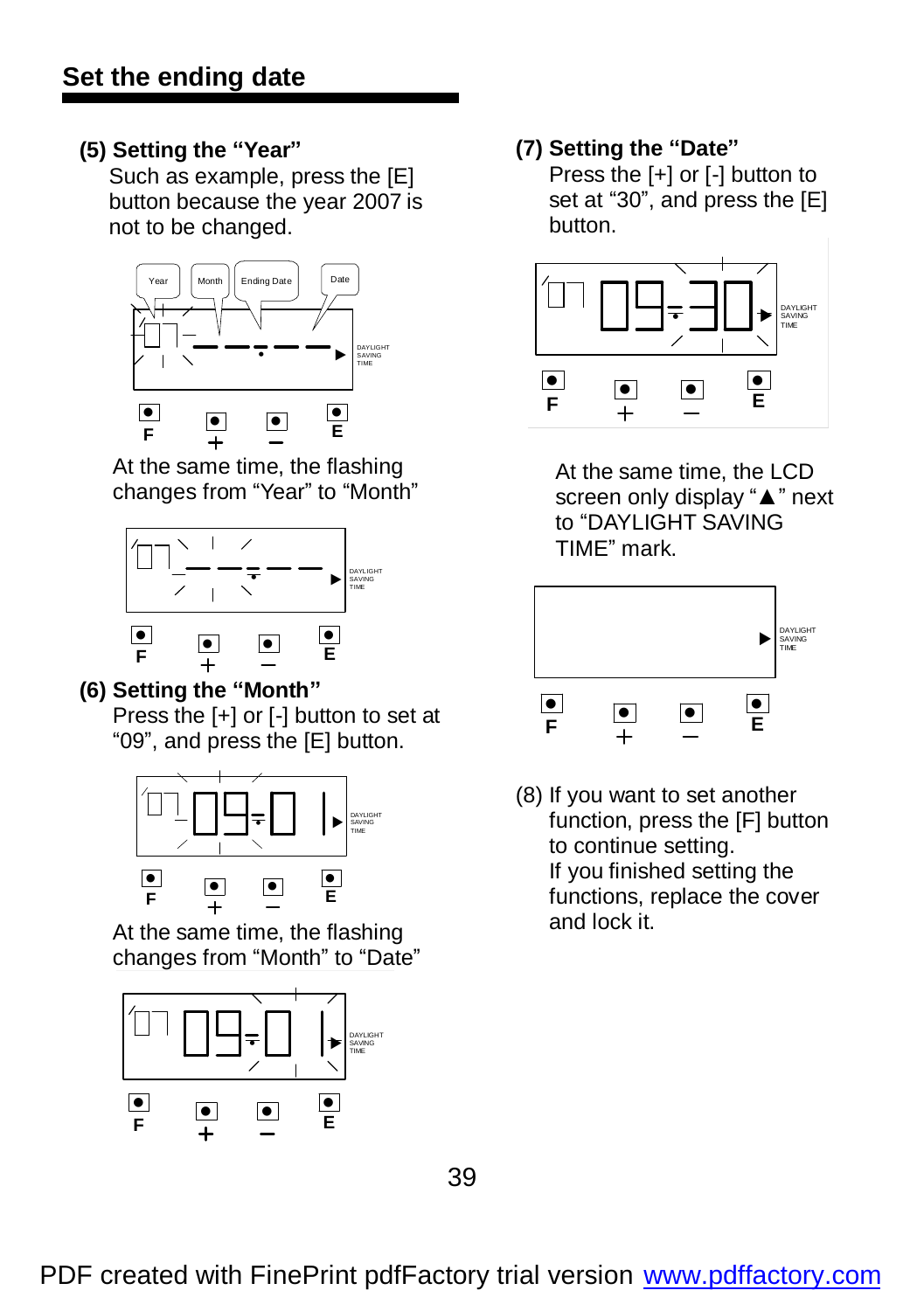### **Deleting the Daylight Saving Time setting**

To delete the daylight saving time setting, change the displayed starting "month" setting to "--".

**Example:** To delete the daylight saving time setting.

(1) Press the [F] button and position the "▲" next to the "DAYLIGHT SAVING TIME" mark (The flashing means it can be changed).



(2) Press the [E] button, and then the flashing changes from "Year" to "Month"



(3) Press the [+] or [-] button to set the "Month" and "Date" at "-- --".



(4) Press the [E] button twice. At the same time, the LCD screen the flashing changes from "Date" to "Year" the daylight saving time setting has been deleted.

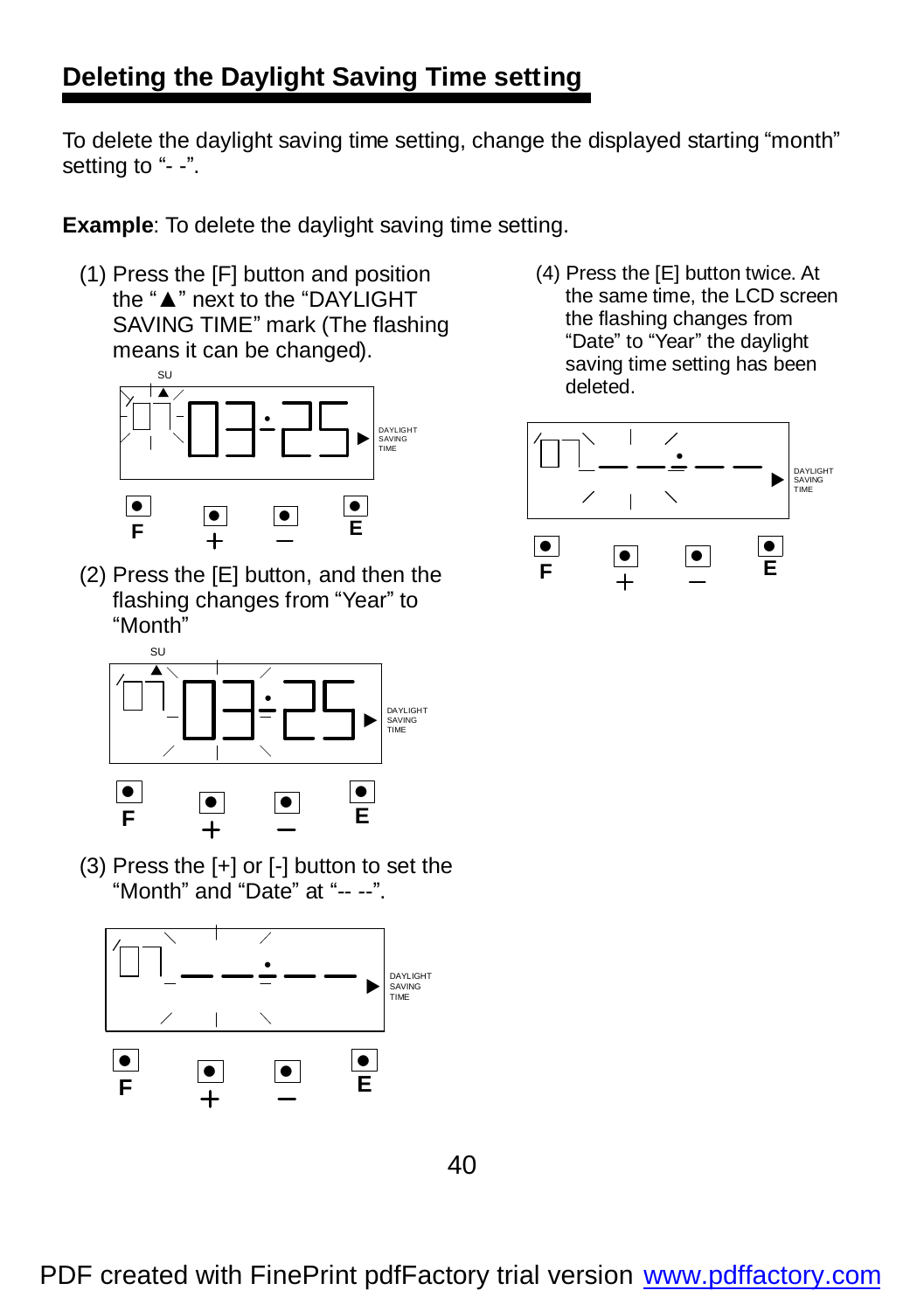## **15. SETTING THE PRINT LANGUAGE**

If pay periods was selected in Weekly or Bi-weekly, the date of imprint will print the language for day of the week. Initial value of the language is 01. Example: Change Date of imprint from 01 to 02.

| Date imprint   | Example: Thursday 5:00 p.m. |
|----------------|-----------------------------|
| 01. English    | TH 05:00P                   |
| 02. Spanish    | <b>JU 05:00P</b>            |
| 03. German     | DO 05:00P                   |
| 04. French     | JE 05:00P                   |
| 05. Italian    | GI 05:00P                   |
| 06. Portuguese | QI 05:00P                   |

(1) Press the [F] button, and position the "▲" next the "LANGUAGE" mark. The flashing digit indicates "Date Imprint Options"

(The flashing means it can be changed).



(2) Such as example, press the [+] or [-] button to set at "2", and then press [E] button. At the same time, the LCD screen only display "▲" under the "DATE IMPRINT" mark.



(3) If you want to set another function, press the [F] button to continue setting. If you finished setting the functions, replace the cover and lock it.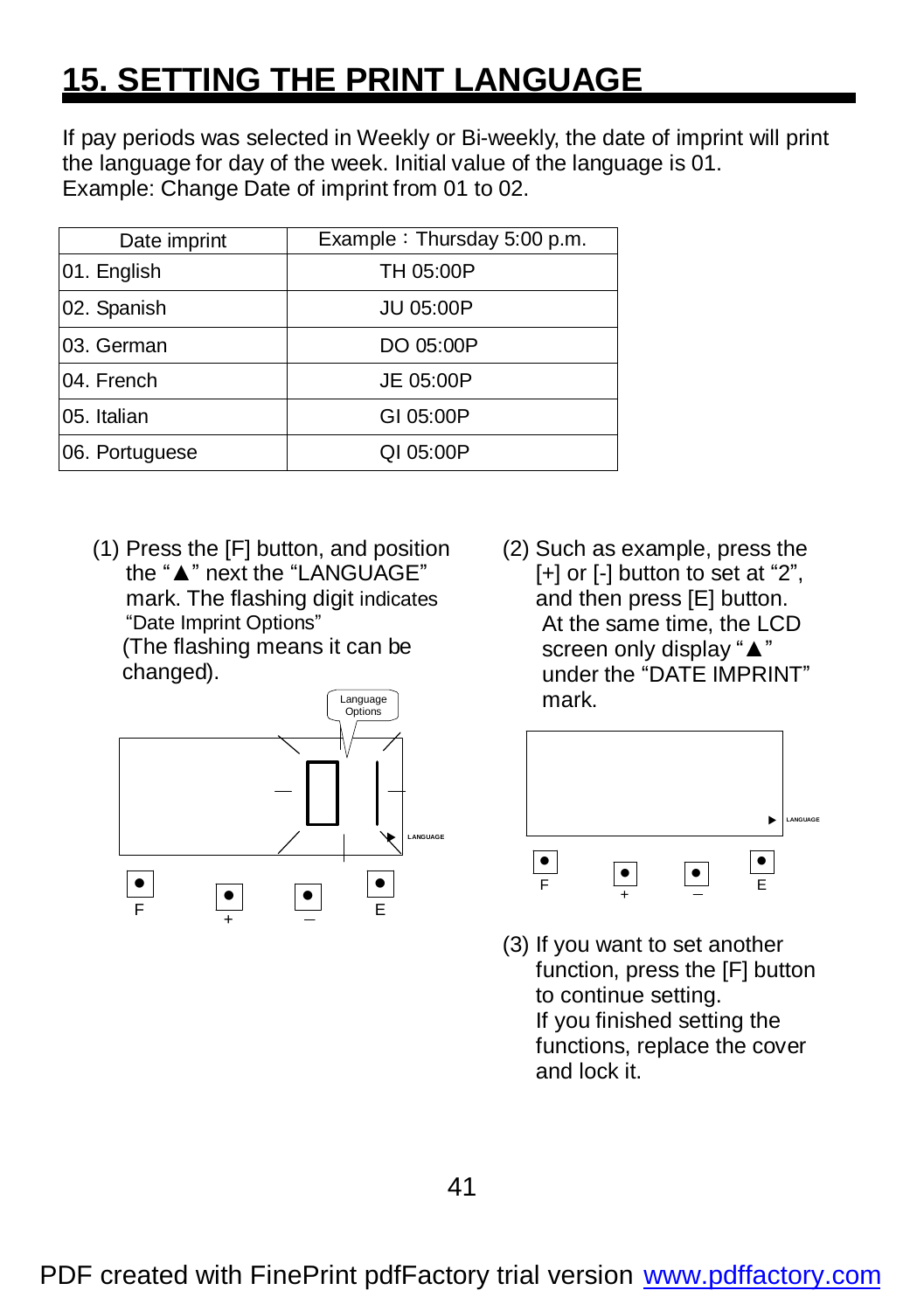## **16. SETTING THE BUZZER PERIOD**

Buzzer period feature is only available when setting common schedule (start, end, break time start and end) and extra schedule (start, end, break time start and end). This function is to set the duration of External Time Signal (Option) and Built-in Melody. The buzzer duration period, 1 through 59 seconds, can be selected. \* The optional siren/bell relay pc board must be connected to the time recorder.

- Example: Setting the External Time signal to 10 seconds and Built-in Melody to 15 seconds.
	- (1) Press the [F] button, and position the "▲" over the "BUZZER PERIOD" mark. The flashing digit indicates "EXTERNAL SIGNAL" (The flashing means it can be changed).



**(2) Setting the durations of "Ext. Signal"**

 Such as example, Press the [+] or [-] button to set at "10", and then press the [E] button.

At the same time, the flashing changes from the "External Signal" to "Built-in Melody".



**(3) Setting the durations of "Built-in Melody"**

 Such as example, Press the [+] or [-] button to set at "15", and then press the [E] button. At the same time, the LCD screen only display "▲" under the "BUZZER PERIOD" mark.



(4) If you want to set another function, press the [F] button to continue setting. If you finished setting the functions, replace the cover and lock it.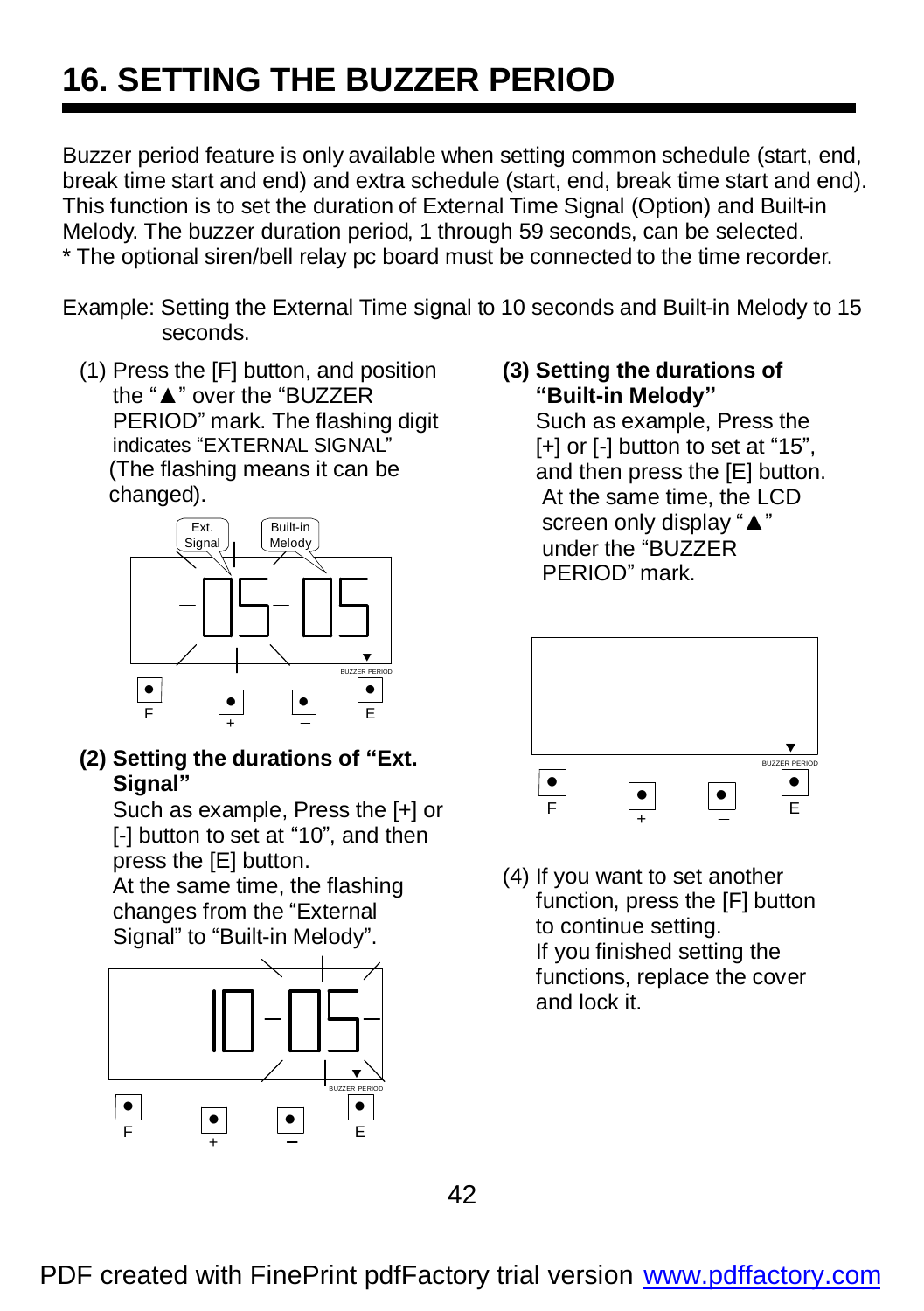# **17. SETTING THE VERTICAL ADJUST**

If the printing is off the center of the row, you can use this function to adjust it. Increase the value +1 will print upwards 0.375mm, decrease the value -1 will print downwards 0.375mm.

**Example**: Print position upwards 0.75mm. Requiring to change the value to 02.

(1) Press the [F] button, and position the "▲" under the "VERTICAL ADJUST" mark. The flashes digit indicates "Vertical adiust options" (The flashing means it can be changed).



 Such as example, Press the [+] or [-] button to set at "2", and then press the [E] button. At the same time, the LCD screen only display "▲" under the

"VERTICAL ADJUST" mark.



(2) If you want to set another function, press the [F] button to continue setting. If you finished setting the functions, replace the cover and lock it.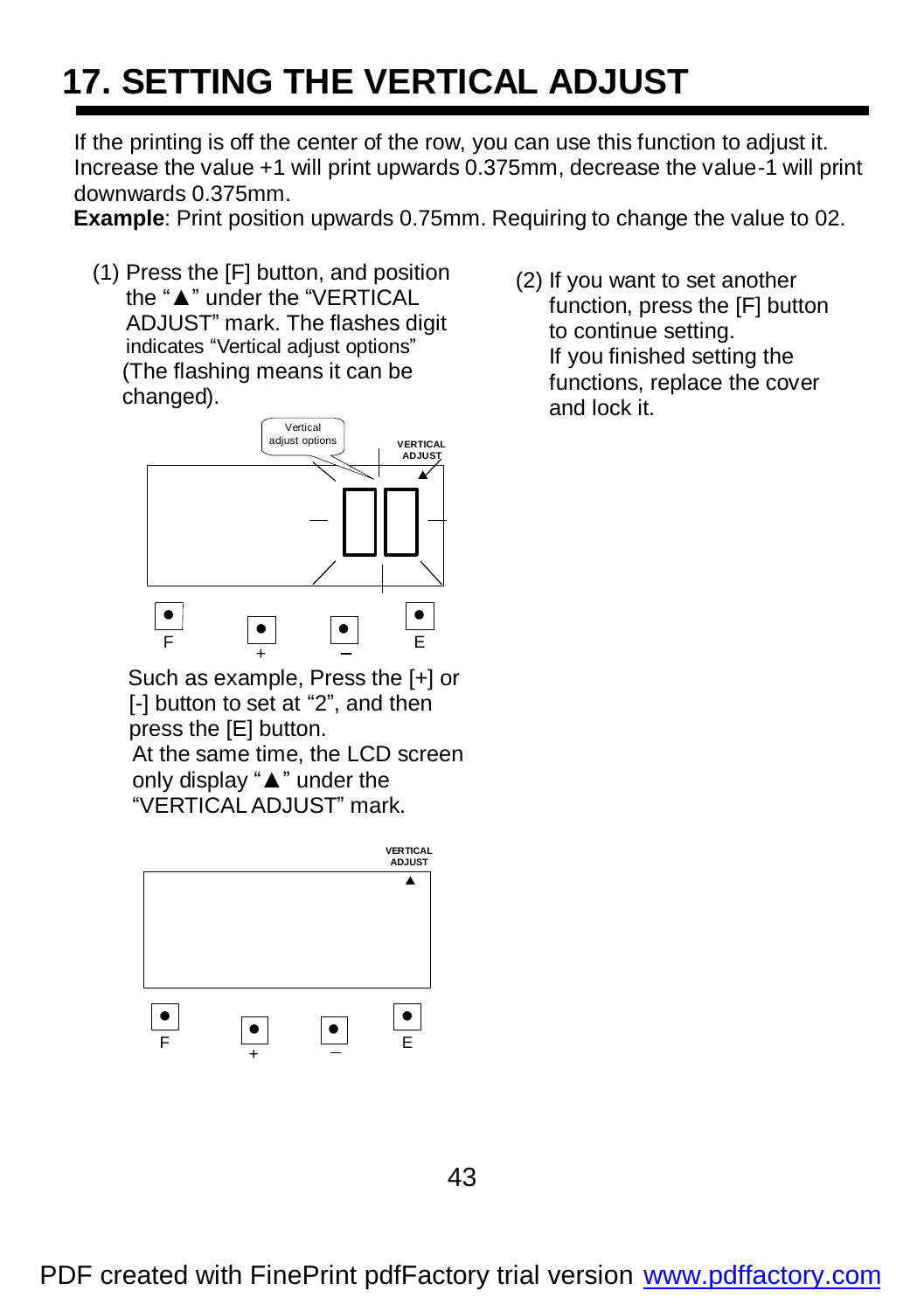# **18. TIME CARD NUMBER TRANSFER**

When the time card is damaged, lost or fully printed before the pay ending day, you can use this function to make a new card number to replace the old card number.

**Example:** Transfer from Time card No. 5 to Time card No. 25.

1) Open the cover then press both the "F" button and "+" button. The number of cards used will be shown the on LCD display.



2) Press the "+" or "-" button to 005 (card number) then press "E" button.





3) Insert the time card No. 25 or press the "+" or "-" button to 025 (card number) then press "E" button. The card number is changed, this mode is complete.

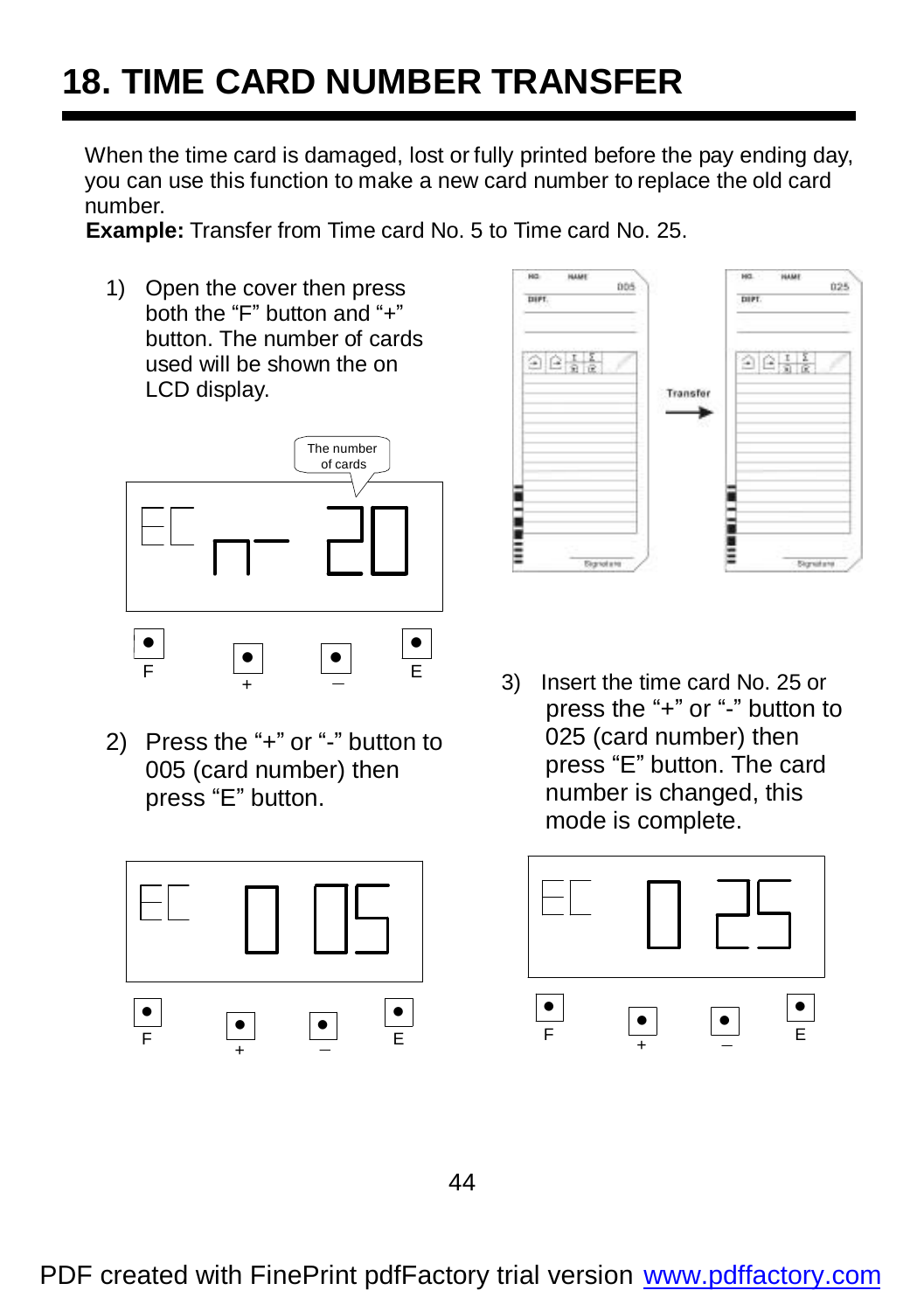# **19. TIME CARD NUMBER DELETE**

When you want to delete a time card data or all the time cards data in time recorder, you can use this function. **Example:** to delete time card No. 12.

1) Open the cover then press both the "F" button and "-" button. The number of cards used will be shown on LCD display.



2) Press the "+" or "-" button to 012 (card number) then press "E" button.



The time card NO. 12 data in time recorder will be deleted. 3) If you want to delete all the time card data, press the "+" or "-" button to ALL, then press "E" button.



ALL time card data in time recorder will be deleted.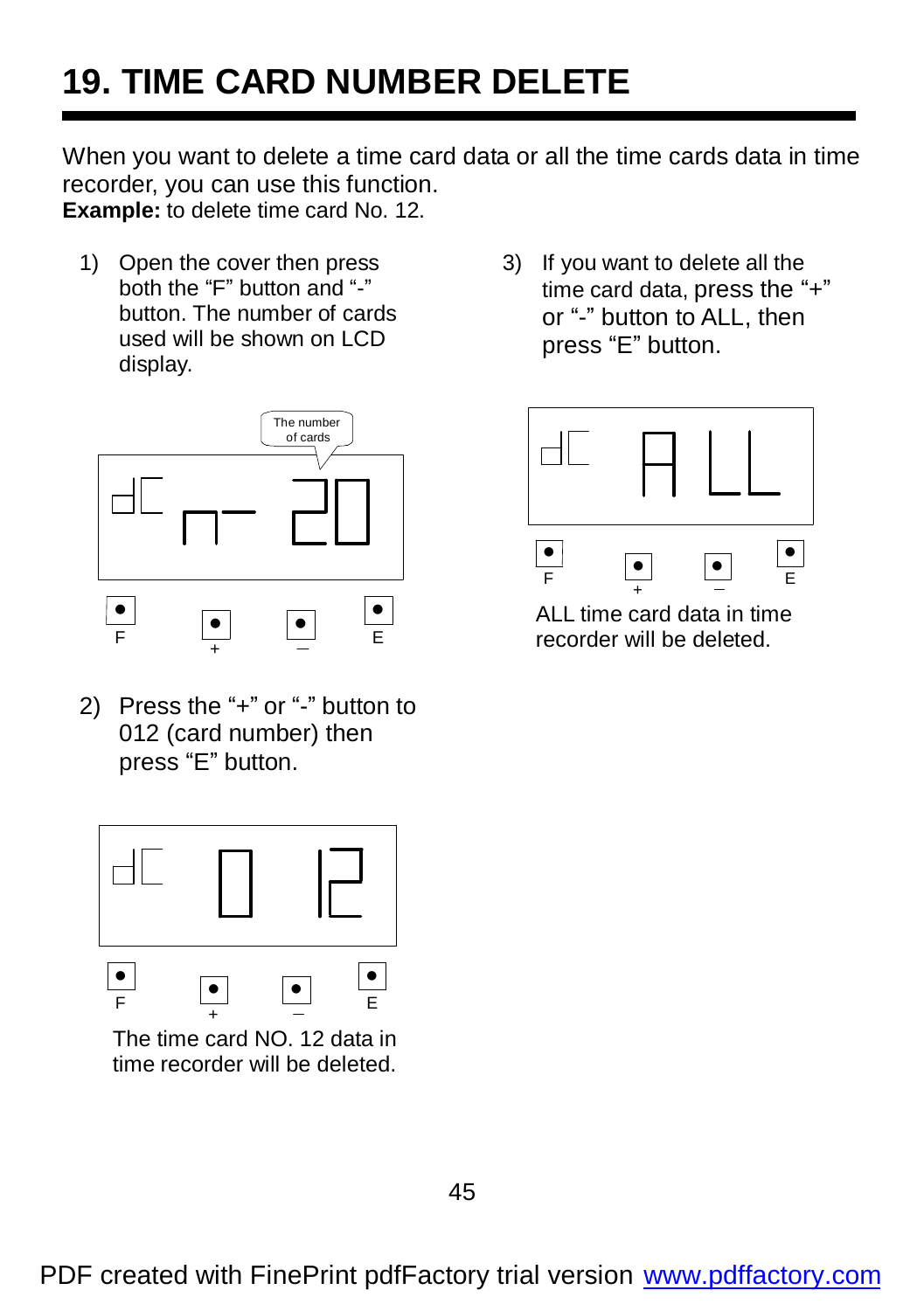### **(1) Part-time mode**

Example 1:

- $\bullet$  Print format: Part-time mode, pay ending day 25<sup>th</sup>.
- Time system: 24 hours.
- Printing line: 5:00.
- Rounding: Hourly/Rounding unit 20 minutes.
- Common schedule: Work start: 8:00, Work end: 17:00, at 8:01, \* off: 17:00, Break time 12:00~13:00.

|                             | In                          | Out       | Working<br>Hours Total |        |                    |
|-----------------------------|-----------------------------|-----------|------------------------|--------|--------------------|
|                             |                             |           | Σ                      |        |                    |
|                             |                             |           | ≨                      | €      |                    |
| Month                       |                             |           |                        |        |                    |
| Date.                       | 03号 7:52                    | g17:06    | 8:00                   | 8:00   |                    |
| Special mark ***            | $-\frac{1}{\sqrt{2}}$ 8:22+ | 15:52-    | 6:00                   | 14:00  | Caution Mark "!"   |
| Early out                   | <b>简17:56</b>               | 类20:00    | 0.00                   | 14:00! | Because caculation |
| Special mark ***<br>Late in |                             |           |                        |        | results is "0:00"  |
|                             | 7:45                        | $515:30*$ | 6:20                   | 20:20  |                    |
|                             | $04 - 8:06 - -17:10$        |           | 7:40                   | 28:00  |                    |
|                             |                             |           |                        |        |                    |

Part-time Hourly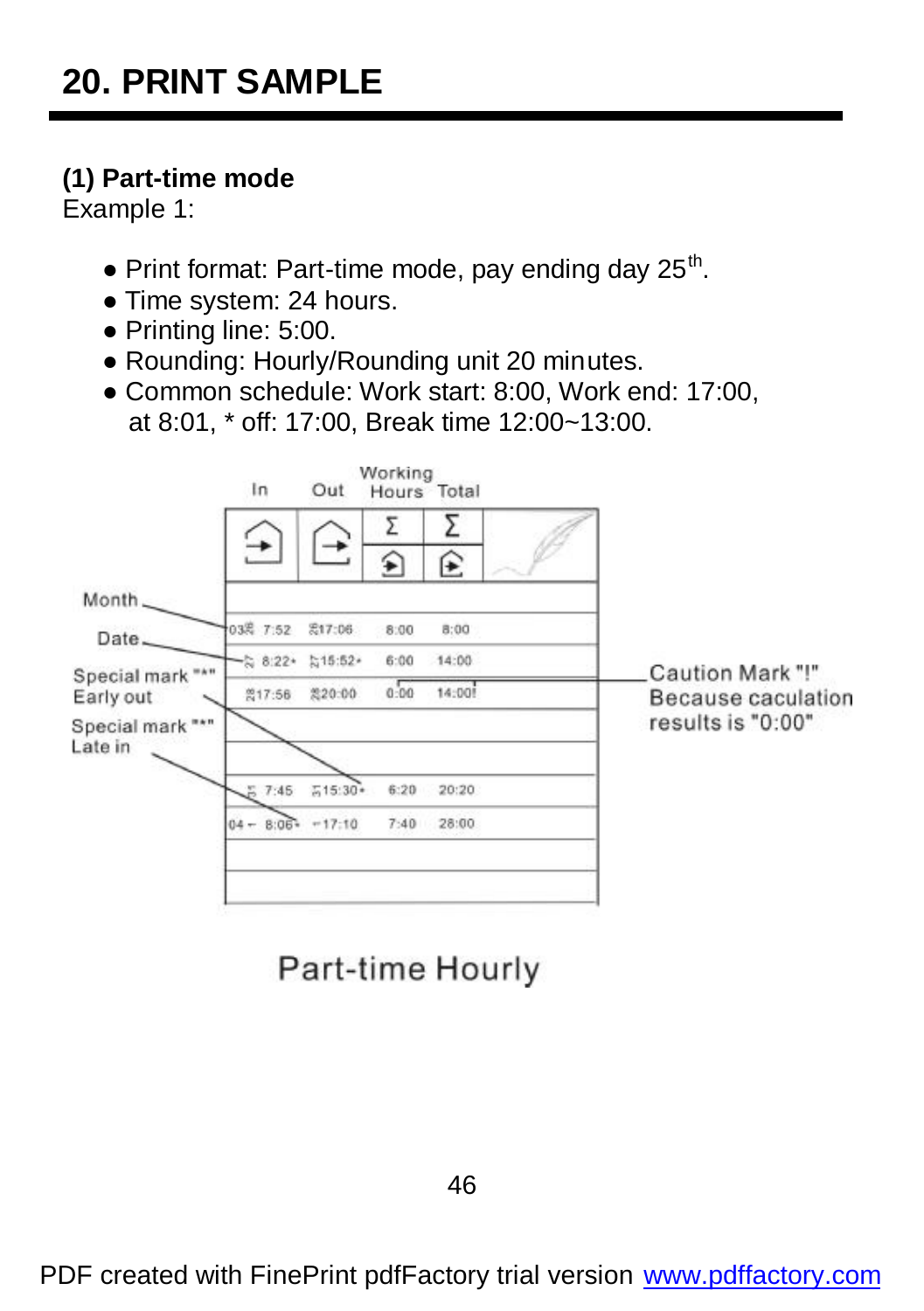Example 2:

- $\bullet$  Print format: Part-time mode, pay ending day 25<sup>th</sup>.
- Time system: 12 hours.
- Printing line: 5:00.
- Rounding: Punch/Rounding unit 20 minutes.
- Common schedule: Work start: 8:00, Work end: 17:00, at 8:01, \* off: 17:00, Break time 12:00~13:00.



Part-time Punch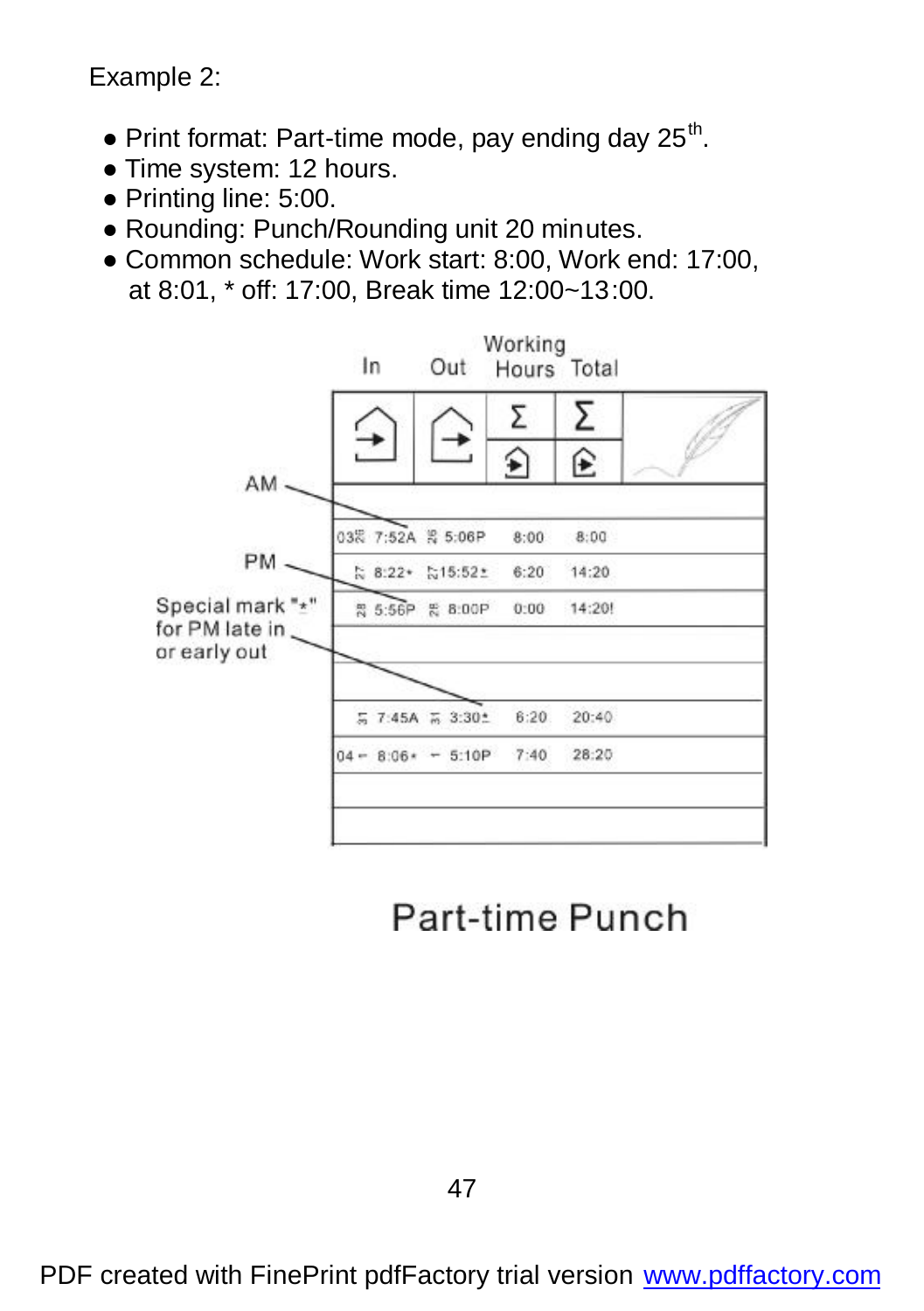### **(2) Employee mode:**

Example 1

- Print format: Employee mode, weekly, pay ending day Tuesday.
- Time system: 12 hours.
- Printing line: 8:00.
- Rounding: Hourly/Rounding unit 15 min.
- Common schedule: Break time 12:00~13:00



# **Employee Hourly**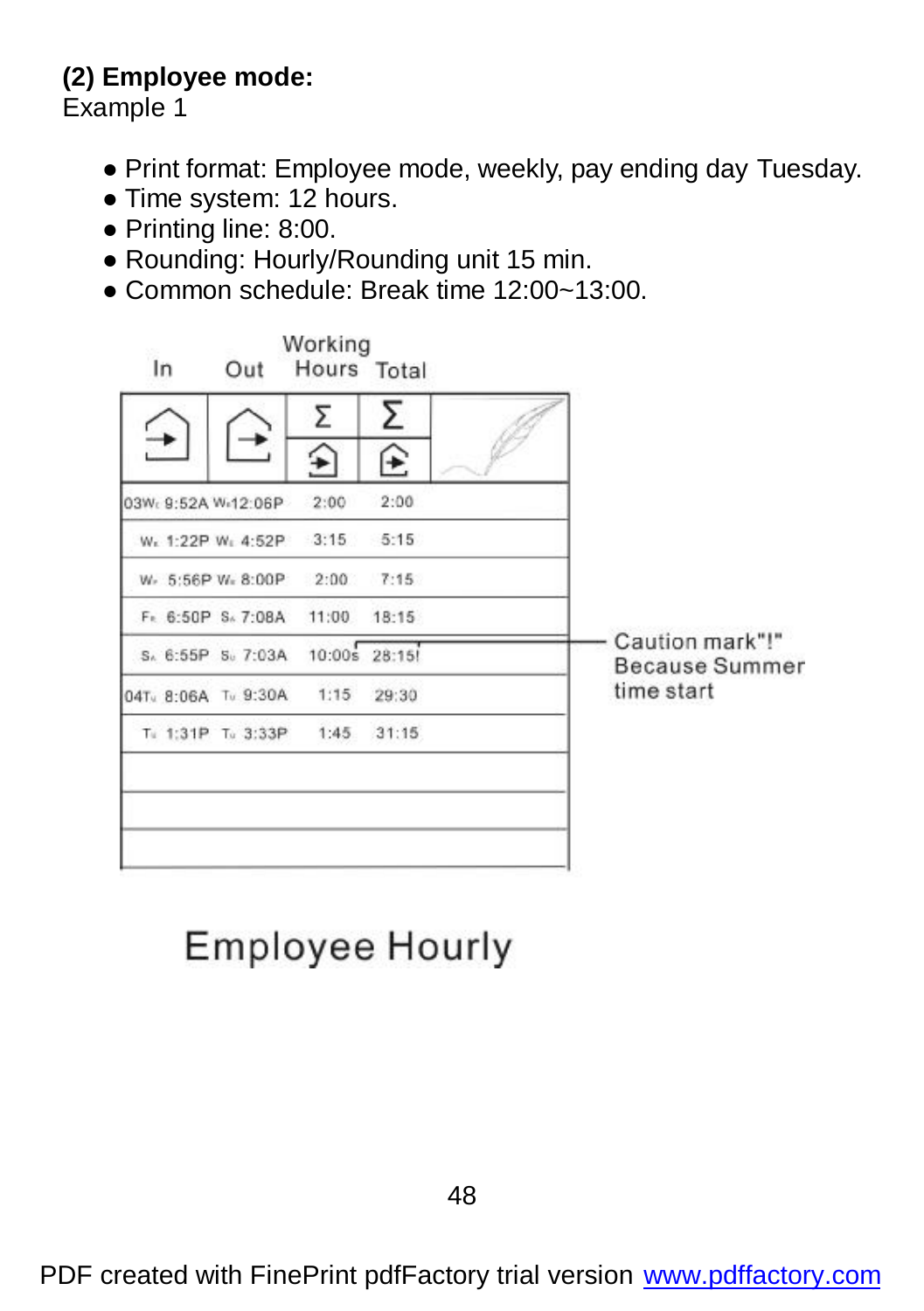Example 2

- Print format: Employee mode, weekly, pay ending day Tuesday.
- Time system: 24 hours.
- Printing line: 8:00.
- Rounding: Punch/Rounding unit 15 min.
- Common schedule: Break time 12:00~13:00.



# Employee Punch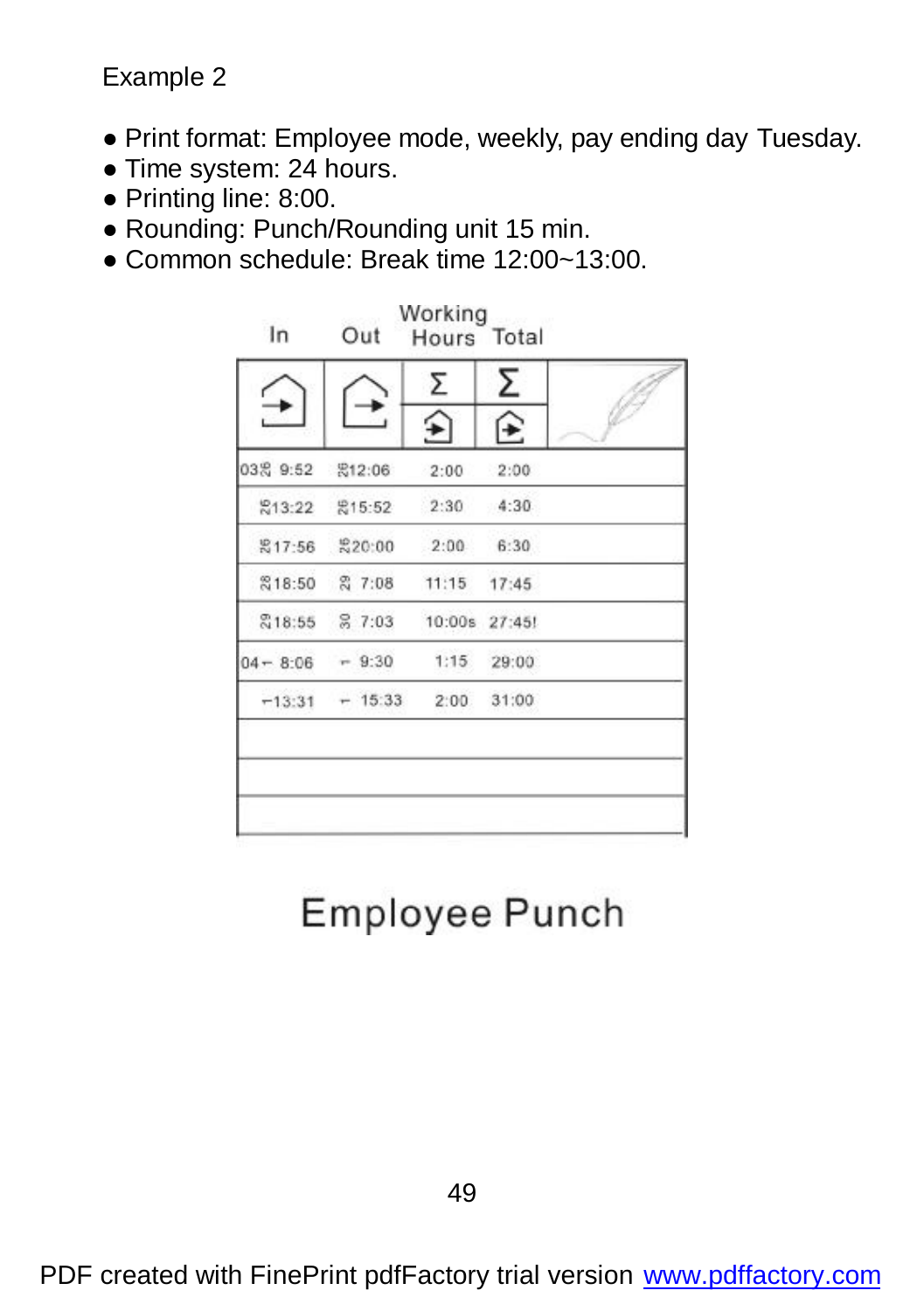# **21. RESET**

- ●Press this switch when operation has become abnormal. Operation will return to normal without affecting the present time and program memory.
- ●If abnormal display or operation should persist even after Reset switch is pressed, press Reset switch and E button at the same time, then release reset switch first, then release the E button, the program will return to the factory defaults. Once this is done, you will need to reprogram the unit to your own requirements again.

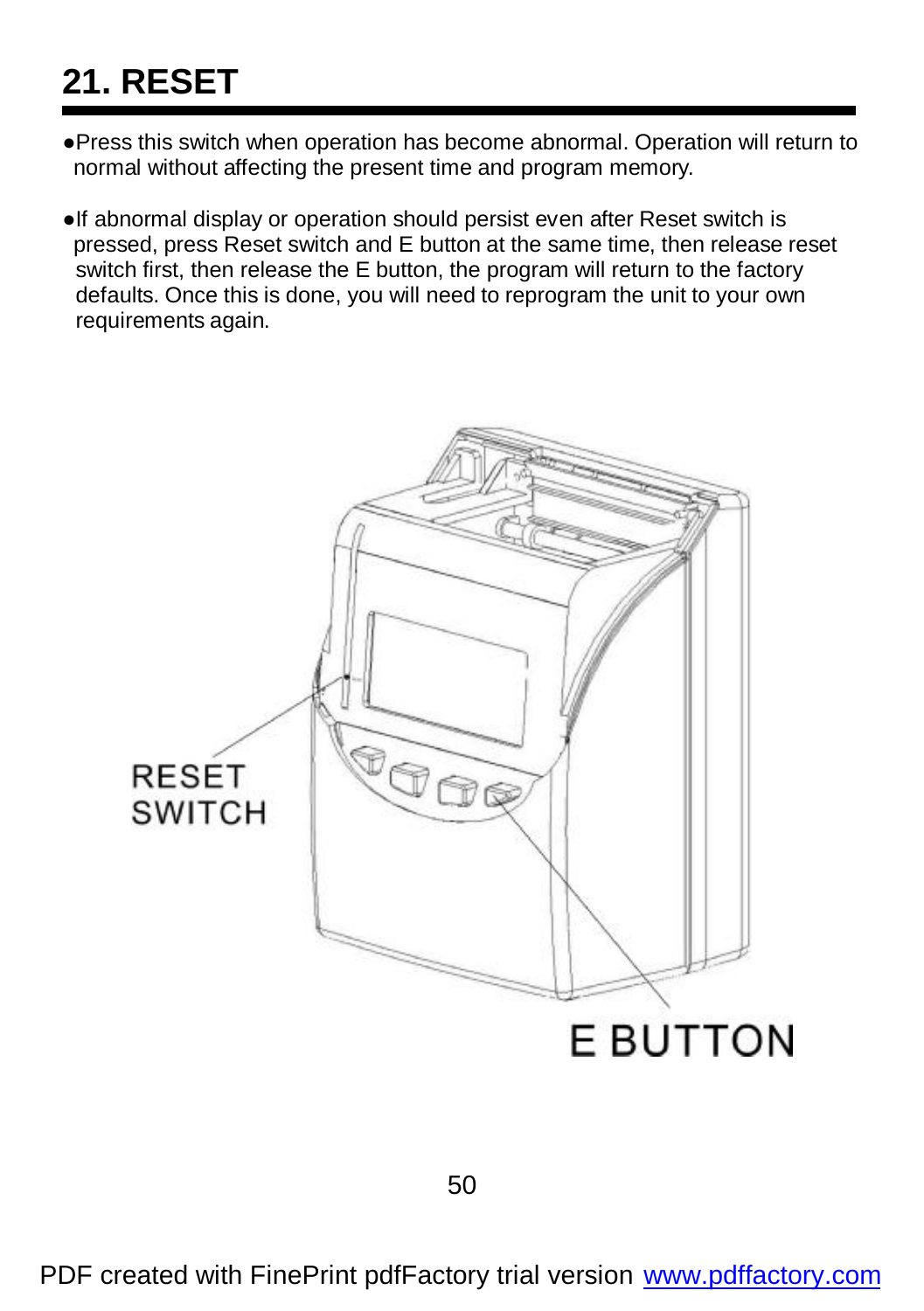## **22. REPLACING THE RIBBON CARTRIDGE**

(1) Unlock the key and remove the cover.



(2) Hold the ribbon cartridge by its tab and pull up to remove it.



(3) Turn the knob of the new cartridge in direction of the arrow (clockwise) to tighten the ribbon.



Installing the ribbon cartridge so that the ribbon is between the print head and ribbon mask.



 Turn the knob of the cartridge in the direction of the arrow to tighten the ribbon.

Then replace the cover and lock.

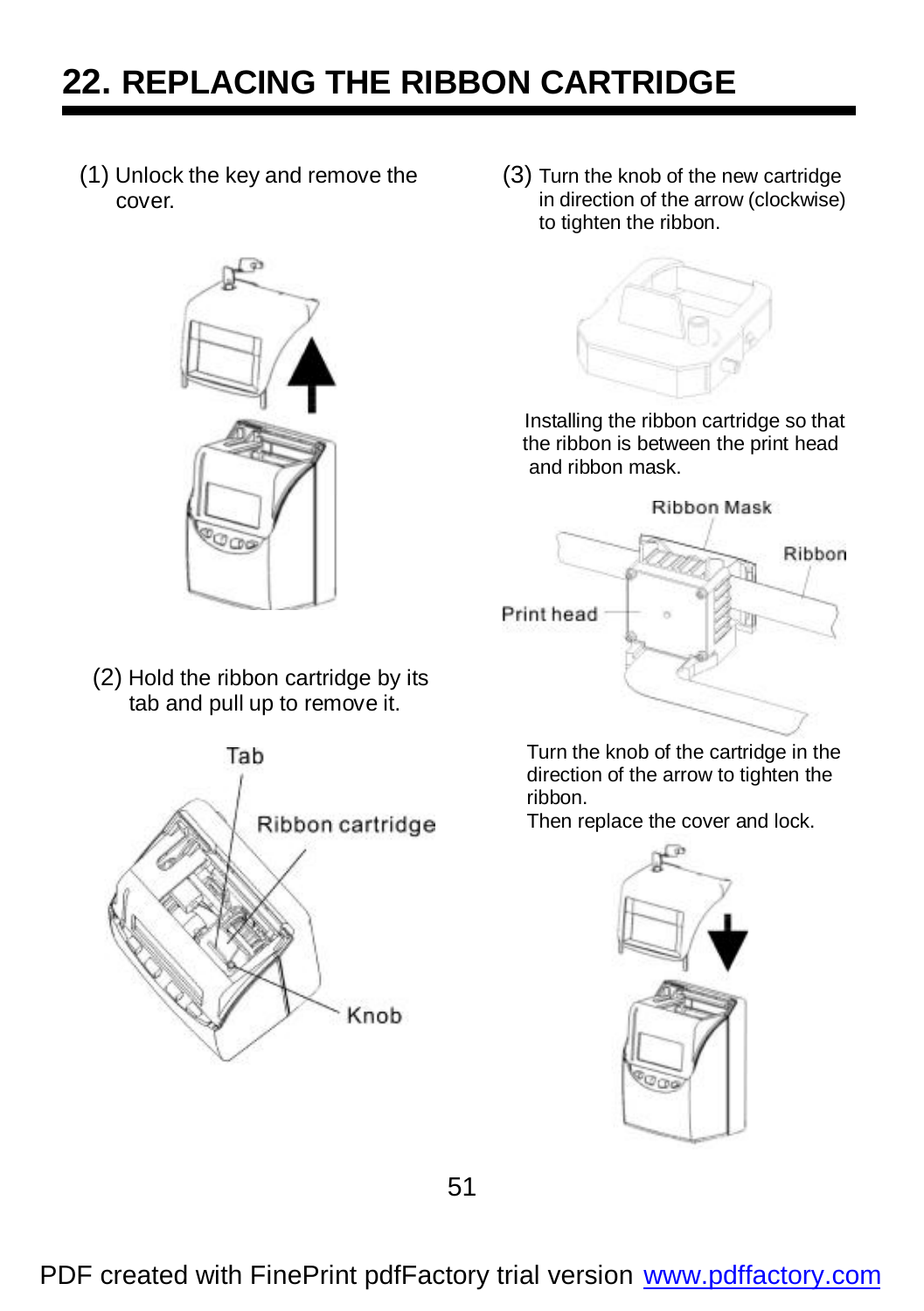## **23. CONNECTING THE EXTERNAL TIME SIGNAL (OPTIONAL)**

(1) Unlock the key and remove the cover.



(2) Use a screw driver to release the two screws at the top then, detach the front of case from the back case.



(3) Install the External time signal PC Board inside the front case. Then attach the connecting cable from the Ext. PC Board to the connector on the Main PC Board.



(4) Rejoin the front case to the back case, then re-screw the two screws back into place.



Then replace the cover and lock.

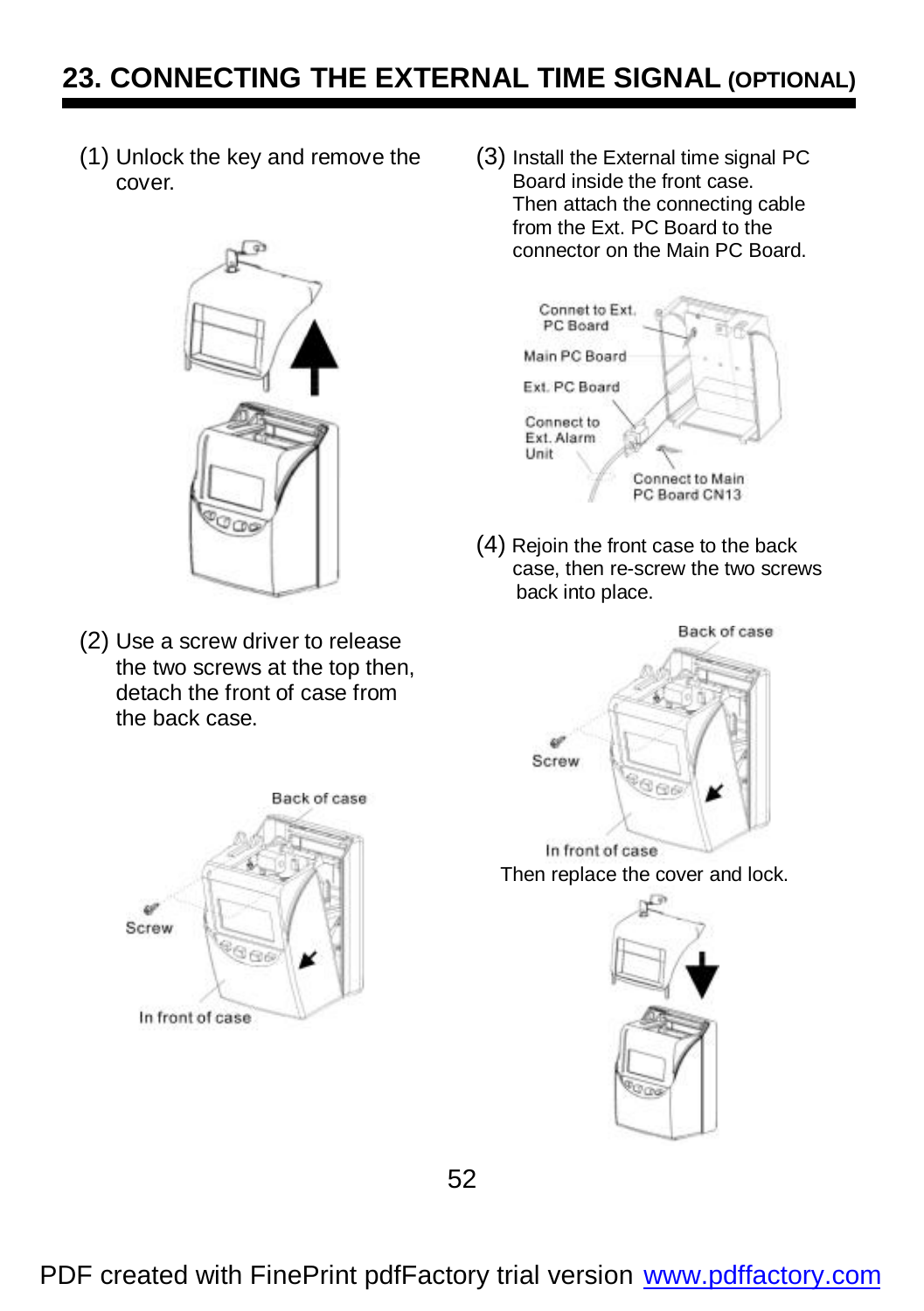## **24. INSTALLING THE BATTERY PACK (OPTIONAL)**

(1) Push the centre of the lid upwards and then remove the lid from the two clasps.



(2) Attach the battery connector to the connector from the clock.



(3) Insert the battery pack into the time recorder as show in the figure.



(4) Insert the lid into the slot, keep pressing it down until it hooks to the clasp.



\*When replacing the Lid, make sure the cord is not caught.